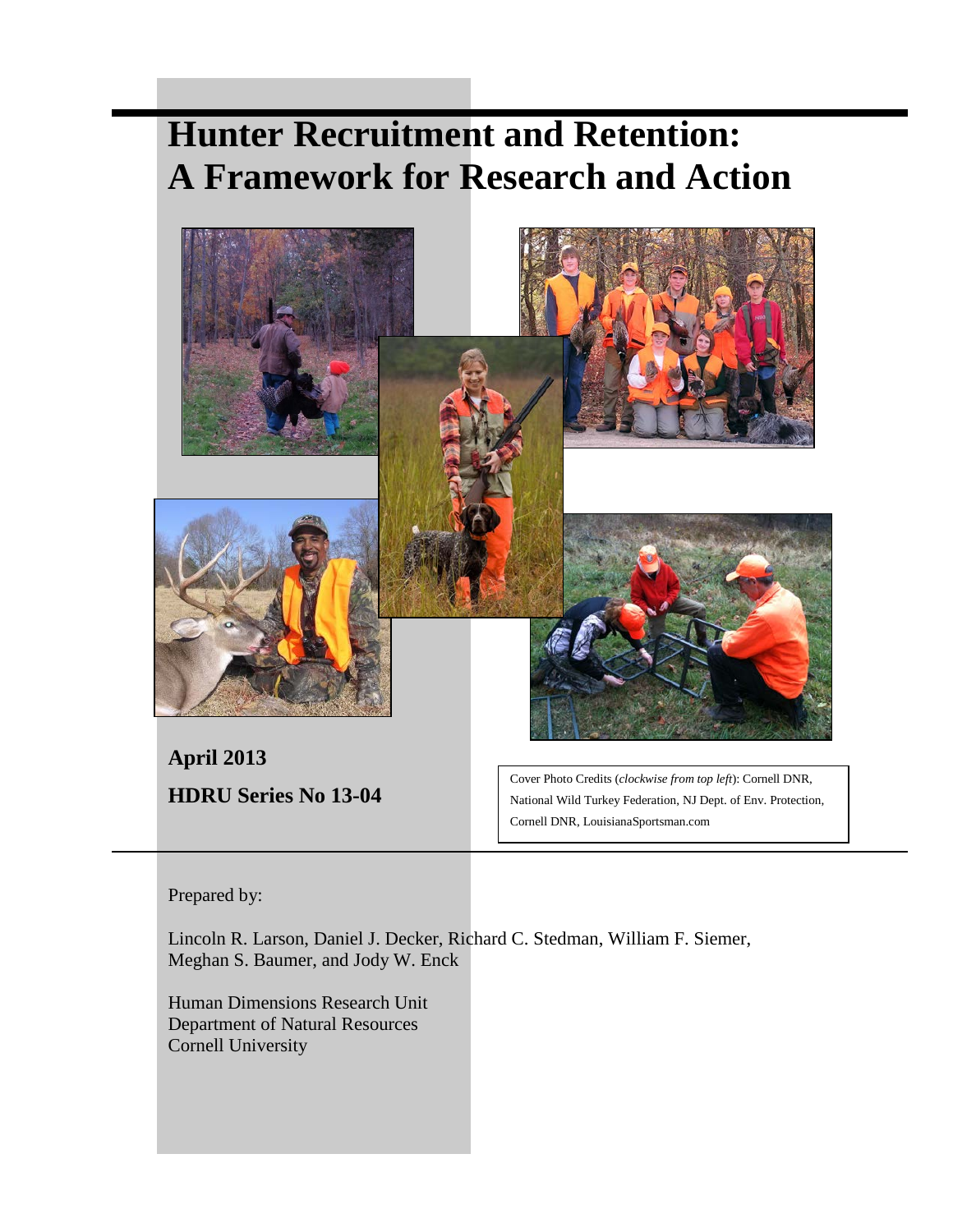#### **HUMAN DIMENSIONS RESEARCH UNIT PUBLICATION SERIES**

`

This publication is one of a series of reports resulting from investigations dealing with public issues in environmental and natural resources management. The Human Dimensions Research Unit (HDRU) in the Department of Natural Resources at Cornell University studies the social and economic aspects of natural resources and the environment and the application of social and economic insights in management planning and policy. A list of HDRU publications may be obtained by writing to the Human Dimensions Research Unit, Department of Natural Resources, Bruckner Hall, Cornell University, Ithaca, NY 14853, or by accessing our World Wide Web site at: [http://www.dnr.cornell.edu/hdru.](http://www.dnr.cornell.edu/hdru)



#### **TO CITE THIS REPORT**

Larson, L. R., D. J. Decker, R. C. Stedman, W. F. Siemer, M. S. Baumer, and J. W. Enck. 2013. Hunter Recruitment and Retention in New York: A Framework for Research and Action. Human Dimensions Research Unit Series Publication 13-04. Department of Natural Resources, Cornell University, Ithaca, N.Y. 72pp.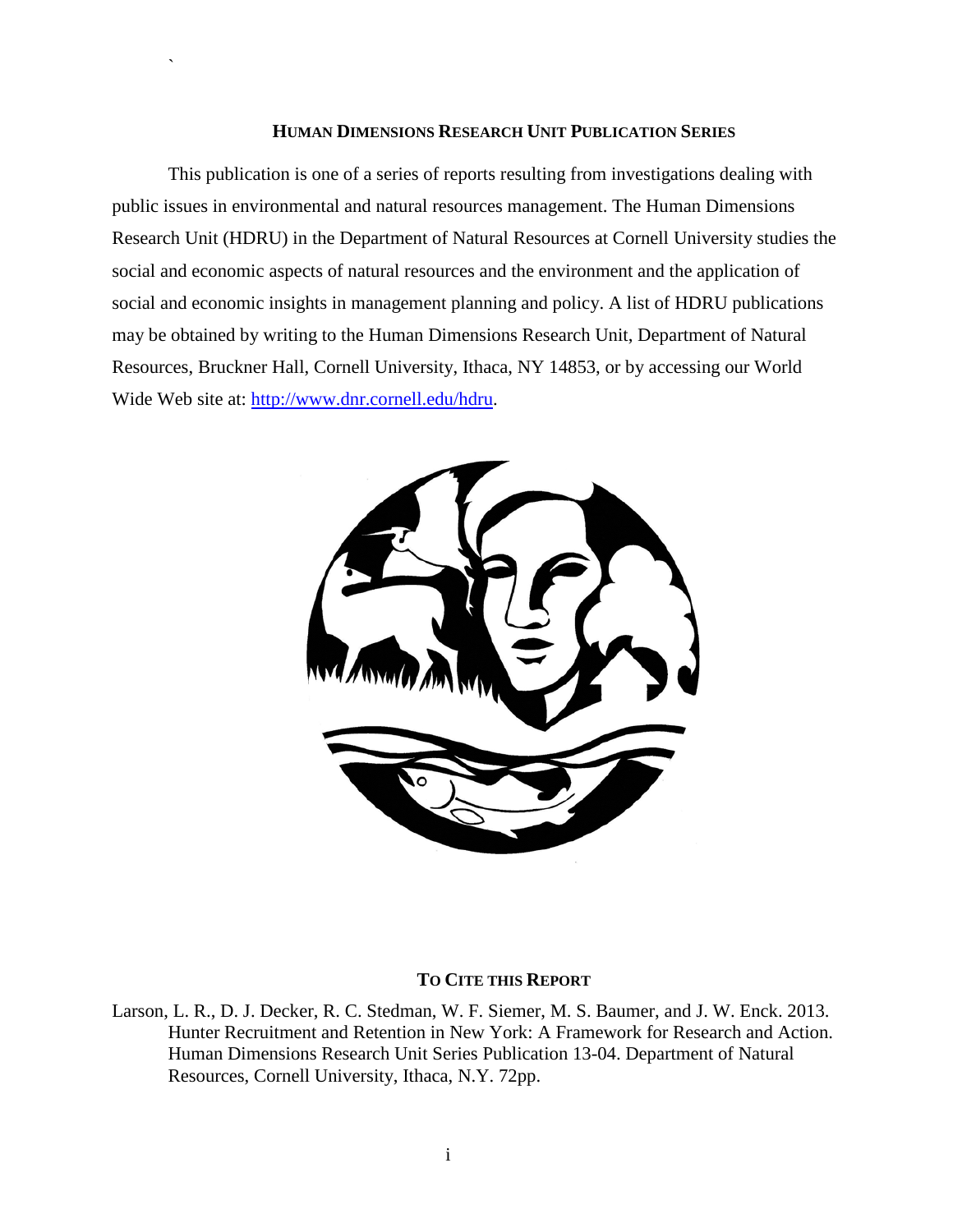# **EXECUTIVE SUMMARY**

`

<span id="page-2-0"></span>Decades of decline in the total number of licensed hunters in New York and other states across the U.S. has resulted in hunter recruitment and retention (HRR) becoming a high priority issue of interest among the North American wildlife conservation and management community. Federal and state agencies and many non-governmental organizations have devoted research funding and time toward efforts to influence HRR, and this investment has resulted in a growing body of knowledge regarding the factors that affect the HRR process. For example, the longstanding partnership between the New York State Department of Environmental Conservation (DEC) and the Cornell University Human Dimensions Research Unit (HDRU) has produced several decades of HRR research in New York. However, contemporary sociodemographic changes (e.g., urbanization, parcelization of rural properties, changing racial/ethnic composition of communities) occurring in New York State and throughout the U.S. have catalyzed a movement to reconsider and potentially adapt HRR goals and strategies within this changing social context.

In a recent effort to identify and prioritize current research needs, DEC and HDRU coordinated a series of workshops in 2009 and 2010 to revisit the topic of HRR. The general outcomes of these workshops were recognition that broader social influences may be altering general perceptions of hunting and hunting participation, development of actionable research themes to inform HRR efforts, and construction of a concept map to illustrate a state wildlife agency's role in the broader social world of hunting. To understand how to adapt to changing social environments, it became evident that state wildlife agencies would benefit from a broader understanding of the dynamic factors that influence HRR. This report is intended to highlight these factors, identify knowledge gaps, and prioritize research that could help to inform future HRR efforts that may ultimately alter observed long-term declines in hunting participation across the United States.

This report considers HRR to be a process embedded in a social system where recruitment and retention cannot be attained by simply focusing on individual participant outcomes. HRR is, fundamentally, a *social process* experienced by an individual. Processes are social actions that occur within a given context (i.e., *how* the system works to affect the individual). In terms of HRR, steps in the process include entry/socialization (that foster values

ii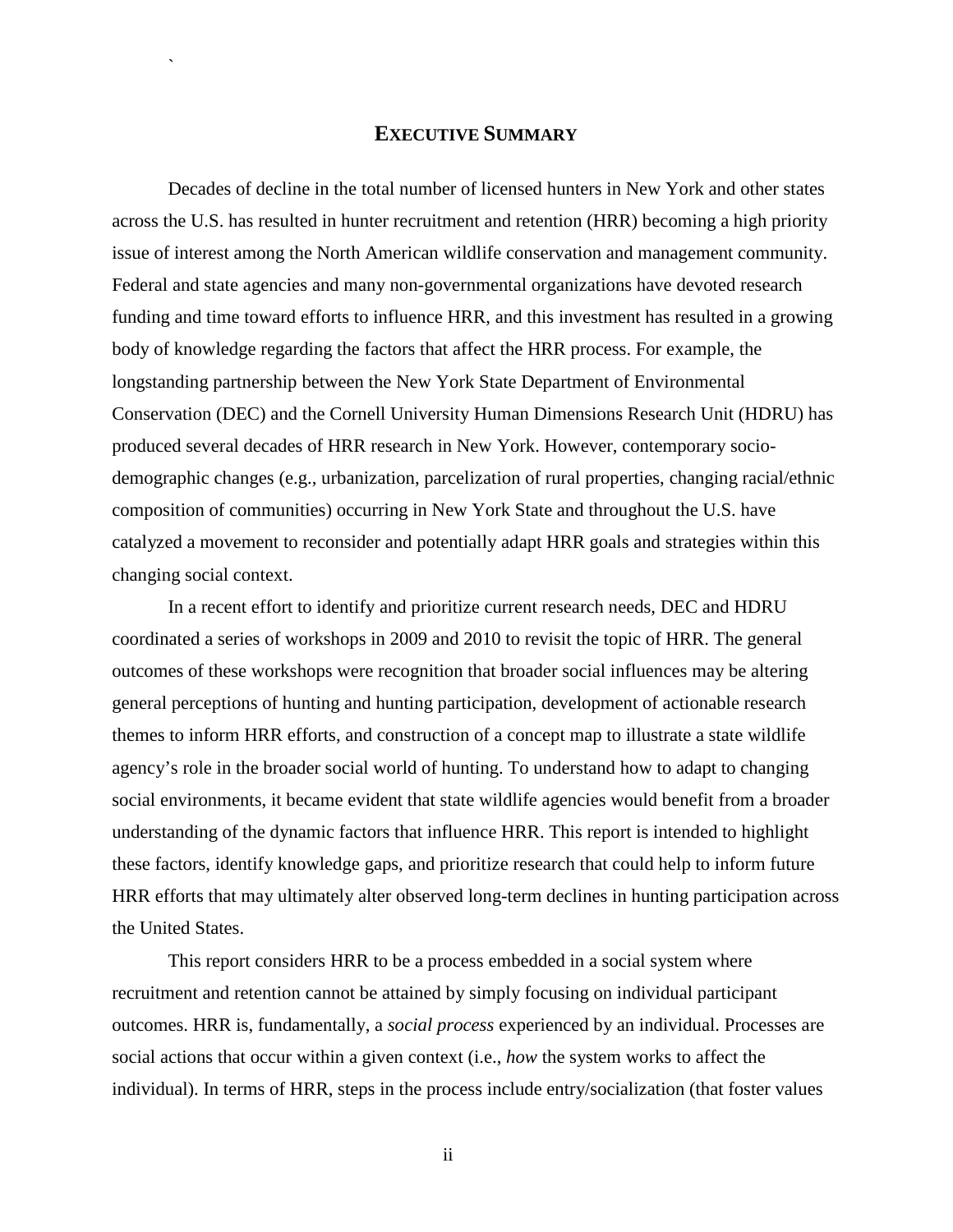conducive to hunting as well as awareness and interest in hunting) and development/continuation (that encourage and sustain the initial trial and continued participation in hunting and huntingassociated activities). This social process adapts or changes in response to (or varies according to) *social structures*, or factors in the social environment (e.g., family, peers, institutions and organizations, societal values) that affect individual behavior. Structures provide opportunities or settings in which system participants interact (i.e., *what* is involved in the system) and operate at multiple scales ranging from the individual participant to the micro (e.g., immediate family), meso (e.g., community and local landscape) and macro (e.g., broader society) structures that comprise a "social habitat" for hunting. Managers would benefit from enhanced understanding of both the social process and the social structures that affect this hunting social world.

`

The social world approach to HRR highlights factors that interact to influence hunting at multiple scales, including an identification of the current state of knowledge and the remaining information gaps associated with each level of social structure. At the individual level, key factors affecting HRR include cognitions (e.g., values, attitudes, and norms), motivations, and satisfactions that influence the development of hunters' self-identity. At the micro level, family influences and hunting mentors play a crucial role. At the meso level, community support networks (often involving non-hunters) and access to hunting land and opportunities are critical. At the macro level, shifting demographics and urbanization, media portrayals of hunting, changing perceptions of hunting and conservation benefits related to hunting (e.g., perceptions of hunting as environmentally-responsible civic act), and wildlife agency and institutional support are all elements that impact the success of HRR initiatives. After considering each of these elements, the report identifies potential HRR goals and research needs to inform decisionmaking across structural levels.

Overall, the literature synthesis and analysis suggests that HRR concepts and programs should expand to encompass a broader hunting social world. A social world approach acknowledges the complex process of HRR that operates within dynamic, hierarchical social structures. Participation in and support for hunting could therefore be increased through a multipronged approach that focuses on building the active pool of hunters (the conventional HRR approach) and building and enhancing the social habitat for hunting. The HRR concept map developed by DEC and HDRU demonstrates that a wildlife agency is likely unable to singlehandedly address these challenges simultaneously. A coordinated effort involving multiple

iii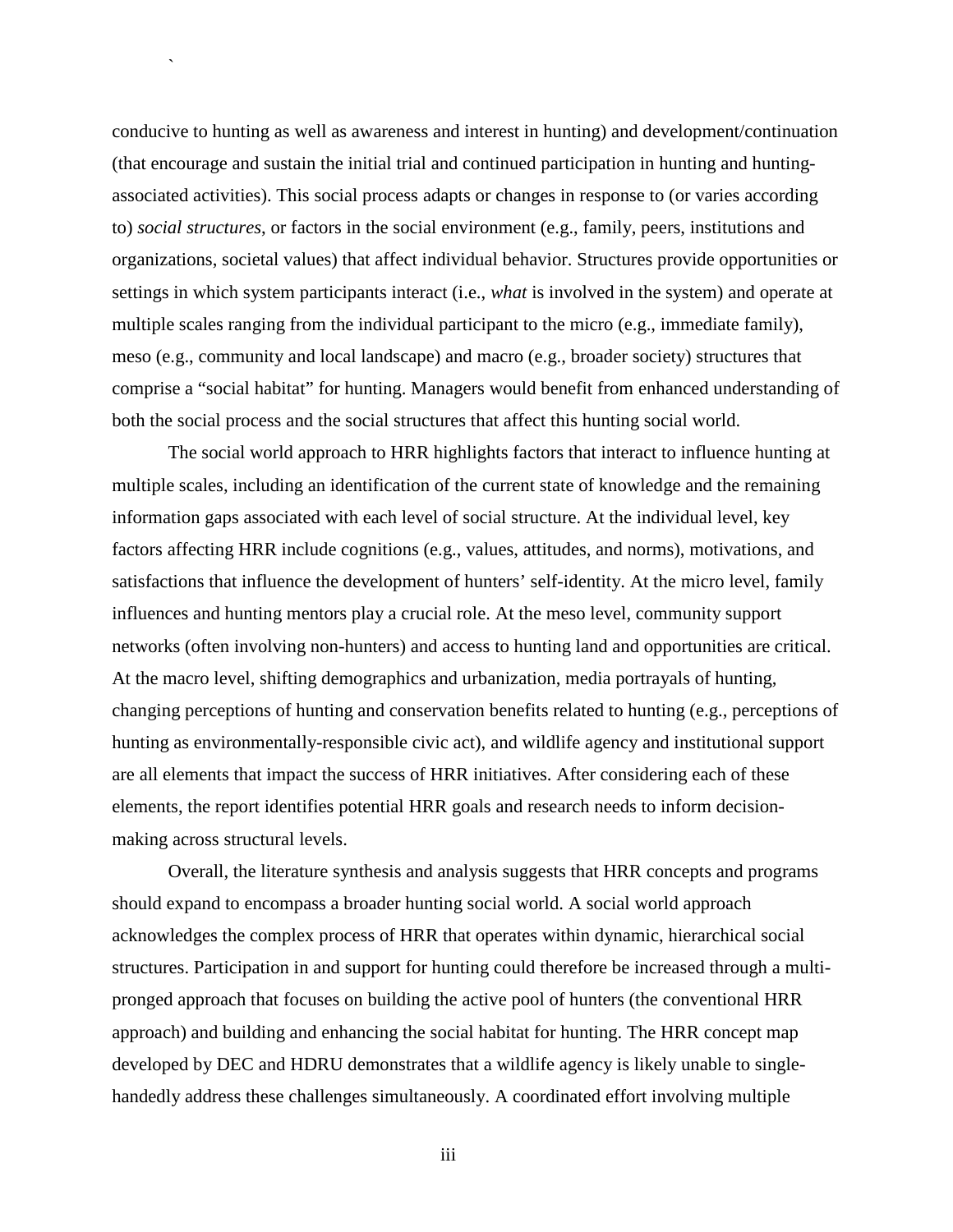partners is likely needed to improve the social habitat for hunting while facilitating social processes needed to sustain hunter involvement. Finally, to illustrate how HRR interventions might function differently in different contexts, the report outlines a typology of distinct segments or subgroups of the hunting population that includes hunters that come to hunting through both traditional and emerging pathways. These categories illuminate primary tendencies that link certain hunting subgroups with specific recruitment routes and retention influences identified in the literature. They may provide a useful framework to guide HRR research and action.

 $\ddot{\phantom{0}}$ 

#### **ACKNOWLEDGMENTS**

<span id="page-4-0"></span>We would like to acknowledge several people who have contributed to this report. First and foremost, we thank the DEC HRR study contact team as well as the DEC staff who participated in the three HRR workshops we held in 2009, 2010 and 2013 . Insights and ideas that emerged from those workshops formed the basis for the social world approach to HRR described in this report. Karlene Smith and Margie Peech helped with logistics for the two DEC-HDRU workshops held in 2009 and 2010; Meghan Baumer coordinated the workshop in 2013.

We acknowledge D.J. Case & Associates for developing a summary of the peer-reviewed literature on hunter recruitment and retention following a set of guiding questions supplied by HDRU. Jody Enck contributed to the HRR literature review and synthesis, which helped to inform the HRR framework and research needs outlined in the report.

Finally, we acknowledge the contributions of DEC reviewers, especially Mike Schiavone, who endeavored to make this report relevant for wildlife agencies interested in understanding the forces at work in HRR today. Funding for this study was provided by Federal Aid in Wildlife Restoration Grant W-125-S.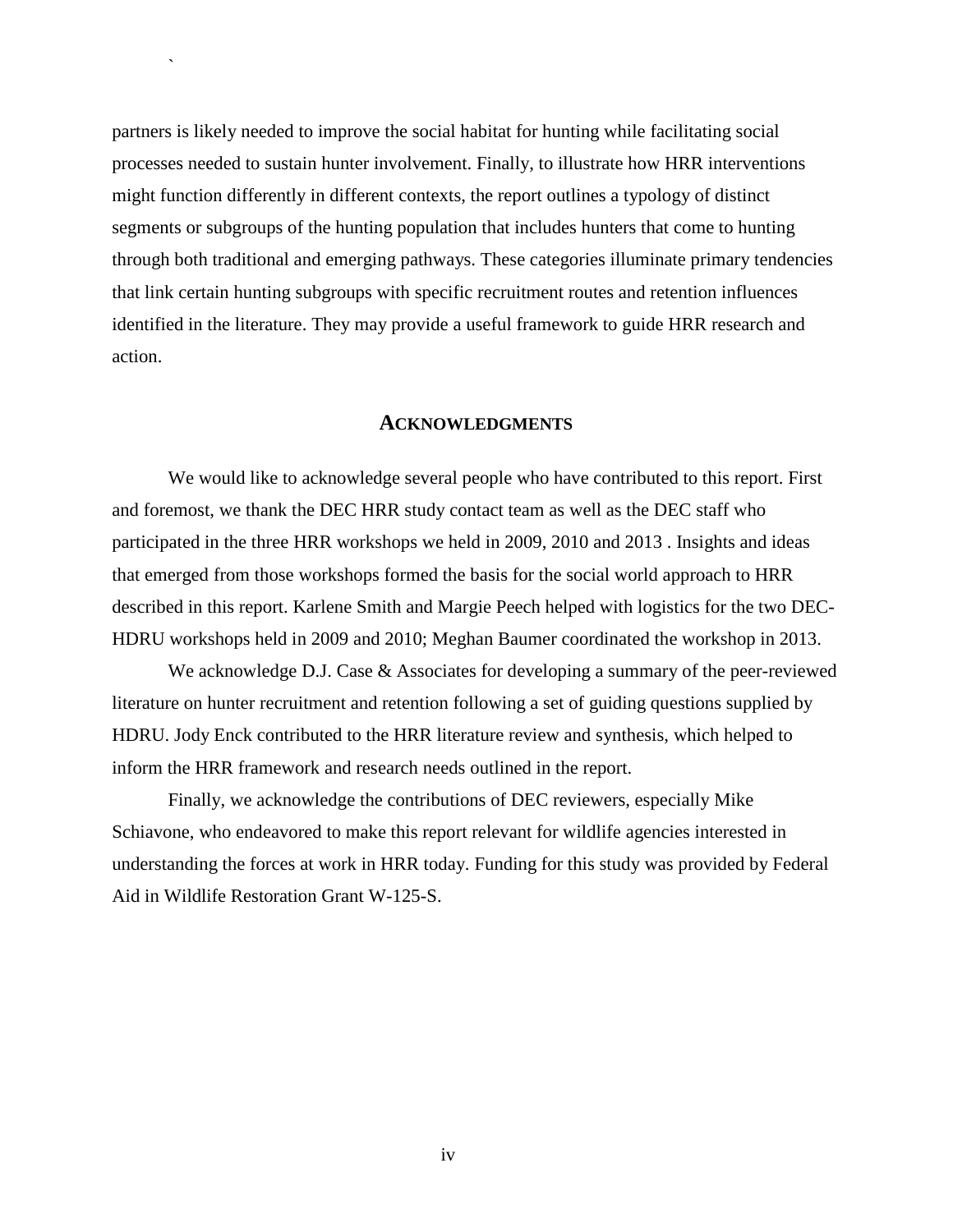# **TABLE OF CONTENTS**

 $\sim 10^{-10}$ 

<span id="page-5-0"></span>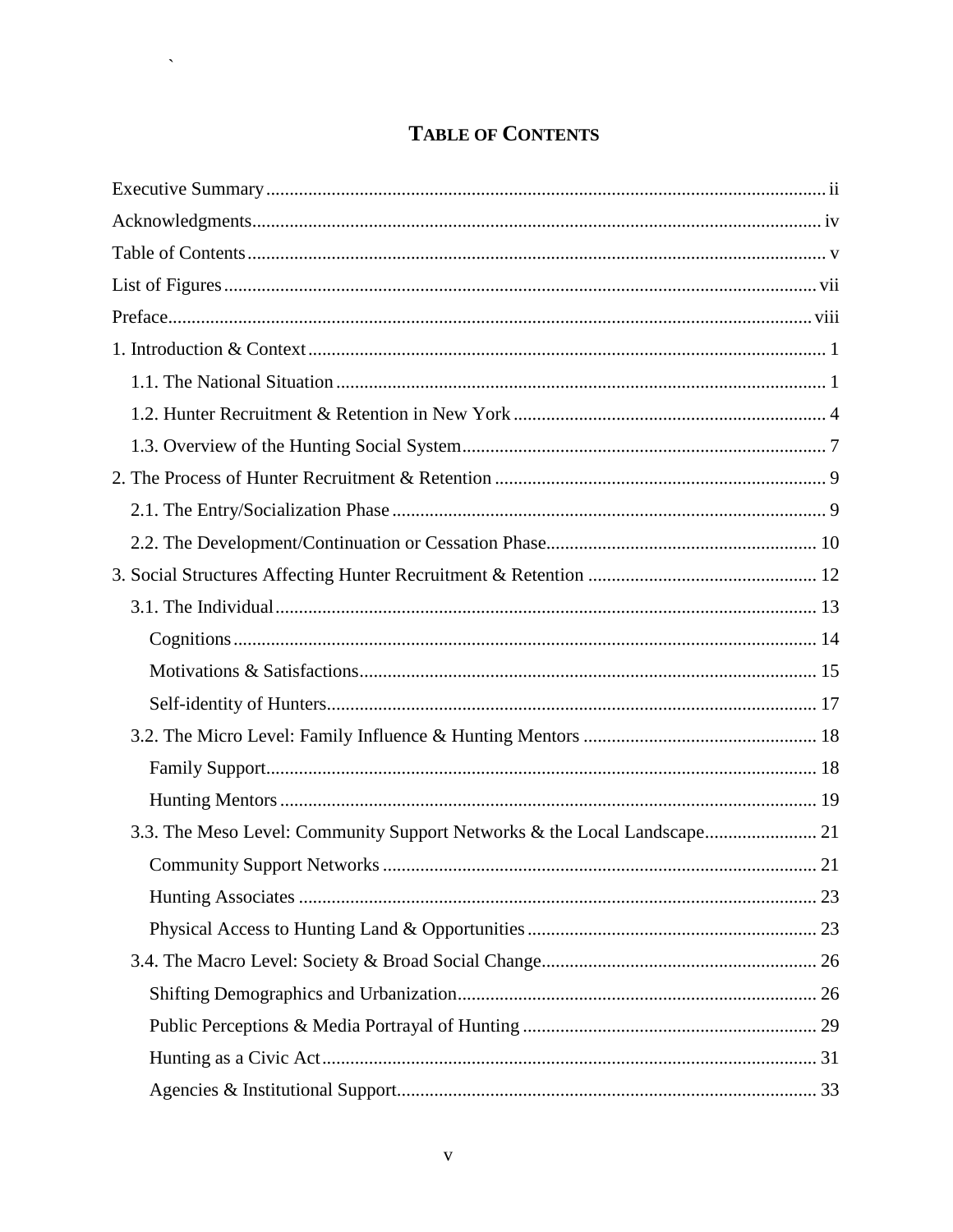| 4. Hunter Recruitment & Retention Targets & Associated Research Needs to Inform Decision- |  |
|-------------------------------------------------------------------------------------------|--|
|                                                                                           |  |
|                                                                                           |  |
|                                                                                           |  |
|                                                                                           |  |
|                                                                                           |  |
|                                                                                           |  |
|                                                                                           |  |
|                                                                                           |  |

 $\sim$   $\sim$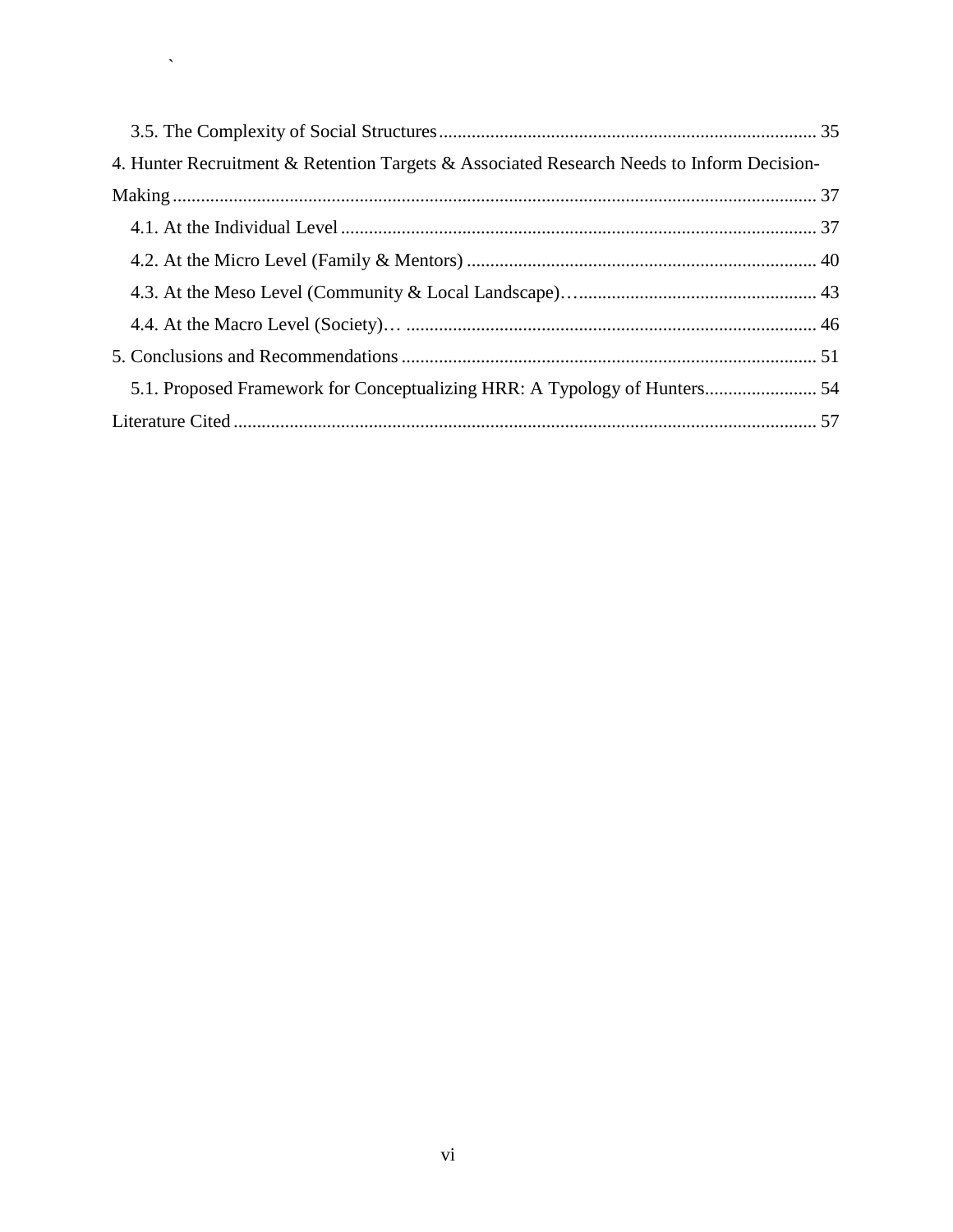# **LIST OF FIGURES**

 $\mathbf{X} \in \mathbb{R}^{N \times N}$ 

<span id="page-7-0"></span>

| Figure 1. Hunting trends in the United States: 1960-2012 (Source: U.S. Fish & Wildlife Service,    |
|----------------------------------------------------------------------------------------------------|
|                                                                                                    |
| Figure 2. Concept map depicting the role of a state agency in the larger framework of hunter       |
|                                                                                                    |
|                                                                                                    |
| Figure 4. Nested levels of social structures that interact to influence individual behavior in the |
|                                                                                                    |
| Figure 5. The process of hunter recruitment and retention from a broader social world              |
|                                                                                                    |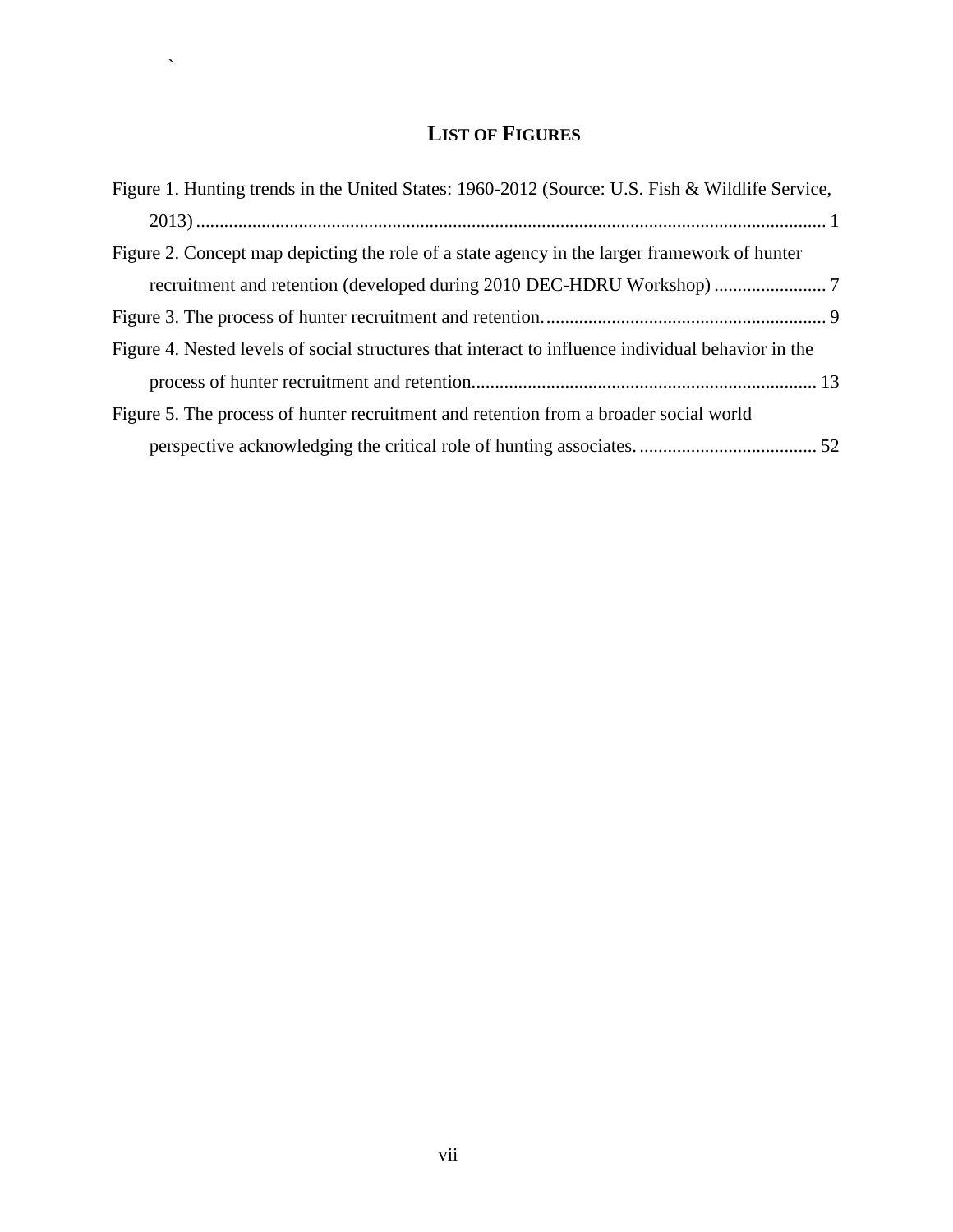## **PREFACE**

`

<span id="page-8-0"></span>A national crisis of sorts has been in the making over the last two decades with respect to Americans' connection with the outdoors. Encouraged by several administrations since Ronald Reagan was president, and most recently including the Obama administration, state and federal natural resource and land management agencies of various kinds, in collaboration with many non-governmental organizations (NGOs) are making a concerted effort to understand how to reconnect Americans with the outdoors and the natural resources contained therein. In his remarks at the April 2010 White House Conference that launched the "America's Great Outdoors Initiative," President Obama cautioned that "[w]e are losing our connection to the parks, wild places, and open spaces we grew up with and cherish. Children, especially, are spending less time outside running and playing, fishing and hunting, and connecting to the outdoors …."

In the 2010 report*, America's Great Outdoors: A Promise to Future Generations* (submitted to President Obama by Ken Salazar, Secretary of the Interior, Thomas J. Vilsack, Secretary of Agriculture Lisa P. Jackson, Administrator of the Environmental Protection Agency, and Nancy H. Sutley, Chair of the Council on Environmental Quality), as in the president's remarks quoted above, hunting was identified as one of the activities of value historically and in the future for Americans connecting with the outdoors:

"An appreciation and an understanding of America's great outdoors cannot be gained without an understanding of the nation's natural and cultural history. Education about America's great outdoors should include both formal education and informal opportunities outside the education system—outdoor learning, nature walks, orienteering, recreation, hunting, fishing, and many other activities." (p. 24)

The *AGO* report calls for lowering barriers to participation in outdoor activities such as hunting and to encouraging participation through multiple means, including education and training in outdoor activities as well as governmental, NGO, and community support for participation.

Governmental responsibility for facilitating hunting in the United States lies largely with state wildlife agencies, aided by NGOs (including but not limited to sportspersons' groups) and

viii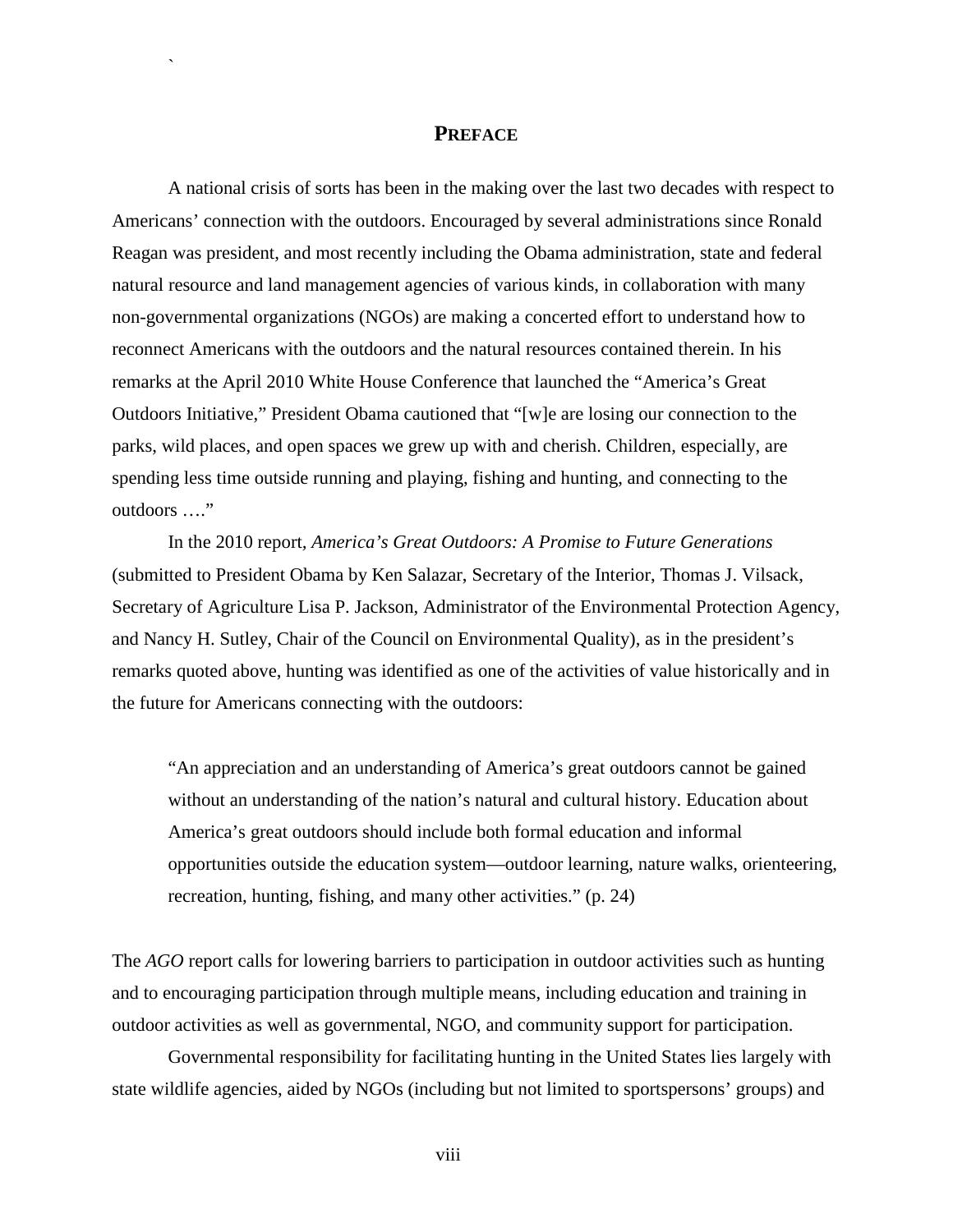the federal government (coordinating migratory bird hunting regulations and federal land access). As trends in hunting participation have gradually declined, interest in understanding the processes driving this trend has risen. Developing a deeper and current understanding of the forces at work requires social science research. This report attempts to review and organize conceptually the state of knowledge about hunting participation and factors that influence it, providing a foundation for identification of additional information needs and research direction.

 $\bar{\mathcal{S}}$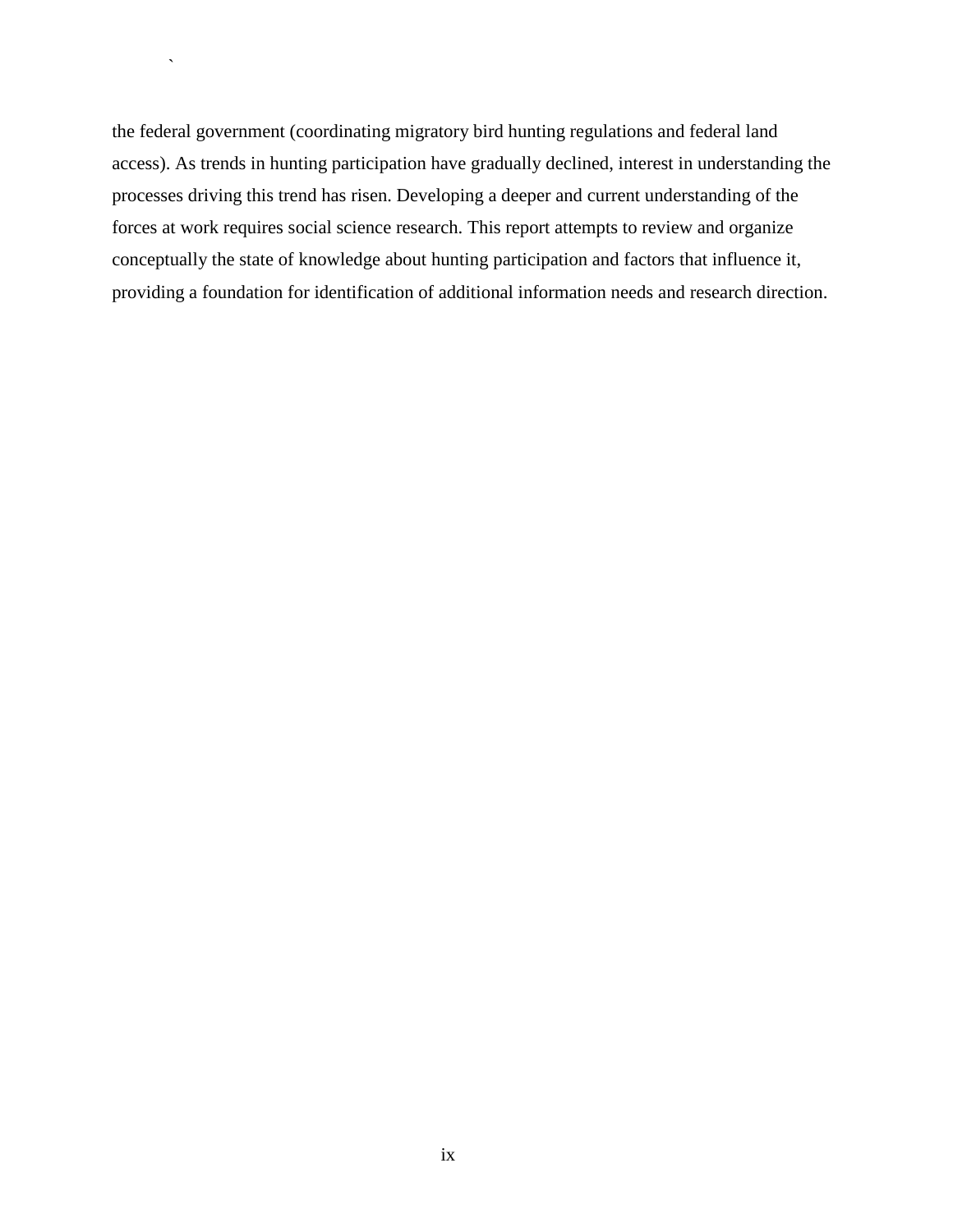# 1. **INTRODUCTION & CONTEXT**

#### <span id="page-10-1"></span><span id="page-10-0"></span>**1.1. The National Situation**

Decades of decline in the total number of licensed hunters in the United States has resulted in major biological, economic, and social consequences (Figure 1). Wildlife agencies have endured reduced conservation funding, have experienced difficulty managing impacts of some species (e.g., some ungulates) and generally fear erosion of the North American Model of Conservation, which emphasizes a sustainable connection between people and public trust resources such as wildlife (Decker, Organ, & Jacobson, 2009). Diminished numbers of hunters have affected local areas through loss of hunting-related revenue and dissolution of the hunting culture present in many rural communities. Reduced ability to exert control of ungulate populations has also caused increased ecological damage and a rise of contentious humanwildlife interactions (Beucler & Servheen, 2009; Enck, Decker, & Brown, 2000; Seng, Byrne, Sanders, & McCool, 2007; U.S. Fish & Wildlife Service, 2007, 2012; Winkler & Warnke, 2012). Furthermore, because the sociocultural importance of hunting has been shown to extend beyond actively afield participating in hunting (Stedman & Decker, 1993, 1996; Stedman, Decker, & Siemer, 1996), there is growing concern that a decline in hunting may contribute to the loss of a broader societal conservation ethic.



<span id="page-10-2"></span>**Figure 1. Hunting trends in the United States: 1960-2012** (Source: U.S. Fish & Wildlife Service, 2013)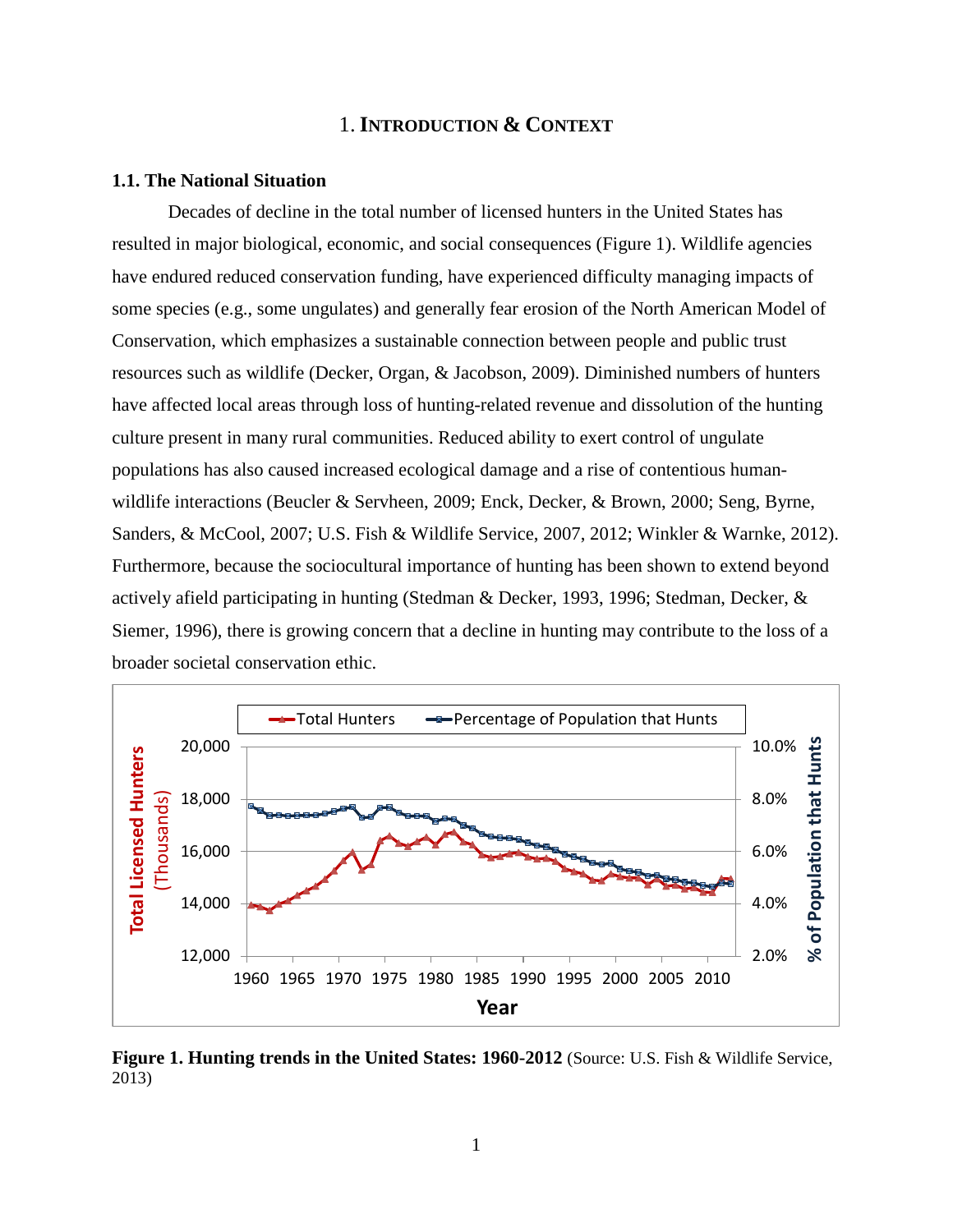In view of these impacts from declining hunter numbers, hunter recruitment and retention (HRR) has become a high priority issue of interest in the North American wildlife conservation and management community (Seng et al., 2007). Organizations such as the U.S. Fish & Wildlife Service (USFWS), the Association of Fish & Wildlife Agencies (AFWA), the Wildlife Management Institute (WMI), and many other non-governmental hunting and wildlife conservation groups have devoted substantial research funding and time toward efforts increase HRR. This investment has resulted in a growing body of knowledge regarding the factors that affect the HRR process. A more thorough understanding of this process begins with the definition of key terms:

- **Hunter**. In conventional use, the term *hunter* refers to someone who buys a hunting license and/or goes afield to try to harvest game animals. Such a definition inherently links "hunter" with a limited set of behaviors (e.g., license purchase, pursuit of game). Consequently, most research on hunters has focused on factors that influence individual decisions to buy a license or go hunting (Barro & Manfredo, 1996; Daigle, Hrubes, & Ajzen, 2002; Hrubes, Ajzen, & Daigle, 2001). However, a growing body of literature suggests that a "hunter" is more than that (Adams & Steen, 1997; Decker & Connelly, 1989; Enck et al., 2000; Ryan & Shaw, 2011). These studies consider non-harvest related components of hunting, including a broader range of self-perceptions and social factors that generate hunter identity and influence recruitment and retention. They also suggest that a singular focus on participation indicators may underestimate the total number of people who do, or could, consistently or sporadically provide political, social, financial, or harvest-related support for hunting (Enck et al., 2000).
- **Recruitment & retention**. *Recruitment* refers to the number of people entering the population of hunters; *retention* is the number of people remaining in the population over time (Enck et al., 2000). According to the Seng et al. (2007), recruitment and retention are concepts based partly on individual attitudes and partly on positive socio-cultural environments. Activity participation is often used by agencies as a defining characteristic of recruitment (e.g., the number of first-time participants any given year) and retention (e.g., the total number of participants from year to year), but this definition, though pragmatic in terms of budgeting and record-keeping, is somewhat limiting (Decker, Brown, & Siemer, 2001; Decker, Provencher, & Brown, 1984; Enck et al., 2000; Wentz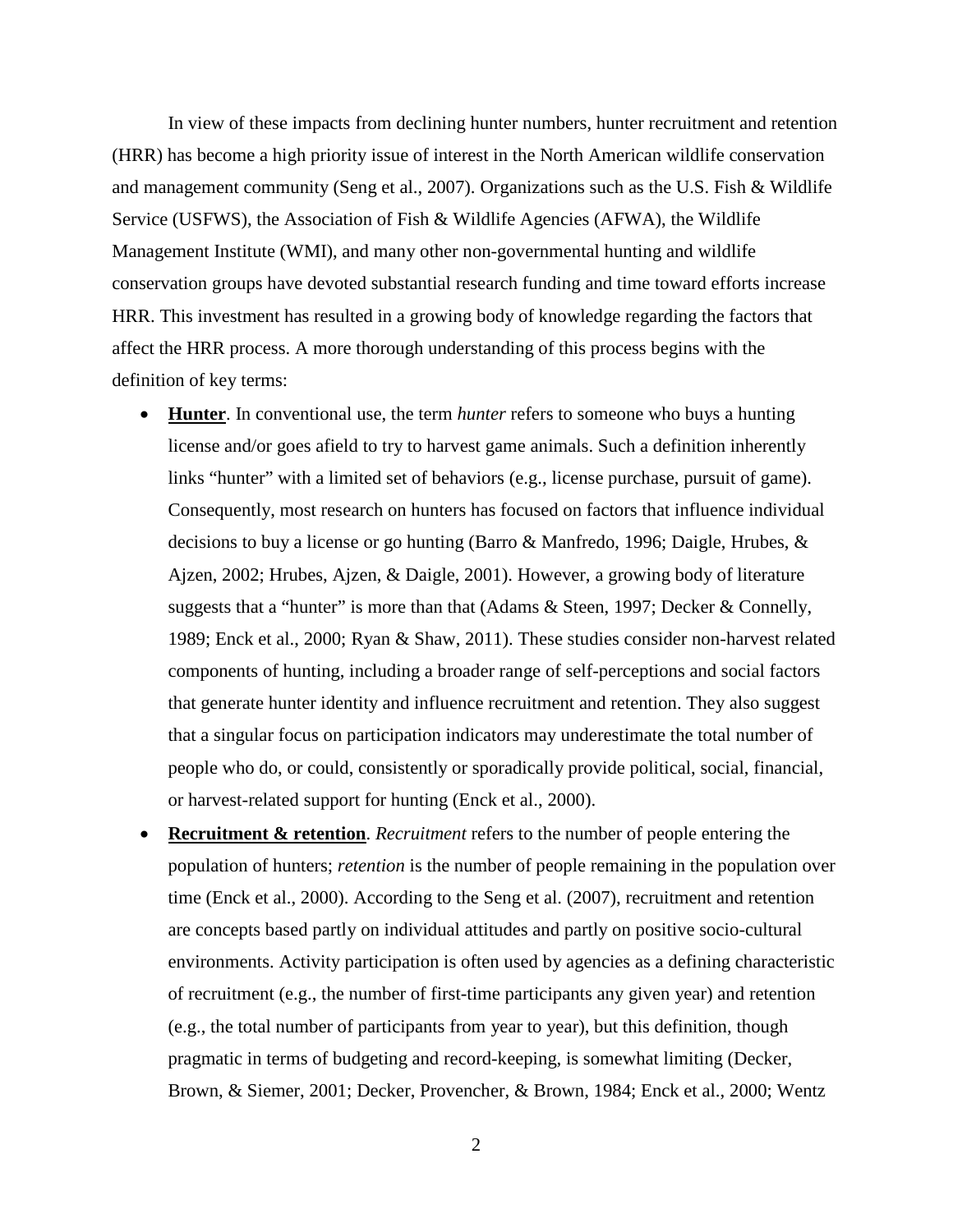& Seng, 2000). Research suggests that social-psychological indictors such as those alluded to above may yield additional predictive power (Decker et al., 1984). From this social-psychological perspective, recruitment occurs when an individual develops a selfperception as an activity participant or an inclusive member of an activity culture (e.g., perception of him/herself as hunter). Retention of an individual in hunting (as a participant or member of the culture) persists as long as he/she continues to have this perception and remains committed to the activity or associated culture (Enck et al., 2000; Wentz & Seng, 2000).

Over the years, agencies and NGOs have implemented many programs to address HRR. These initiatives include but are not limited to youth hunts, family events, camp programs, advanced hunter trainings, and mentoring programs. Although considerable effort has been directed toward HRR issues, the effectiveness of all this activity has been difficult to determine (Byrne, 2009). In their 2007 Best Practices for Hunting Recruitment and Retention workbook, Seng and colleagues (2007) identified the top reasons that HRR programs fail. These reasons included inadequate budget, staff or support, an absence of clear objectives and outcomes tied to a theoretically coherent design, a lack of research to guide development and assessment, and a common assumption that the old HRR model is the best model. In many cases, HRR is defined by single-event programs or initiatives that may increase awareness and opportunities for individuals likely to be socialized into hunting anyway but are unlikely to recruit new populations of license buyers (Ryan & Shaw, 2011). Even if these new populations are initially recruited, traditional retention mechanisms may be relatively ineffective in novel hunting contexts. Numerous documented struggles emphasize an important theme that many managers now realize: conventional pathways represent just one of many routes to HRR that exist in contemporary society (Ryan & Shaw, 2011; Seng et al., 2007). In some cases, traditional models might even be counterproductive. To understand why this is true and how agencies can adapt to changing social structures, managers would benefit from a broader understanding of the dynamic factors that influence HRR. *This report is intended to highlight these factors, identify knowledge gaps, and prioritize research needs that could help to inform future HRR efforts that may ultimately shift the observed declines in hunting participation.*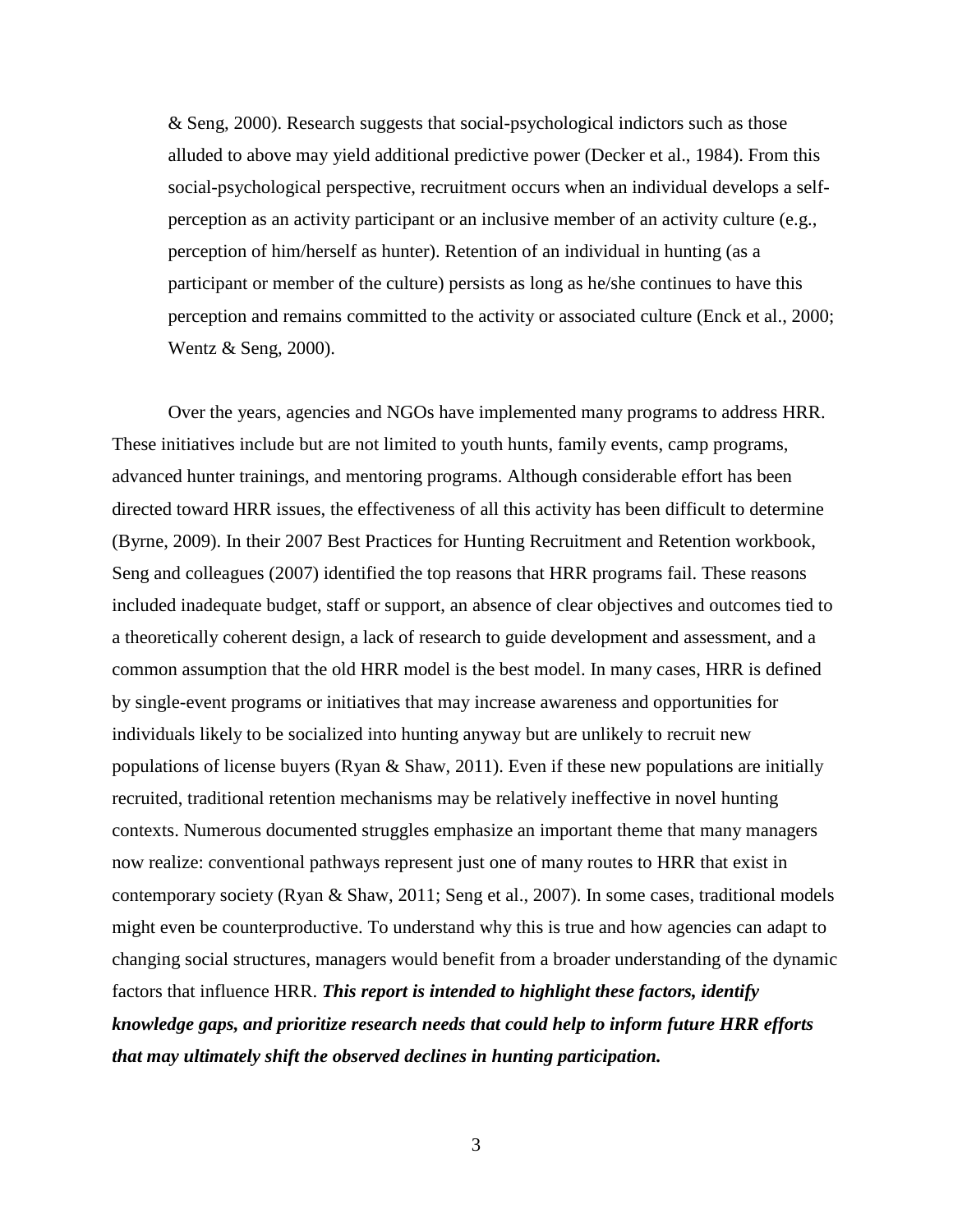#### <span id="page-13-0"></span>**1.2. Hunter Recruitment & Retention in New York**

A longstanding partnership between the New York State Department of Environmental Conservation (DEC) and the Cornell University Human Dimensions Research Unit (HDRU) has facilitated several decades of HRR research in New York, a state that has seen a 30% decline in big game hunting license purchases in the past 20 years (DEC, unpublished data). This line of research produced many of the findings and corresponding recommendations highlighted throughout this document. Examples of HDRU projects include longitudinal studies of hunting participation among graduates of sportsmen's education courses (Purdy & Decker, 1986; Purdy, Decker, & Brown, 1985, 1989), evaluations of the state's Apprentice Hunter Program (Enck, Mattfeld, & Decker, 1996), trend analyses of hunting land access and opportunities (Brown, Decker, & Kelley, 1985; Siemer & Brown, 1993), investigations of hunter identity development (Enck, 1996), and exploration of the broader hunting social world (including hunting associates who do not actively hunt; Stedman, Decker, & Siemer, 1993). These efforts yielded important insight into HRR that continue to impact policy and management today. Since the last HDRU study of HRR in the 1990s, however, many socio-demographic changes (e.g., urbanization, parcelization of rural properties, changing racial/ethnic composition of communities) have accelerated in New York State. Both DEC and HDRU staff have therefore recognized a critical need to reconsider HRR goals and strategies within this changing social context.

In a recent effort to identify and prioritize contemporary research needs, DEC and HDRU coordinated workshops with DEC and HDRU participants in 2009 and 2010 to revisit the topic of HRR. The general outcomes of these workshops were: (1) recognition that broader social influences may be altering general perceptions of the attractiveness of hunting as a recreational pursuit and motivations to hunt; (2) identification of desired future conditions and research/actions needed to bridge the gap between current conditions and those desired and necessary to achieve effective and sustainable HRR; (3) development of a list of actionable research themes to inform HRR efforts; and (4) construction of a concept map to illustrate DEC's role in the broader social world of hunting.

General research themes identified in the 2010 workshop were:

• Recruitment Themes: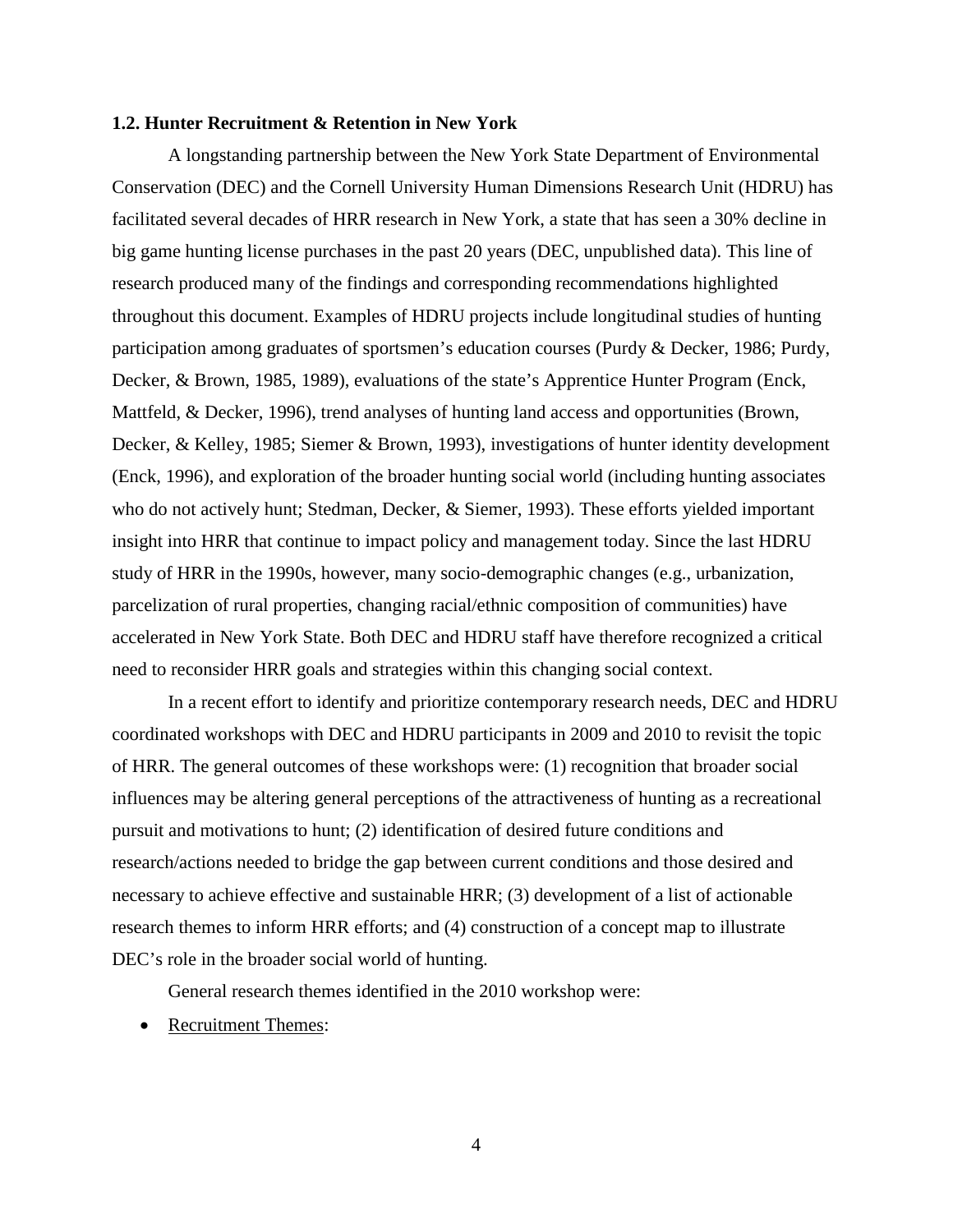- 1. Understand the size and nature of various populations of potential hunters (including both traditional and emerging "types") and identify the likely pathways through which they may become recruits.
- 2. Understand the factors that facilitate or impede recruitment of various populations of potential hunters into the hunting population, specific to stages of awareness, interest, development, trial, and commitment to both hunting as an activity and an overall hunting ethic, broadly defined as a set of normative beliefs and associated conventional behaviors characteristic of a hunting community. [Note: The terms describing stages in the HRR process were revised in this report to reflect the broader social influence on participation.]
- 3. Understand how current active hunters, inactive committed hunters and hunting associates (individuals and formal or informal groups) enhance or impede recruitment of new hunters through actions, perceived behaviors, outreach to potential hunters, provision of opportunities, etc.
- 4. Understand the role of social support at multiple levels in recruitment (and retention).
- Retention Themes:
	- 1. Determine the beliefs, attitudes, behaviors and social interactions of both hunting and non-hunting populations that are necessary to attract and retain hunters of different types in different stages of hunting interest and activity development.
	- 2. Determine the suite of conditions and the relative importance of such conditions that contribute to a critical threshold level of awareness and appreciation of hunting and its role in conservation within a community.
	- 3. Determine the ability and constraints of "committed" hunters to encourage retention of others in hunting.

The DEC and HDRU workshop participants acknowledged that some research findings were already available for each theme, but details about specific information available were lacking. Participants agreed that a review of existing literature would be beneficial for clarifying the state of current knowledge and determining the size and nature of existing information gaps associated with each HRR theme.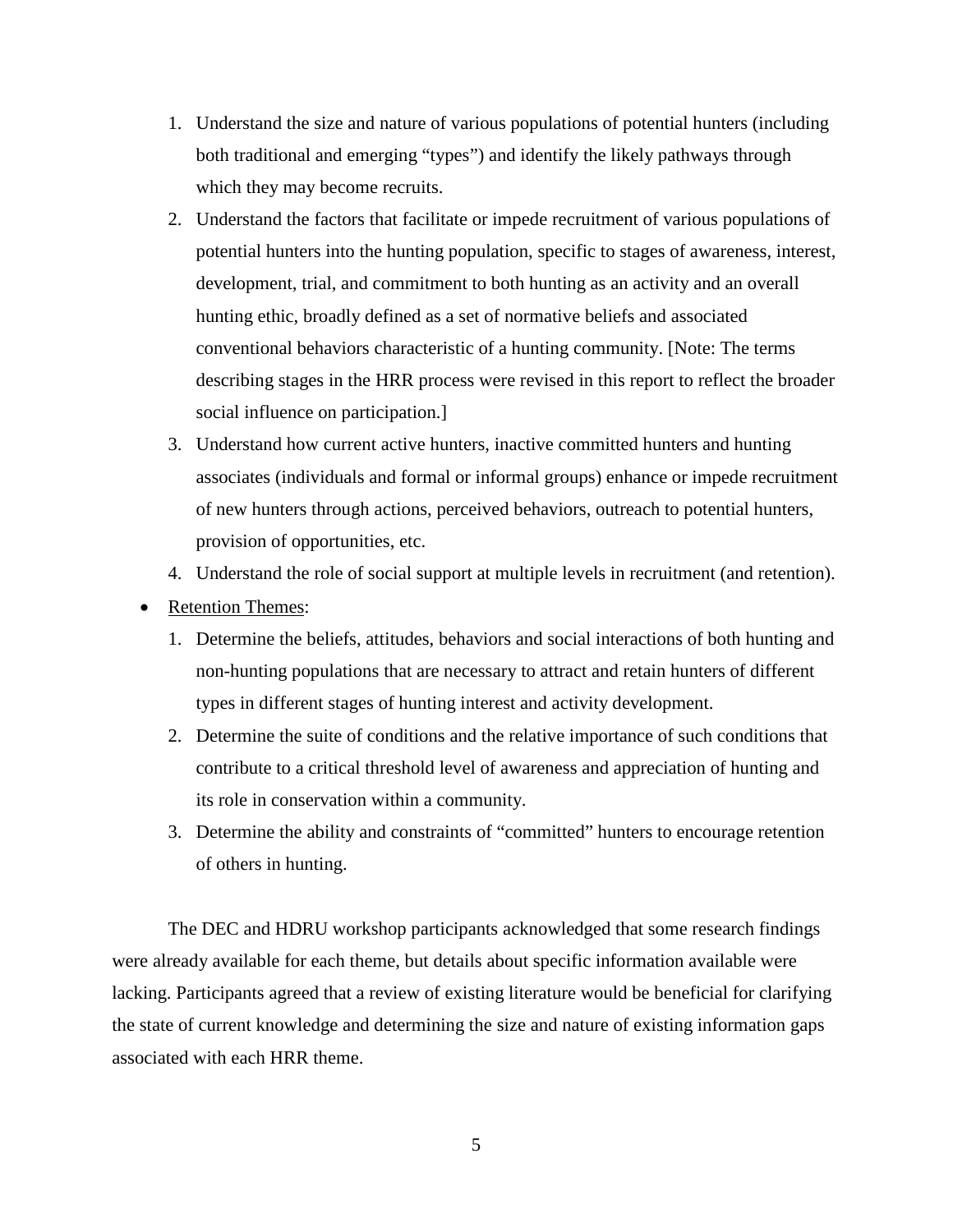HDRU commissioned D. J. Case  $\&$  Associates, a communication and marketing consulting firm with a natural resource focus and extensive experience working with wildlife agencies and NGOs across the United States on topics related to hunting participation, to conduct a literature review focused on the themes identified in the workshops. In this report, we synthesized and augmented this literature review to develop a cohesive overview of factors influencing HRR, with a particular emphasis on actionable research items and remaining information gaps. The overview is also guided by a concept map, an approach discussed by Decker, Riley, Organ, Siemer and Carpenter (2011), that was developed during the workshop to facilitate a shared understanding of how the HRR system operates. The concept map illustrates the current and potential role of DEC within the broader hunting social system (Figure 2). Arrows emanating from the upper right-hand box titled "DEC Leadership & Capacity" reflect important DEC does roles in HRR (e.g., managing for impacts, regulating and providing opportunities to hunters., actively influencing NGOs, recruitment and retention of hunters, and building of a broad societal base of support for hunting). The HRR concept map provides a generic blueprint for thinking about various targets for action in New York and other states around the country. Identification of specific actions that can be taken to address HRR challenges, however, requires a more comprehensive understanding of the hunting social system.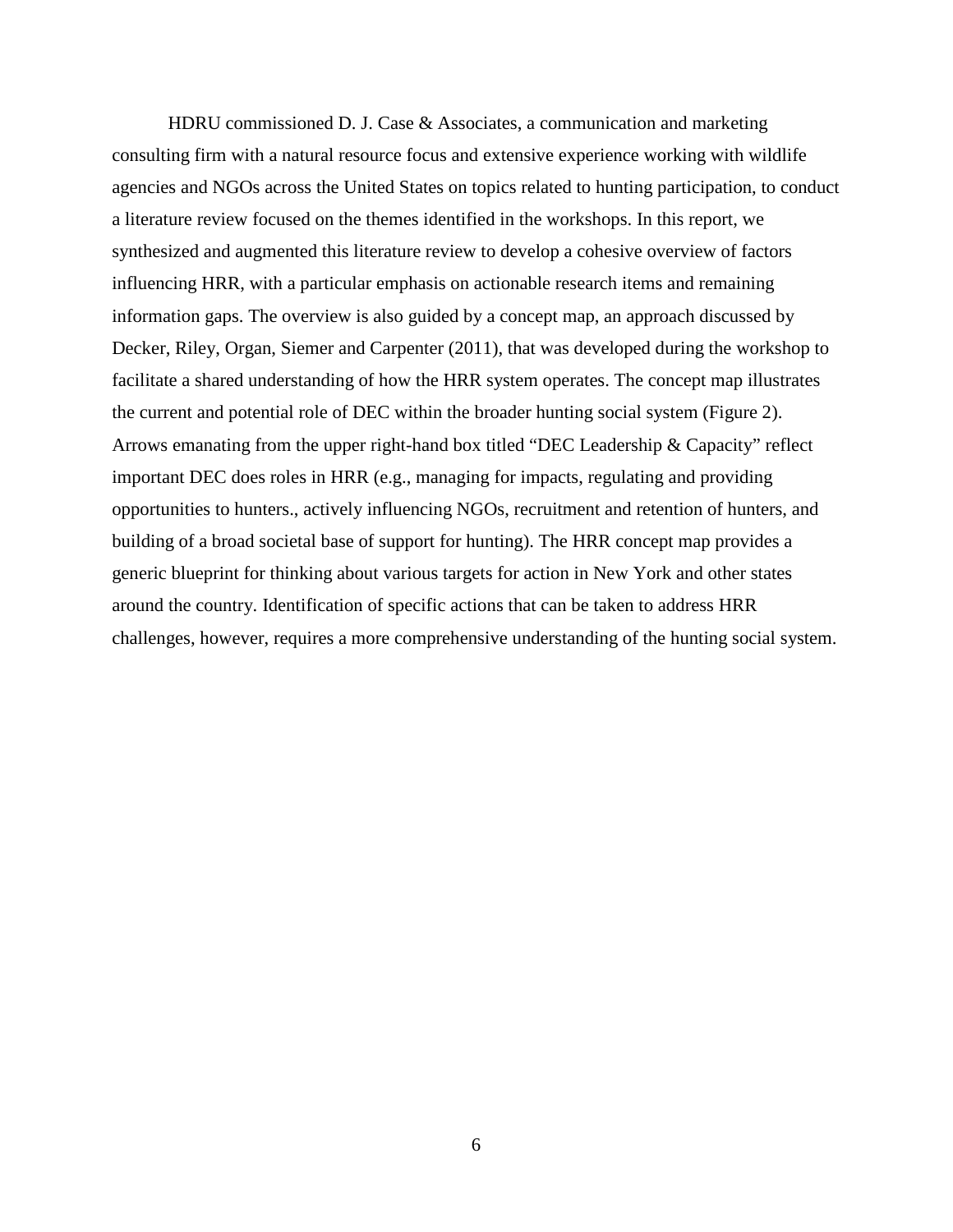

# **Hunting Recruitment & Retention:**

<span id="page-16-1"></span>**Figure 2. Concept map depicting the role of a state agency in the larger framework of hunter recruitment and retention** (developed during 2010 DEC-HDRU Workshop)

#### <span id="page-16-0"></span>**1.3. Overview of the Hunting Social System**

Hunter recruitment and retention cannot be attained by simply focusing on individual outcomes. It requires the creation and maintenance of a positive socio-cultural environment (Seng et al., 2007). HRR is, fundamentally, a *social process* experienced by an individual; that social process adapts or changes in response to (or varies according to) *social structures*, or regular patterns in society (e.g., laws, customs, economic systems, government systems) that affect the individual (Kelly, Ryan, Altman, & Stelzner, 2000). Processes are social actions that occur within a given context (i.e., the specifics of *how* the system works to affect the individual). In terms of HRR, steps in the process might include entry, socialization, development, and continuation. Structures provide opportunities or settings in which system participants interact (i.e., *what* is involved in the system) and operate at multiple scales ranging from localized (e.g.,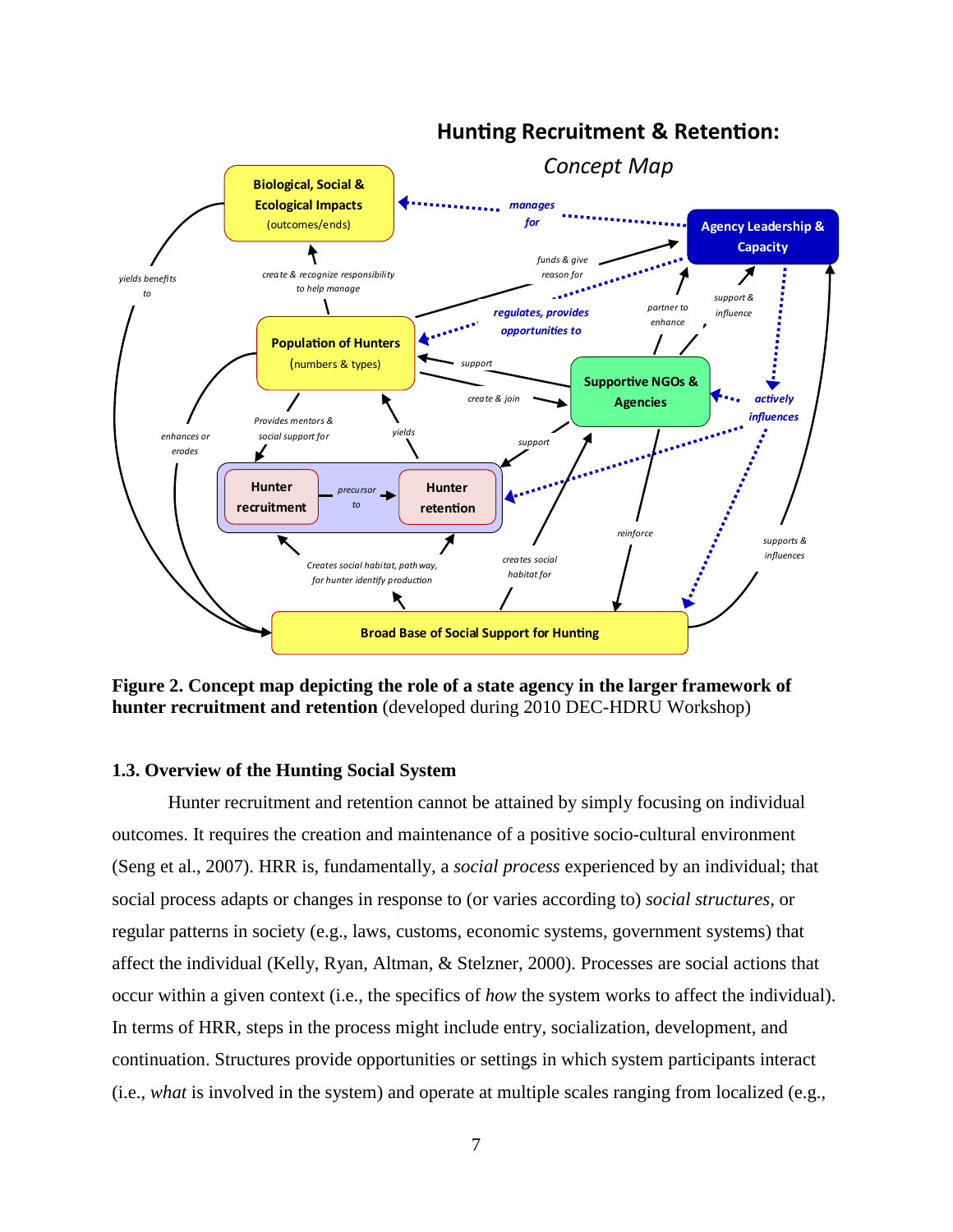immediate family) to very broad (e.g., global society). Enck, Decker and Brown (2000) noted managers should make a concerted effort to "include a broader range of indicators when assessing HRR trends" and "concentrate more on understanding and influencing antecedents to participation and less on trying to influence participation directly" (p. 822). In other words, managers would benefit from enhanced understanding of both the social process and the social structures that affect hunting participation.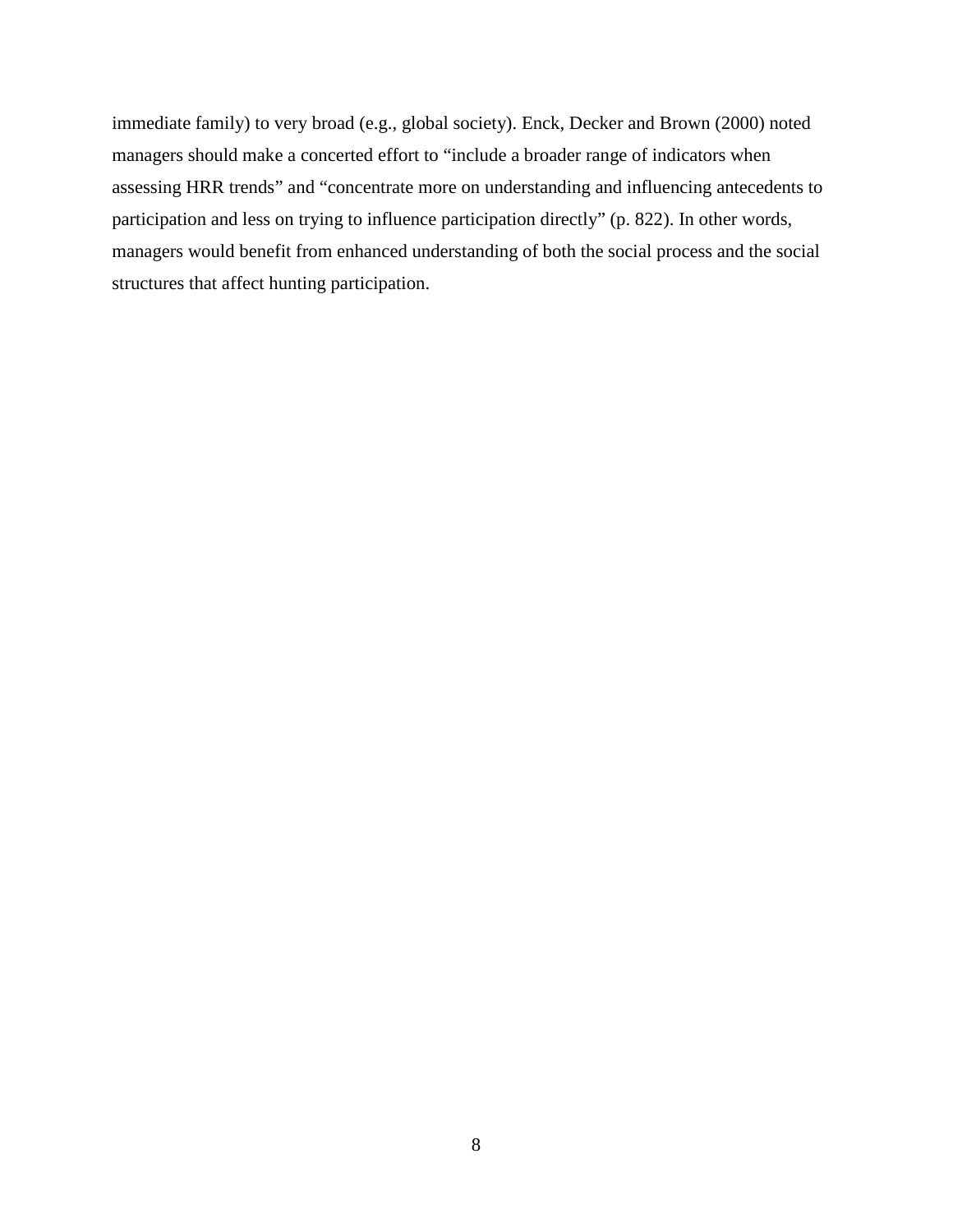# **2. THE PROCESS OF HUNTER RECRUITMENT & RETENTION**

<span id="page-18-0"></span>*Although recruitment and retention are often considered separately, this analysis posits that they are both stages in a larger, complex, linked social process*. The process by which an individual is recruited or retained as an active hunter has been conceptualized using a combination of moral and cognitive development theories, innovation-adoption theory, and empirical evidence from previous research (Decker & Purdy, 1986; Wentz & Seng, 2000). The process depicts how an individual moves through the stages of becoming a hunter (Figure 3).



**Hunter Recruitment & Retention:**

<span id="page-18-2"></span>**Figure 3. The process of hunter recruitment and retention.**

[Adapted from Purdy et al.'s (1985) framework of incremental development for hunting involvement.]

#### <span id="page-18-1"></span>**2.1. The Entry/Socialization Phase**

The first stage in the process is awareness. Awareness occurs when an individual recognizes, through various sources, that the potential to engage in hunting exists. Interest follows awareness. Interest refers to the development of positive thoughts and feelings regarding potential personal involvement in hunting. Participation (or lack of participation) in hunting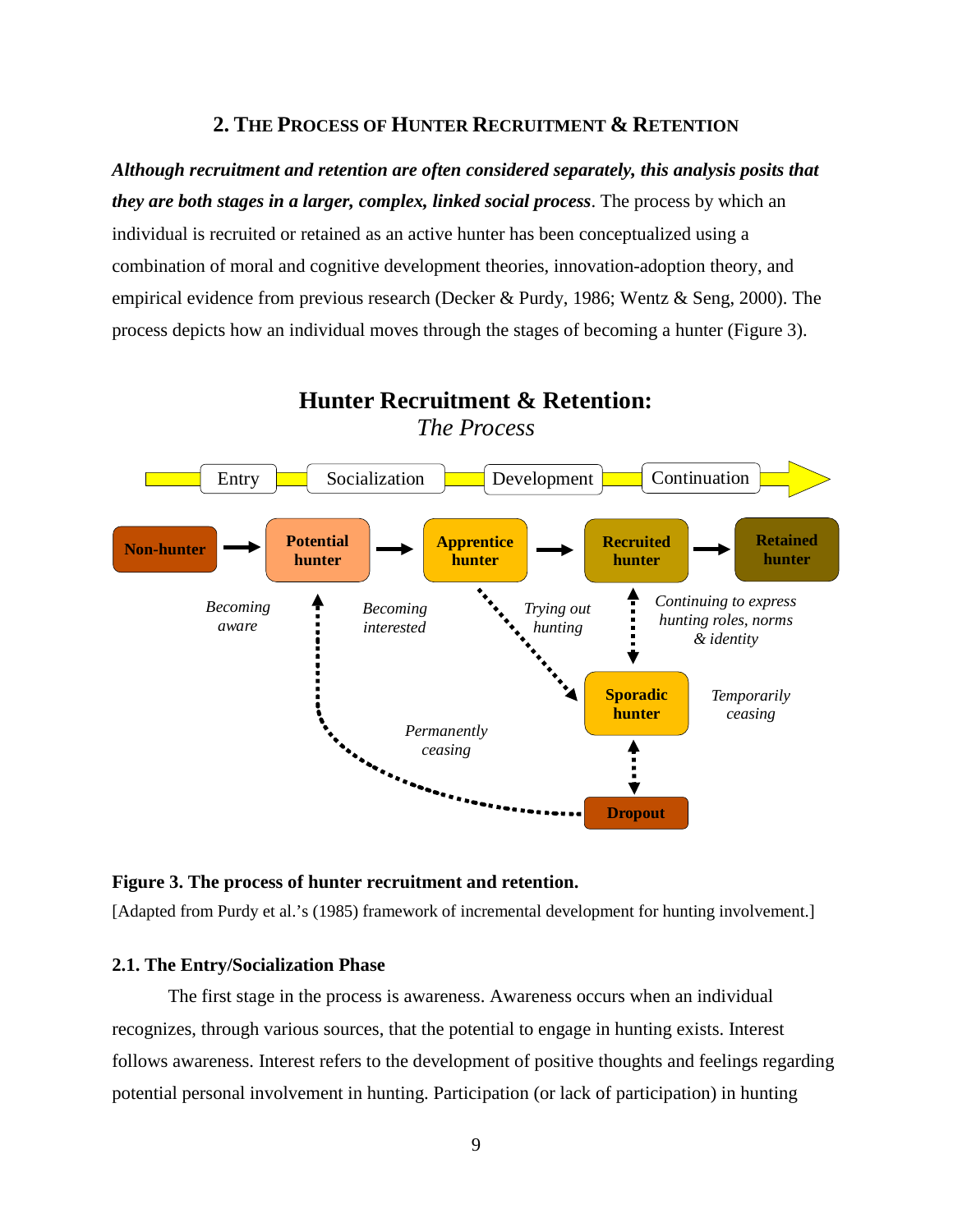often depends directly on levels of awareness and interest. Eventually, growing awareness and interest is sufficient to push a potential hunter into the apprenticeship phase, where he/she learns skills and social norms from active hunters (Purdy et al., 1989).

In this stage, aspiring hunters engage in activity-related "rituals" and "rites of passage" to gain competence and develop appropriate attributes associated with the cultural activity (Enck, 1996). Initial participation occurs in the trial phase, when a potential hunter acts on his/her interest to engage in the activity for the first time. In the case of hunting, Wentz and Seng (2000) describe the trial as actually "going afield with an implement in search of game" (p. 12). However, apprenticeship-type hunting experiences where prospective hunters accompany others afield even without carrying a firearm may be equally important elements of the trial phase for certain populations (e.g., youth) (Clarke, Brown, & Higginbotham, 2004; Purdy et al., 1985).

#### <span id="page-19-0"></span>**2.2. The Development/Continuation or Cessation Phase**

Once an individual has been recruited as a hunter, consistent engagement in hunting and hunting-related activities can lead to development and, ultimately, continuation (i.e., retention) of a hunting identity (Brown, Decker, & Enck, 1995; Enck, 1996). The continuation phase typically begins with strong support from social networks and begins to function more independently as time progresses – a socialization process that can take years (Littlefield & Ozanne, 2009). Repeated trials and consistent participation over time reinforce retention. An individual in the continuation phase perceives himself/herself as a hunter, identifies with the norms, values, and culture surrounding hunting, and may become a strong social and political proponent of hunting (Wentz & Seng, 2000). In effect, the individual has become immersed in the social world surrounding an activity and an active member of the community of practice. According to Unruh (1979), the social world is an 'internally recognized constellation of actors, organization, events, and practices which have coalesced into a perceived sphere of interest and involvement for participants" (p. 117). The nature of these social worlds and communities of practice can vary substantially in different contexts and may help to explain novel HRR pathways that diverge from the traditional model.

In cases where cessation of active hunting occurs, "dropouts" can be grouped into several categories. Some permanently cease participating in the activity and return to becoming potential hunters who, for whatever reason, elect not to reenter the hunting culture. However, many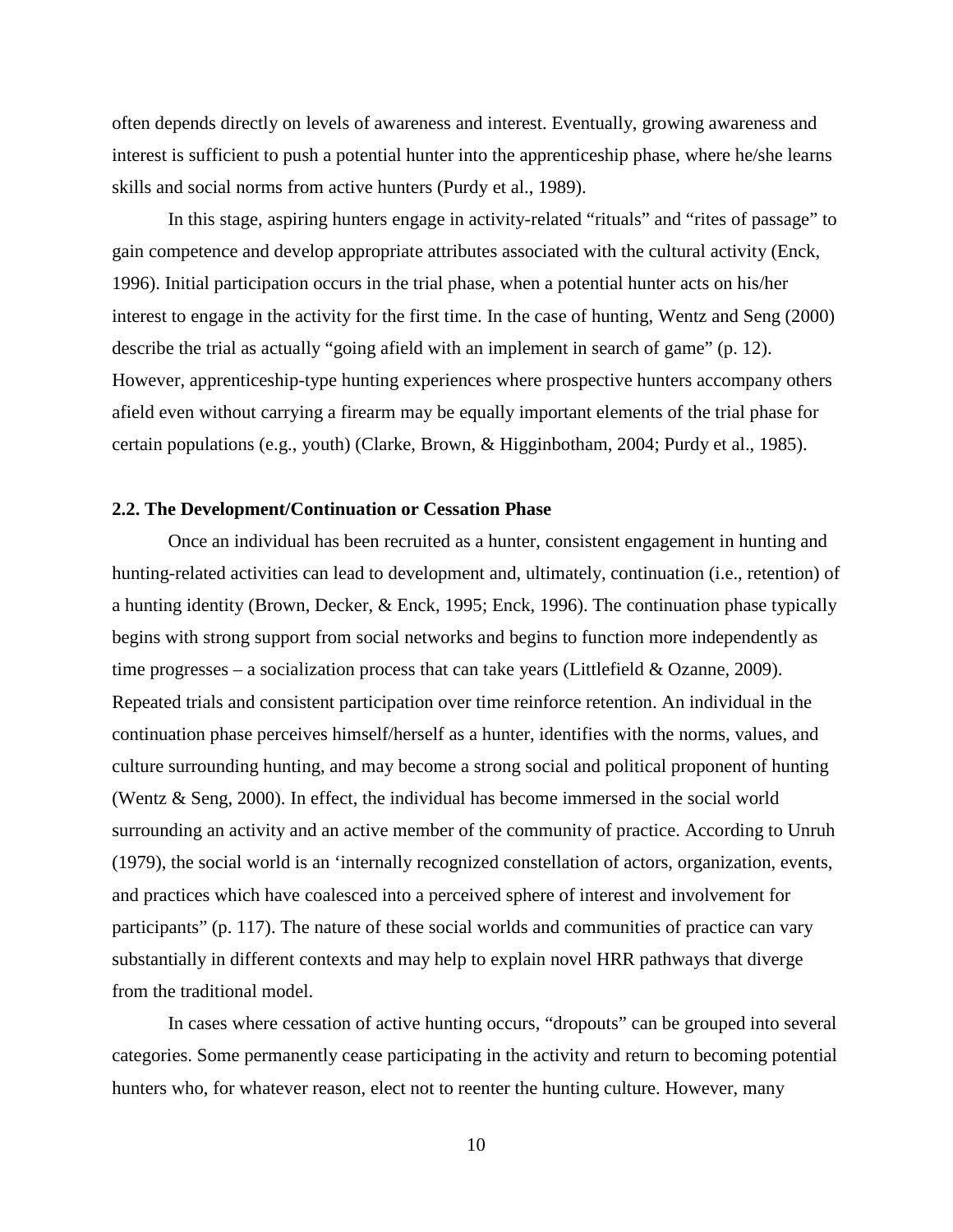dropouts continue to be active participants in the hunting social world. Some choose to resume hunting if the right conditions emerge (e.g., new hunting companions, new hunting opportunities). Others stop going afield but continue to support hunting by mentoring youth, sharing hunting stories, or participating in some other supportive functions. They may be spouses or children of active hunters who remain connected with (even enthusiastic about) some of the specific non-hunting activities that are part of the entire hunting experience. They may simply continue to appreciate the social values of hunting. Temporary or permanent dropouts who exhibit these characteristics remain important contributors to the hunting community, and may play an important role in HRR.

It is important to reiterate that hunter recruitment and eventual retention is a long-term process that can be non-linear. For instance, an individual may be in more than one stage at any point in time with respect to specific forms of hunting (i.e., as one considers adopting different specific hunting activities such as archery or muzzleloader use or pursuing different species such as turkey or waterfowl). From an overall HRR standpoint, though, such perspectives may be less important than general commitment to hunting. The time needed to advance from one stage to another depends on multiple factors including the age of the person, the economic and life stage they are in, and the amount of social (e.g., familial) support they receive (Seng et al., 2007).

Investigations of these particular participation stages and the social structures in which they operate can help researchers and managers understand factors influencing HRR and develop targeted strategies to account for a broad "social habitat," or socio-cultural environment for hunting that encompasses both active hunters and hunting associates, or individuals who engage in hunting-support behaviors (Decker et al., 2001; Stedman et al., 1993). Stedman (2011) uses the term social habitat purposefully as an analogy to the habitat that wildlife needs to survive. Akin to the prey species they pursue, human hunters also need suitable habitat to thrive. This habitat may include elements such as access to land, but also supportive social structures (i.e., hunting associates) at multiple levels. These structures are described below.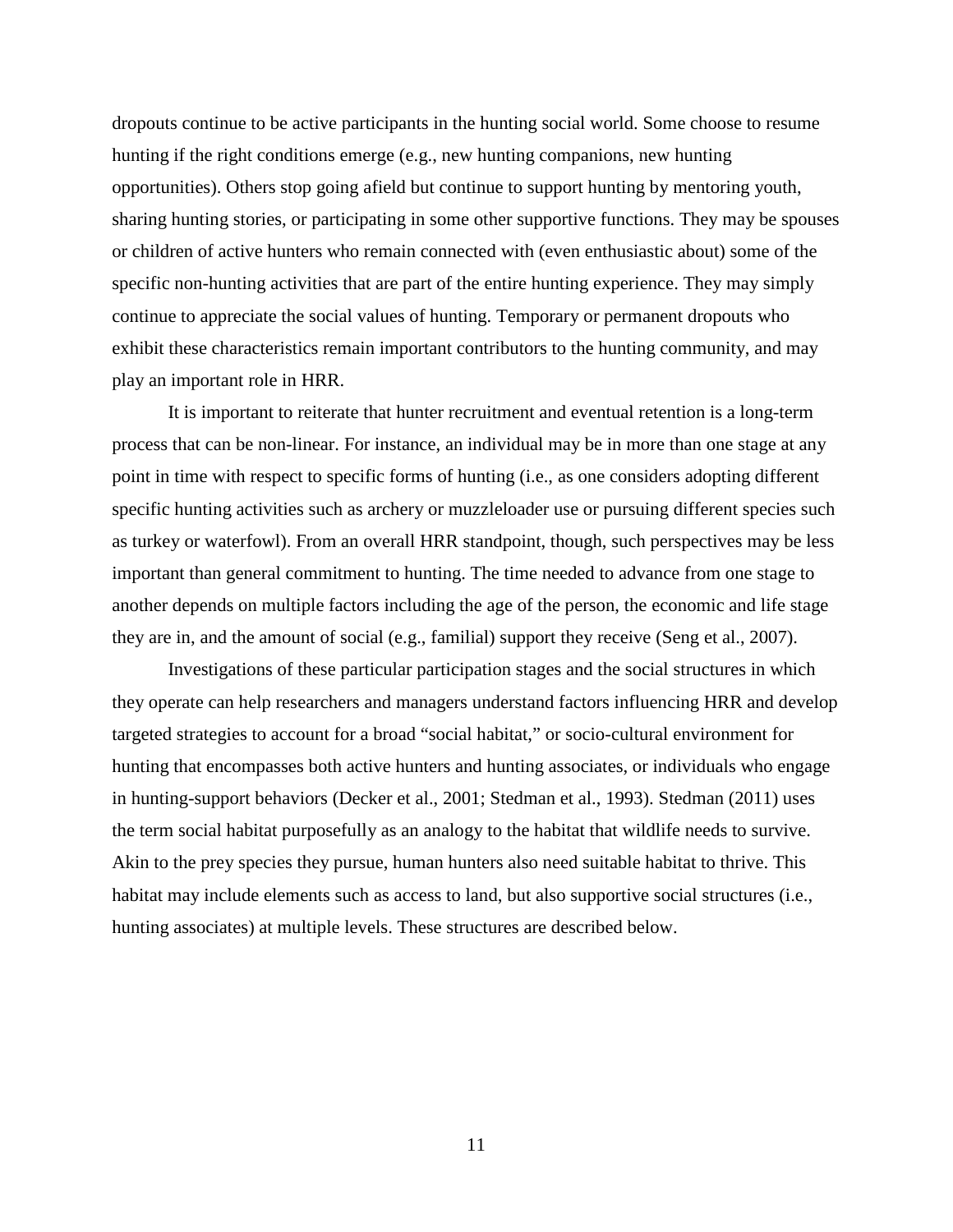#### <span id="page-21-0"></span>**3. SOCIAL STRUCTURES AFFECTING HUNTER RECRUITMENT & RETENTION**

The adapted innovation-adoption model of the HRR process illustrates the path to individual participation in hunting and hunting-related activities (Figure 3), but it does not identify factors that influence the pathway. Garbarino (1982) outlined a general conceptual framework to explain the social and environmental contexts that impact individual actions. For example, individuals operating within certain social structures (e.g., rural areas where family and friends share traditional hunting backgrounds) are more likely to hunt than are individuals who operate in a distinctly different social and environmental context (e.g., urban areas without a strongly defined hunting heritage) (Stedman, 2012). In the case of HRR, this system can be viewed as interacting hierarchical layers that begin with the individual participant (and cognitions at the individual level) and include structural influences acting concurrently at the micro (e.g., family and mentors), meso (e.g., "neighborhood," including community support networks and the local physical & social landscape), and macro (e.g., society) levels (Figure 4). Closer examination of the linked dynamic elements of this system could illuminate challenges and opportunities for agencies hoping to enhance and sustain HRR across geographical and temporal scales.

This section examines the various social structures that comprise the social habitat for hunting and impact the hunting social system, beginning with the individual participant and expanding to incorporate the micro, meso, and macro levels of social structures and the topics and concepts that operate at each level (Figure 4).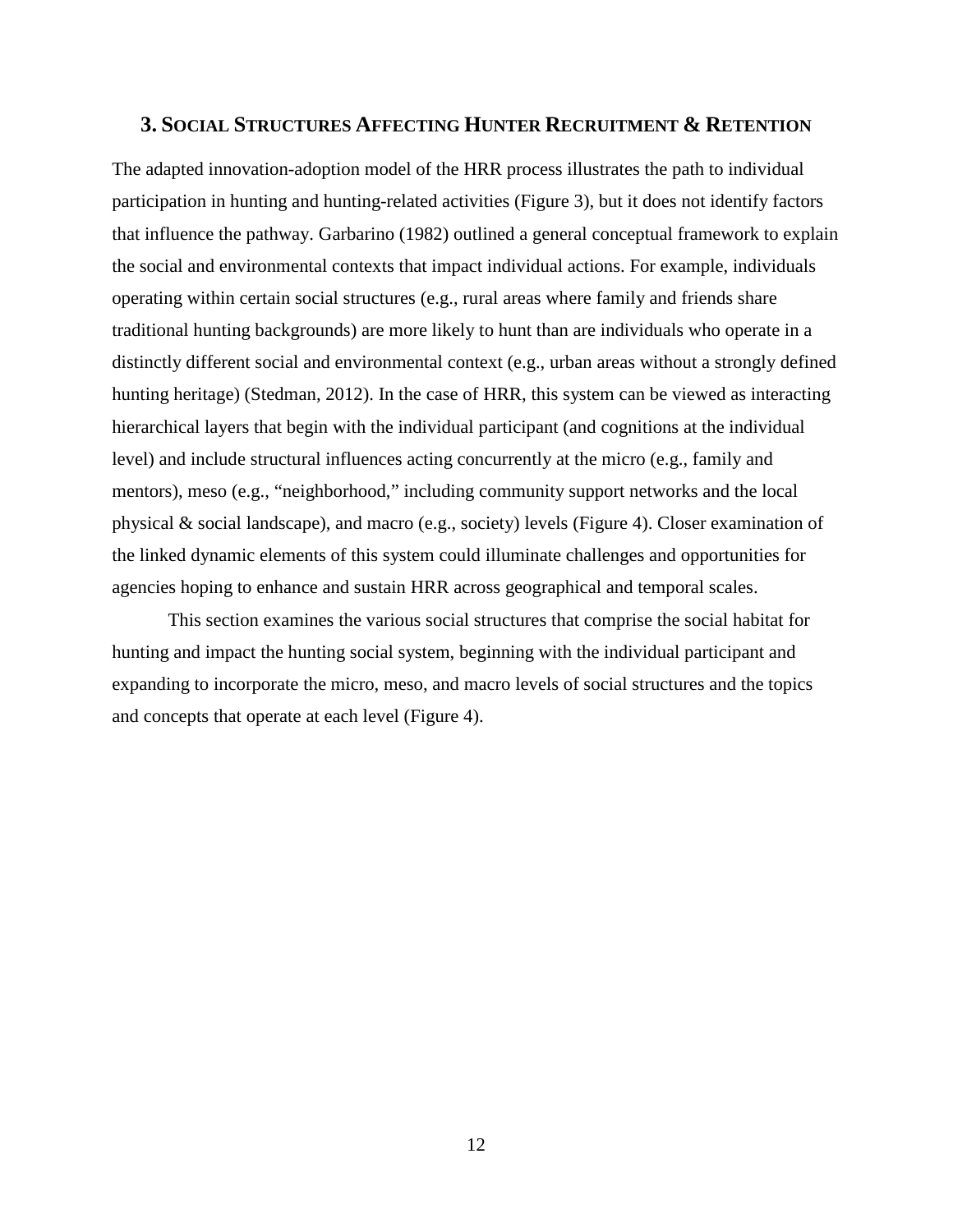

<span id="page-22-1"></span>**Figure 4**. **Nested levels of social structures that interact to influence individual behavior in the process of hunter recruitment and retention.**

# <span id="page-22-0"></span>**3.1. The Individual**

Individuals are often viewed as the ultimate target of recruitment and retention, and efforts to influence the HRR process typically emphasize shaping individuals' behavior. Theoretical approaches from social psychology, a field that focuses on how people perceive, comprehend, and interpret the social environment around them (e.g., their families, their communities and organizations), can help to explain actions at the individual level (Pierce, Manfredo, & Vaske, 2001). These theories can be separated into two major categories: cognitive approaches and motivational/satisfaction approaches (Pierce et al., 2001; Vaske, 2008; Vaske & Manfredo, 2012). Both categories yield important information about individual actions in the HRR process, and both contribute to the development of hunter identity. A substantial body of research has examined the effects of these individual-level factors on hunting behavior, and each is discussed in more detail below.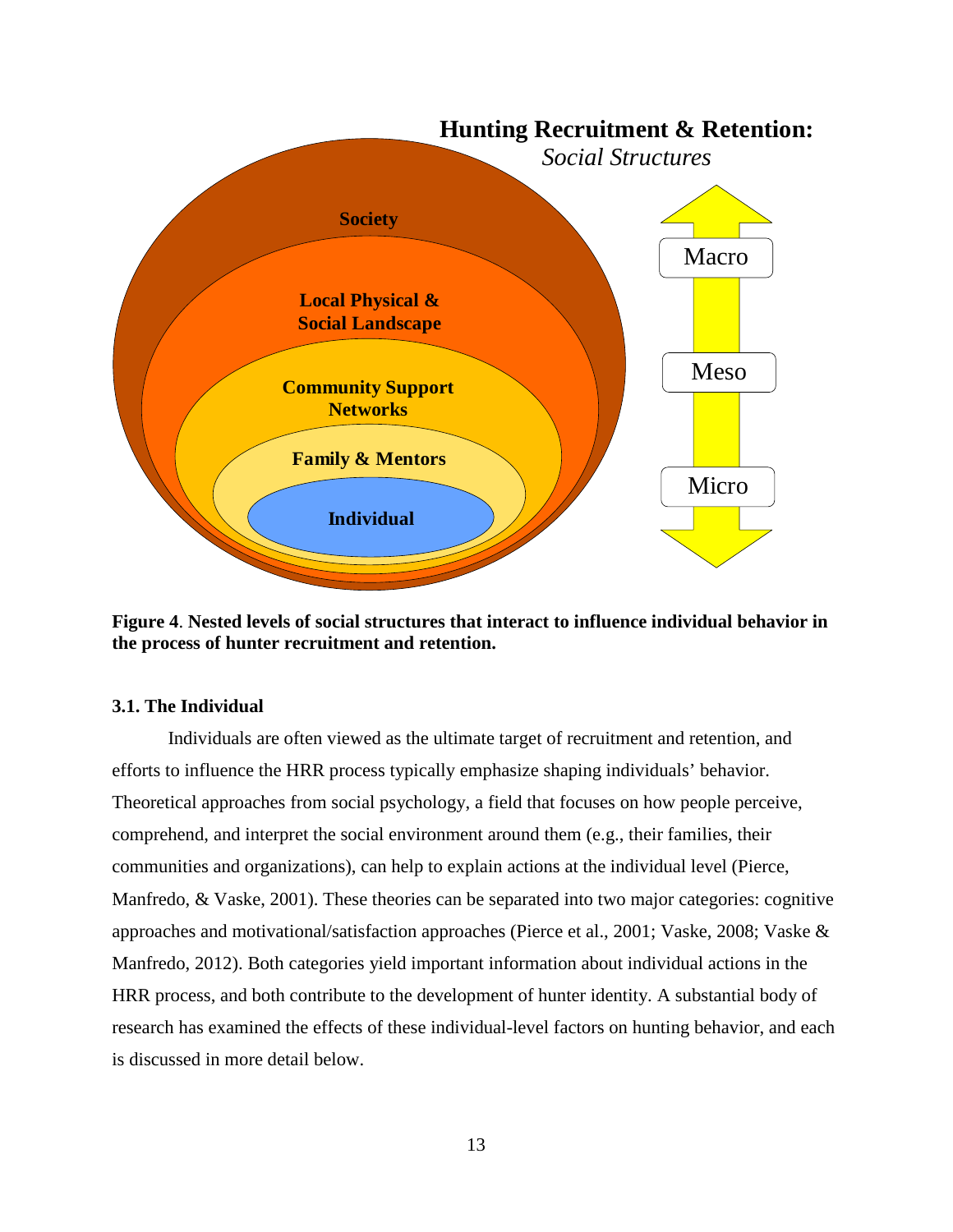#### <span id="page-23-0"></span>*Cognitions*

To predict hunting behavior, it is important to recognize forces that compel individuals to act in certain ways. Cognitive approaches that examine concepts such as values, attitudes, and norms accomplish this by exploring how these human thoughts predict behavior (Pierce et al., 2001; Vaske, 2008). Some basic definitions are needed: Values are commonly defined as beliefs about desirable end states, modes of conduct, or qualities of life that are important to people (Rokeach, 1973). For instance, an individual might value a healthy land ethic centered on environmental conservation. Because values are firmly rooted in culture and closely tied to personal identity, they are typically difficult to change (Rokeach, 1973). Value orientations are value applied to specific issues (Vaske, 2008). For example, wildlife value orientations have been defined on a spectrum ranging from utilitarian to appreciative or "wildlife use" to "wildlife rights" (Fulton, Manfredo, & Lipscomb, 1996; Heberlein, 2012; Manfredo, Teel, & Bright, 2003; Vaske & Manfredo, 2012). These value orientations shape attitudes, which are summary evaluations of specific entities such as people, objects or actions (Pierce et al., 2001; Vaske, 2008; Vaske & Manfredo, 2012). Knowledge of the cognitive (e.g., beliefs) and evaluative (e.g., like-dislike, good-bad) dimensions of attitudes can help to predict and influence behavior (e.g., support for and participation in hunting). For instance, individual attitude orientations toward hunting and hunting outcomes (e.g., affinity for rural pastimes, love of nature, appreciation of animal welfare) are a crucial correlate of participation (Daigle et al., 2002; Hrubes et al., 2001; Purdy & Decker, 1986).

Studies also suggest that norms are important predictors of hunting intentions and behavior (Daigle et al., 2002; Hrubes et al., 2001; Stedman, 2012). Norms are standards of behavior that specify what people should do or what most people are doing (Cialdini, Kallgren, & Reno, 1991). Norms can be social (i.e., "standards shared by members of a particular social group") or personal (i.e., "an individual's own expectations, learned from shared expectations and modified through interaction") (Schwartz, 1977). Although norms influence individual behavior, they are affected and shaped by referent groups operating at higher levels of social structure. For example, individuals living in a community where hunting is embraced as a way life would be much more likely recruits than individuals who come from an area where hunting is not a core element of local culture. The concept of normative influence is therefore embedded throughout analysis at of the micro, meso, and macro social structures. The evolution and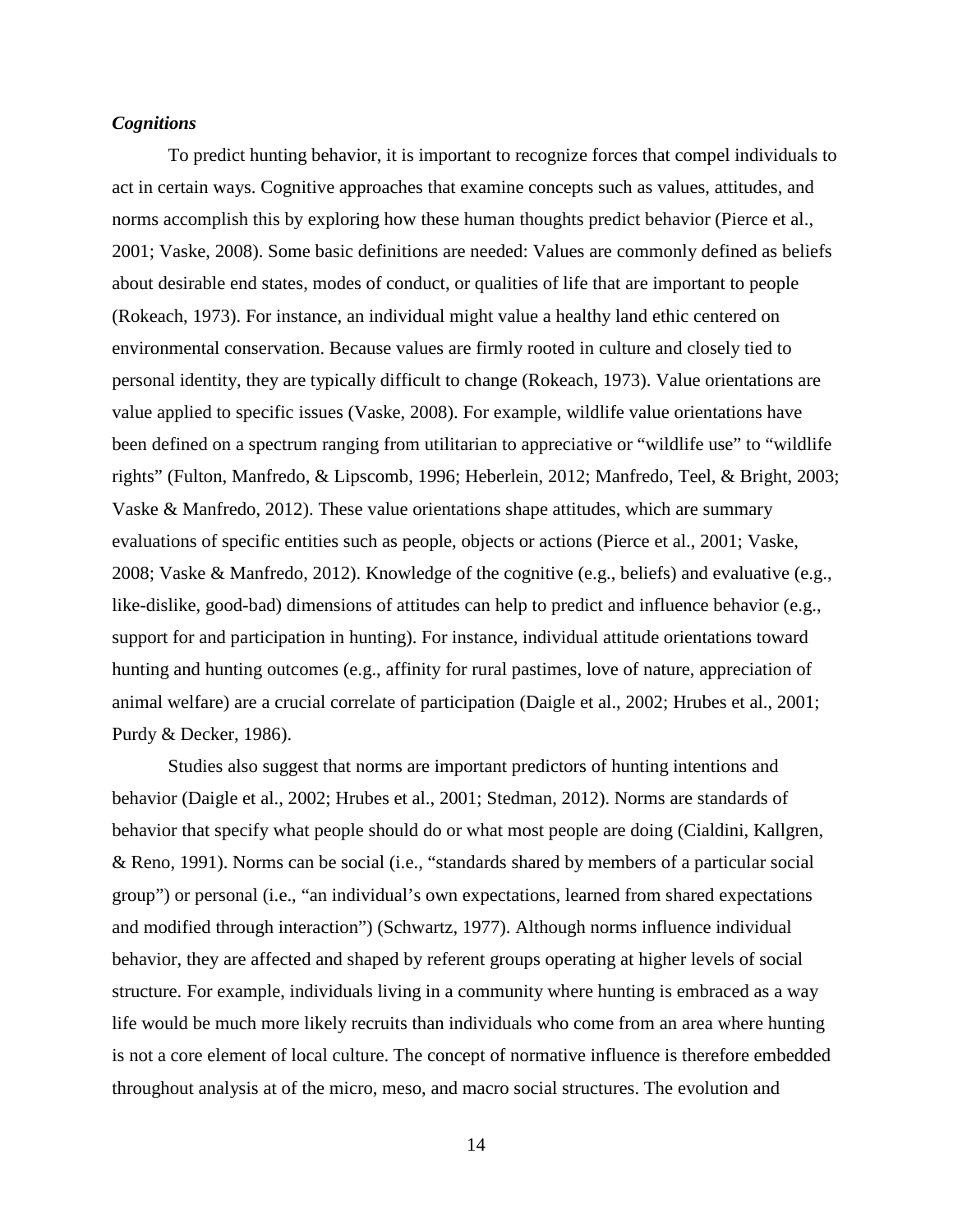expression of particular cognitions (especially social norms) may vary in distinct environmental and social contexts, and the structures that shape these cognitions have not been adequately explored.

#### <span id="page-24-0"></span>*Motivations & Satisfactions*

Several other social-psychological metrics have also been used to predict hunting behavior. For example, motivational approaches represent a particularly effective way to explain why people do what they do (i.e., what initiates behavior). Motivations are broadly defined as cognitive forces that drive people to achieve particular goals (Pierce et al., 2001). Identification of hunting motives is therefore critical. Decker et al. (1984) described three types of motivations that inspire people to develop interest in, initiate, or continue hunting. *Affiliative-motivated* hunters engage in activities to establish, maintain, or strengthen relationships with others. These socially motivated participants often cease or desert when the support or expectations of their "affiliates" wane. *Achievement-motivated* participants are driven by a desire to maintain or improve level of performance. Successful recreational endeavors (often defined by game harvest) are usually the end goal for these participants, and hunting success may occur with or without social support. Achievement-oriented hunters often leave an activity when satisfactory levels of success cannot be attained. For *appreciative-motivated* hunters, spending time in nature to relax and escape everyday concerns is a motivation in itself. Though less common than their counterparts, appreciative-motivated participants are most likely to remain active in the continuation phase of hunting over an extended period of time. Over the past few decades this typology of motivations has helped managers identify and characterize certain subgroups of hunters, understand benefits associated with the activity, and highlight potential problems and sources of conflict (Pierce et al., 2001). However, recreation motivation research has since evolved to incorporate a broader range of desired outcomes (e.g., Manfredo et al.'s 1996 recreation experience preference scales). Among hunters, these changes may include the emergence of conservation-oriented motivations focused on maintenance of ecological processes and ungulate population management (Siemer et al., 2012). As social change progresses and motivations diversify based on shifting social structures and norms, the applicability of older models should be reconsidered in this changing HRR context.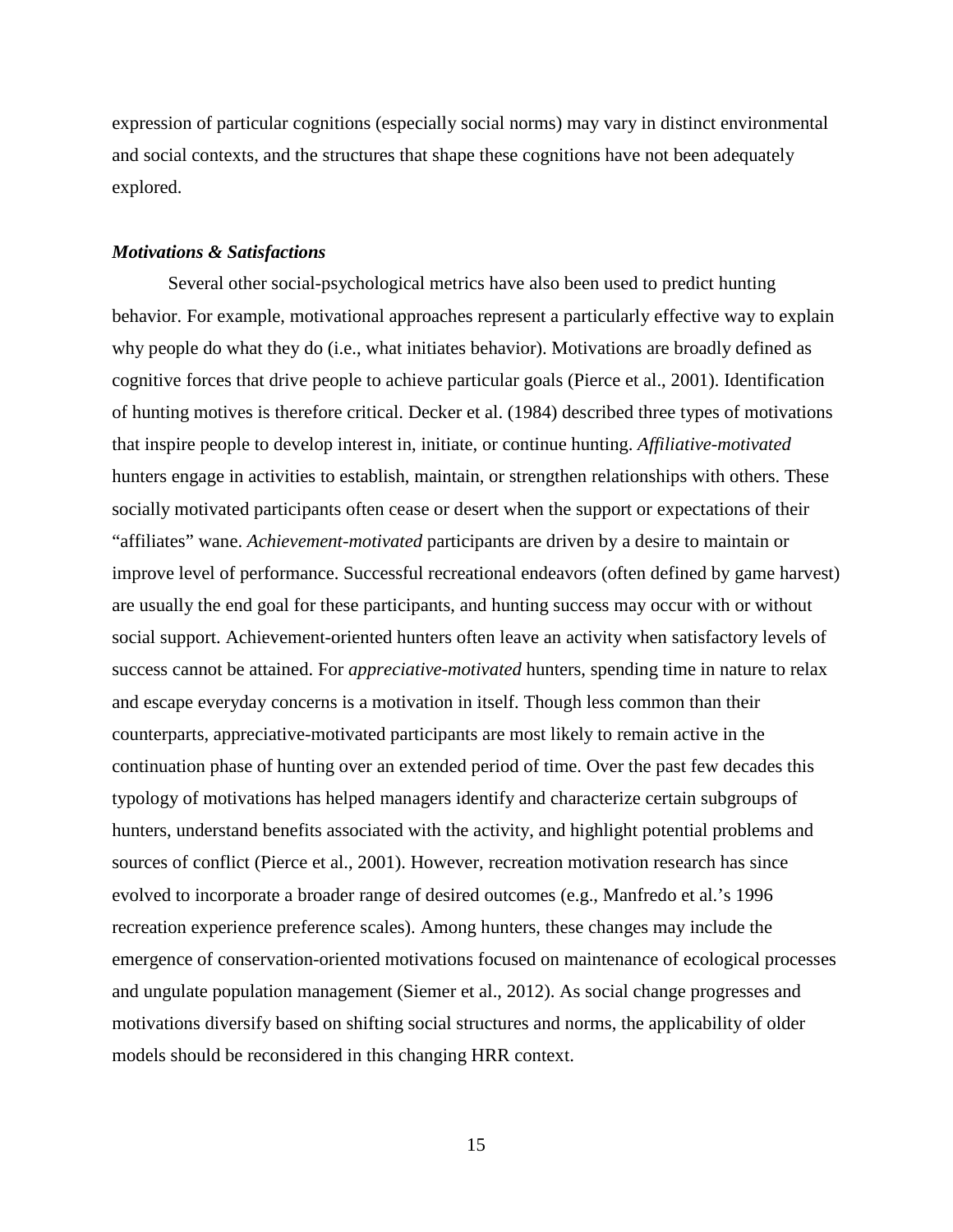Satisfaction-oriented approaches to understanding hunting behavior seek to explain why people evaluate their experiences in a given way based on actual outcomes or products (Vaske, 2008). Satisfaction metrics are particularly useful to managers because they often yield direct measurable information about performance (in contrast to cognitive-based metrics, which capture more abstract beliefs). However, a direct relationship between satisfaction and activity participation does not always exist (Vaske, 2008). Individuals may receive many different types of experience benefits from participation in a single activity, and certain motivations and satisfactions may outweigh others (Driver, Tinsley, & Manfredo, 1991; Hendee, 1974). Hunting represents a prime example of this case.

Although the portrayal of hunting typically centers on the benefits of harvesting game, non-harvest-related components of the hunt may be equally important for both hunters and hunting associates. Substantial research focused on differentiating the quality of the actual hunt (i.e., game harvest) from the quality of the overall experience has shown that the top motivation among hunters is often to experience nature and the outdoors (Decker, Brown, & Gutierrez, 1980; Grilliot & Armstrong, 2005; Hammitt, McDonald, & Patterson, 1990; Reis, 2009). Benefits such as seeing game and enjoying nature, relaxing, strengthening relationships with family and friends, perfecting skills, and developing fond memories are all critical parts of the hunting experience (Decker et al., 1980; Decker & Connelly, 1990; Duda, Bissell, & Young, 1995; Enck & Decker, 1994; Mehmood, Zhang, & Armstrong, 2003), and may be more important than tangible outcomes (e.g., game harvested). Individuals are generally more satisfied when their hunting experience helps them feel closer to nature (Mehmood et al., 2003), affording opportunities for deep participatory involvement that fosters a "vivid appreciation and awareness of nature's many details and processes" (Kellert, 1996, p. 12). Hunters are also proud of outdoor skills, and many derive satisfaction in the knowledge that they are capable of relying on themselves for survival by providing meat for themselves and their families (Dizard & Muth, 2001). Hunter dissatisfaction is often tied to concerns about harvesting game, access to places to hunt, and the behavior or numbers of other hunters (Duda et al., 1996; Duda & Jones, 2009; Heberlein & Kuentzel, 2002; Miller & Vaske, 2003). When the hunting experience does not meet hunters' expectations, satisfaction declines and the odds of desertion increase (Brunke & Hunt, 2007). Publicizing actual harvest rates and trends may aid in expectation management and partially mitigate this problem (Brunke & Hunt, 2008). Regulatory changes that constrain harvest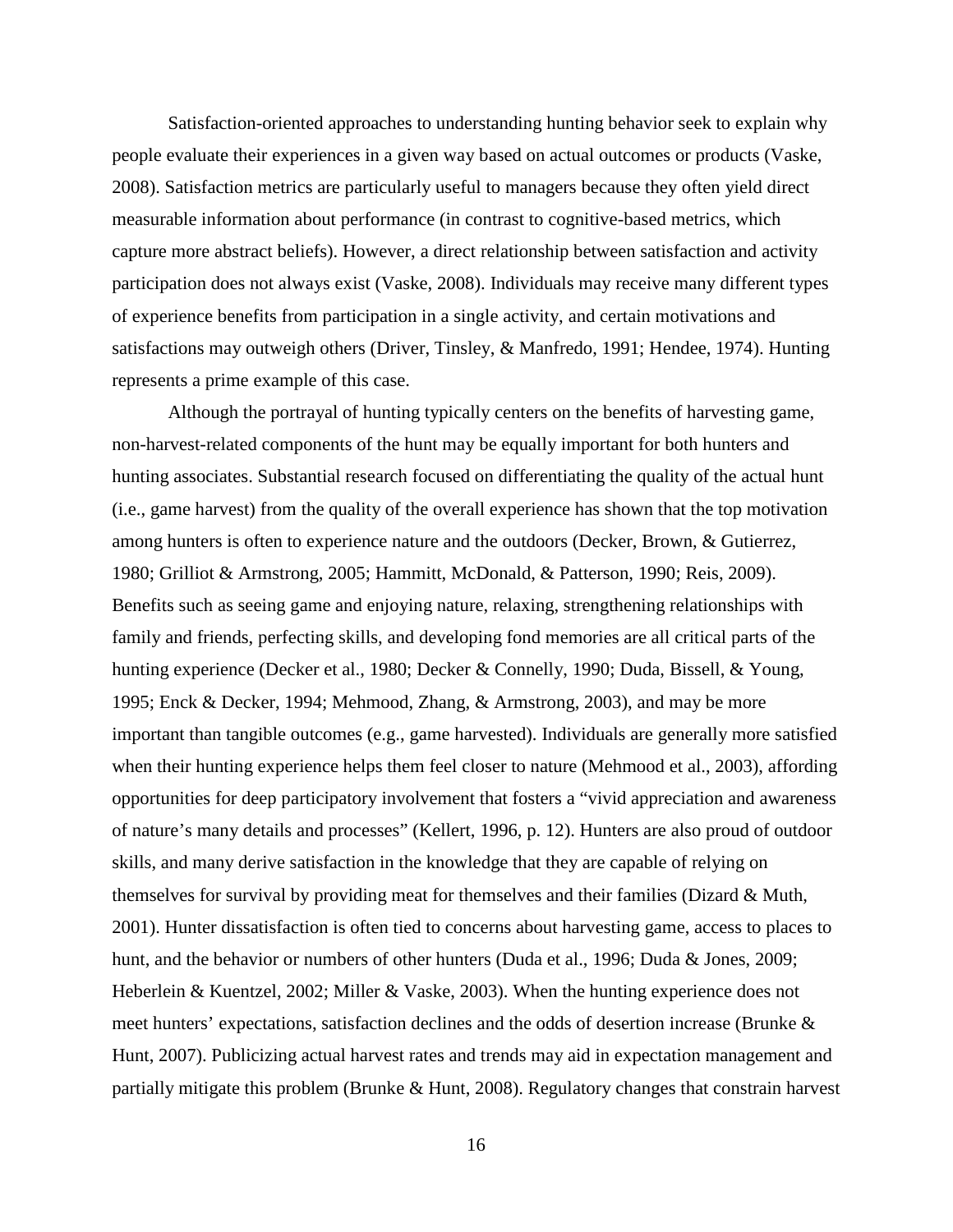success or hunting opportunity can also lead to dissatisfaction (Fulton & Manfredo, 2004). Most recruits, especially younger recruits, need at least a moderate chance of success or they may abandon the sport for activities that provide faster and more consistent gratification (Schultz, Millspaugh, Zekor, & Washburn, 2003).

Collectively, research on hunting motivations and satisfaction suggest that managing for expectations and multiple satisfactions may be the most prudent strategy (Decker et al., 1980; Responsive Management & National Shooting Sports Foundation, 2008). Because some recent and potential hunting recruits may have unknown and potentially different motivations and satisfactions, the need for more research into these traits of those individuals may be a priority. Furthermore, understanding how motivations of these hunters are developed and influenced by social structures will be critical to any effort to influence their engagement in hunting and help them establish realistic expectations for their hunting experiences. Discussions of higher-level social structures in the remainder of this document outline the basic socialization process impacting individual cognitions, motivations and satisfactions, including the "actors" (i.e., individuals, groups, and social entities) who facilitate the learning of values, beliefs, norms, and subsequent behaviors and skills associated with a particular identity as well as the "targets" (i.e., individuals) who receive it (Stedman & Heberlein, 2001).

## <span id="page-26-0"></span>*Self-identity of Hunters*

Research on cognitions, motivations, and satisfactions yields vital insight into a key outcome of sustainable HRR efforts, individuals who self-identify as hunters. Ditton et al. (1992) argued that hunters are not truly recruited until they understand and feel a sense of belonging to the hunting social world to the point where it has become an important part of their identity. For hunters who enter the activity from a non-supportive social world, this sense of belongingness may be difficult to achieve. Identity development therefore reflects a situation where individual perceptions (of one's self as a hunter) are nested within and continuously influenced by micro, meso, and macro social structures. For example, hunter identity development involves a set of activities and experiences that enable a participant to create a representation of him/herself and corresponding interpersonal networks that embodies an array of hunting traditions or subcultures (Brown, Decker, & Enck, 1995; Deaux & Martin, 2003). Modern hunters are constantly affected by these identities (McCorquodale, 1997; Organ & Fritzell, 2000), their behavior is shaped and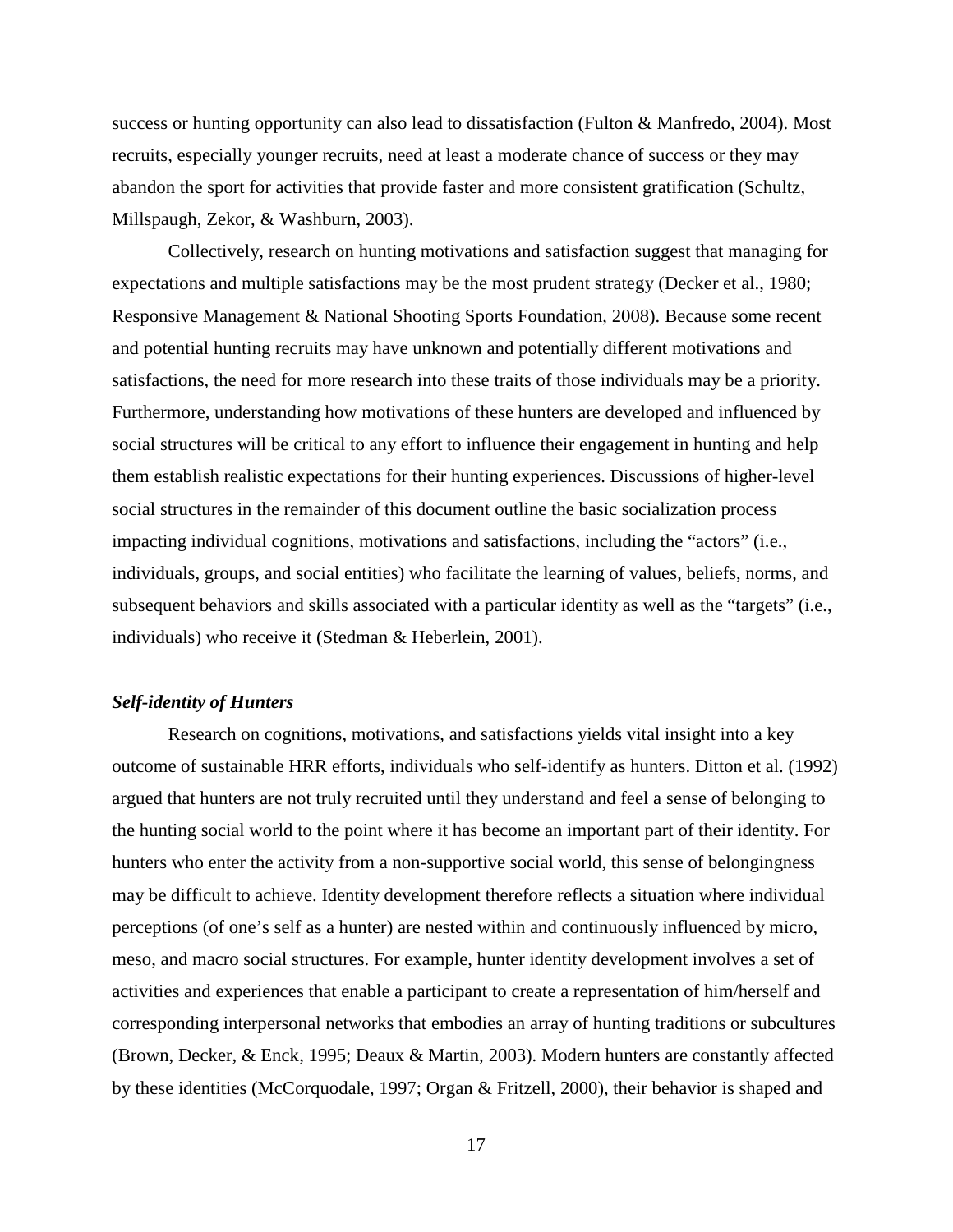reinforced through recurring contact with others who share (or challenge) their particular perspectives. Research has shown that hunters' self-perceptions and identities are more strongly associated with close contacts such as family members and hunting companions (e.g., micro social structures), than hunting industry, hunting organizations, or agencies (e.g., meso social structures), but these associations may be different for non-traditional hunters (Enck, 1996). The likelihood of hunting retention increases as individuals solidify these social ties and become more immersed in the social world of hunting. Reinforcement occurs through repeated participation and increasing specialization as individuals reaffirm their identities, which become a source of pride and self-worth (Lee, Shafer, & Kang, 2005; Lee & Scott, 2004). An enhanced understanding of the identity-building process and the multi-level factors that impact it could inform HRR efforts.

#### <span id="page-27-0"></span>**3.2. The Micro Level: Family Influence & Hunting Mentors**

The "micro" level of social structure refers to fundamental (more intimate) social systems in which the individual is an active participant, such as immediate family and local networks of close friends or hunting mentors. Research has consistently shown the critical importance of this level of influence on individual behavior across a range of topics, and much has been said and written about traditional, micro level pathways of socialization into hunting. However, the HRR challenge increases as these traditional pathways become less prevalent. Micro level factors affecting HRR are discussed in more detail below.

## <span id="page-27-1"></span>*Family Support*

Numerous studies show that family and close peersupport are key predictors of long-term hunting participation (Decker et al., 2001; Purdy et al., 1985; Stedman & Heberlein, 2001). Strong social influences, particularly those involving immediate family members, increase the likelihood that hunters begin at an earlier age, perceive themselves as more involved, increase likelihood of license purchase, and demonstrate higher levels of hunting activity (Decker, Purdy, & Brown, 1986). Decker & Mattfeld (1988) described this traditional pathway into hunting: "Becoming a hunter is not a single event. It begins at an early age. Older family members first share stories, then later share some responsibilities associated with hunting. There are family meals where game is the featured entrée. Involvement in hunting seems natural… motivations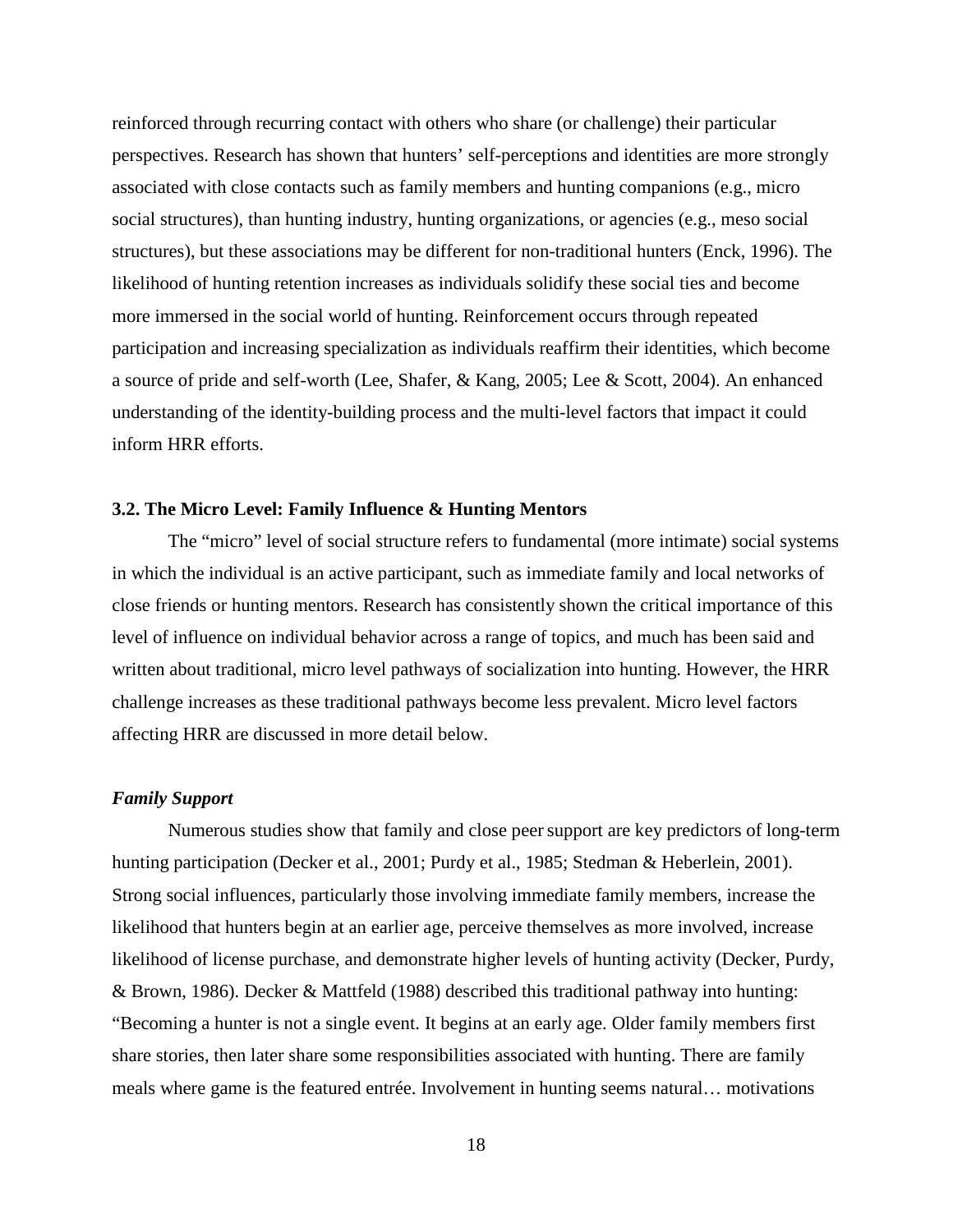for early adoption and possible long-term participation in hunting are nurtured in a predictable and traditional family-centered process" (p. 11). This family support and interaction can also influence value orientations and attitudes, which may affect wildlife-dependent recreation support and involvement (Zinn, Manfredo, & Barro, 2002). Pre-hunting (apprenticeship) opportunities for youth (e.g., youth participation in hunting-related activities or "tagging along" in a non-consumptive capacity) encouraged by a nurturing family are critical, and many parents see these as instilling safety skills and an understanding of environmental stewardship and ethical behavior (Clarke et al., 2004; Purdy et al., 1985).

Researchers have found distinct differences between family supported and non-family supported hunters (Decker et al., 1984). Traditionally, a majority of hunters were initiated into hunting by their fathers or another male relative or friend, typically by early adolescence (Clarke et al., 2004; Purdy et al., 1989; Stedman & Heberlein, 2001). These family supported hunters are more likely to hunt at an earlier age and tend to develop a richer and more complex engagement with hunting. For these hunters, hunting is often ingrained as a key component of their life experience. For instance, hunter education program graduates for rural areas with hunting fathers are more likely to continue hunting than their urban counterparts (Purdy et al., 1989). Enduring contact with hunting-affiliated family and friends tends to sustain participation throughout these hunters' lives. Conversely, more than half of non-hunters do not have family or friends that hunt and most lack a close social connection with hunting (Mehmood et al., 2003). Among active hunters without family support, initiation typically occurs at an older age and many begin to hunt for recreational or affiliative reasons (i.e., to establish, maintain or strengthen relationships with partners, friends, or co-workers) (Boxall, Watson, & McFarlane, 2001; Purdy et al., 1989). Furthermore, the origin and nature of these recreational or affiliative motivations among nonfamily supported hunters may be very different today than they were 20-30 years ago. With fewer links to the activity, weaker self-perceptions as hunters, and fewer affiliations within the hunting social world, non-family supported hunters are less likely to exhibit continuation and enduring participation (Decker et al., 2001; Enck et al., 2000).

#### <span id="page-28-0"></span>*Hunting Mentors*

Considering the documented importance of close personal social support in hunting initiation and continuation, the establishment of hunting apprenticeship opportunities featuring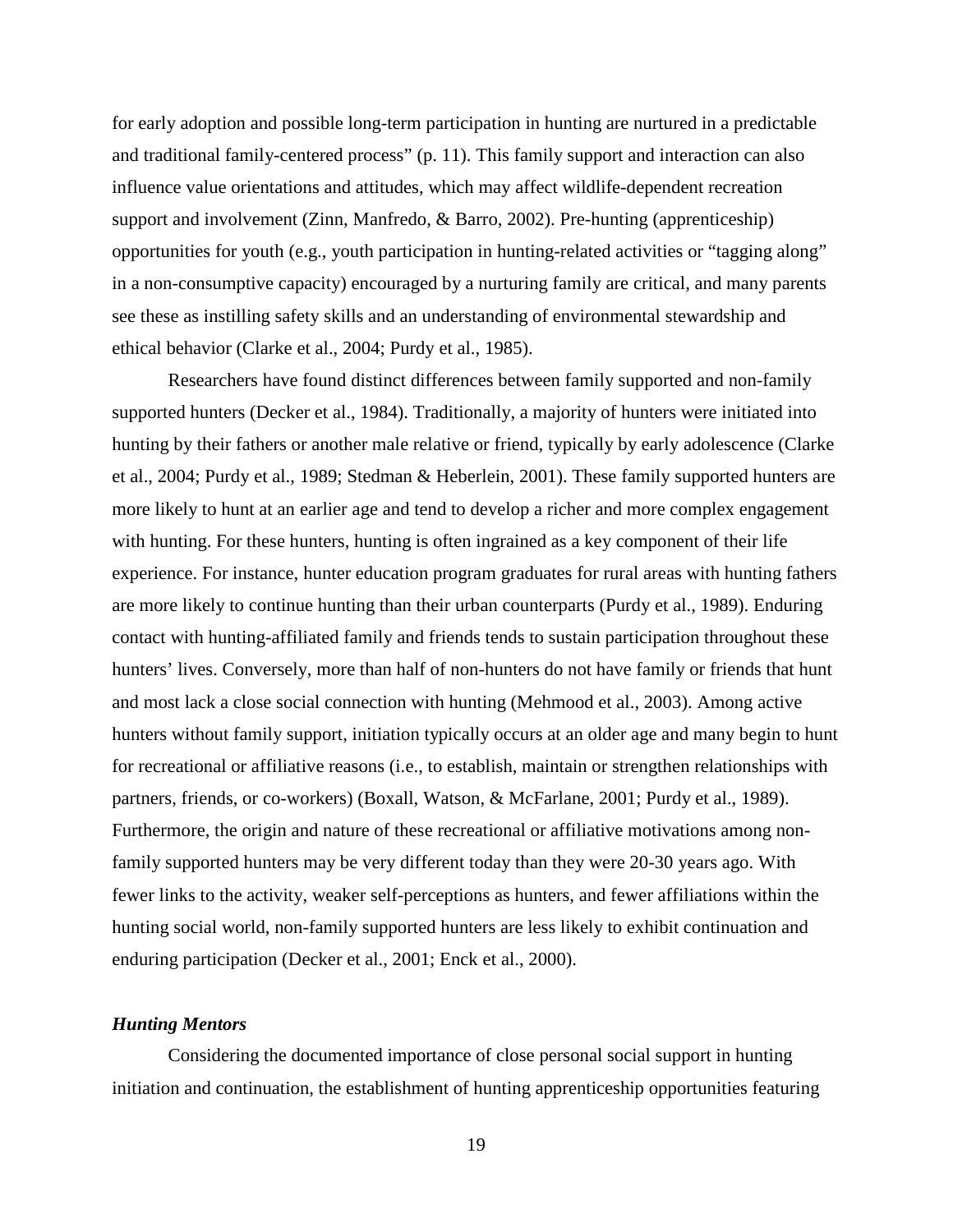positive role models or mentors has been a common programmatic theme for decades (Enck et al., 2000; Purdy et al., 1989; Wentz & Seng, 2000). As Duda et al. (1995) noted, "it takes a hunter to make a hunter" (p. 12). Although this adage may not hold true in all situations and leaves little room for innovation, it effectively illustrates the traditional pathway into hunting and underscores the importance of linkages and networks that preserve vital hunting traditions. As a result, nearly every state in the U.S. has implemented targeted recruitment efforts such as youth hunts and non-governmental organization (NGO) programs designed to provide a gateway into hunting (Byrne, 2009; Seng et al., 2007).

Based on research highlighting the value of social support in HRR, the DEC & HDRU combined to create a New York Apprentice Hunter Program in late 1980s centered on personal apprenticeship experiences (field experiences shared with a hunting mentor) and social mechanisms that maintain hunting participation (linkages with mentors and peers who hunt). The program was specifically aimed at youth who had expressed interest in hunting by attending a mandatory hunter education course but were not in a situation where apprenticeship opportunities or social support were likely to occur naturally. However, following the treatment, youth matched with mentors progressed no further in stages of hunting involvement than youth in a control group (Enck et al., 1996). Researchers have attributed the relative failure of the program to an over-emphasis on simply getting potential hunters out hunting and an inability to effectively replicate the range of conditions that produce the family-initiated, experience-rich "traditional hunters" (Decker & Mattfeld, 1988). In reality, the process of socialization into the skills, social norms, and values of hunting culture (i.e., the development of a strong social world affiliation) can take years or even decades (Littlefield & Ozanne, 2009). Achievement of an appropriate balance between the needs of the individual participants (i.e., the mentors) and the needs of system (i.e., a supply of mentors to socialize new hunters) also proved to be difficult (Enck, Mattfeld, Christoffel, & Decker, 1997). Nevertheless, efforts such as the New York program have revealed key elements of successful apprenticeship: technical competence through hands-on learning and/or social competence through a process of socialization and social control that helps the apprentice to understand the characteristics, traits, norms, and expectations that go along with being a hunter. Effective mentoring programs may therefore transcend the micro level of social structure, incorporating community-based, meso-level relationships and activities that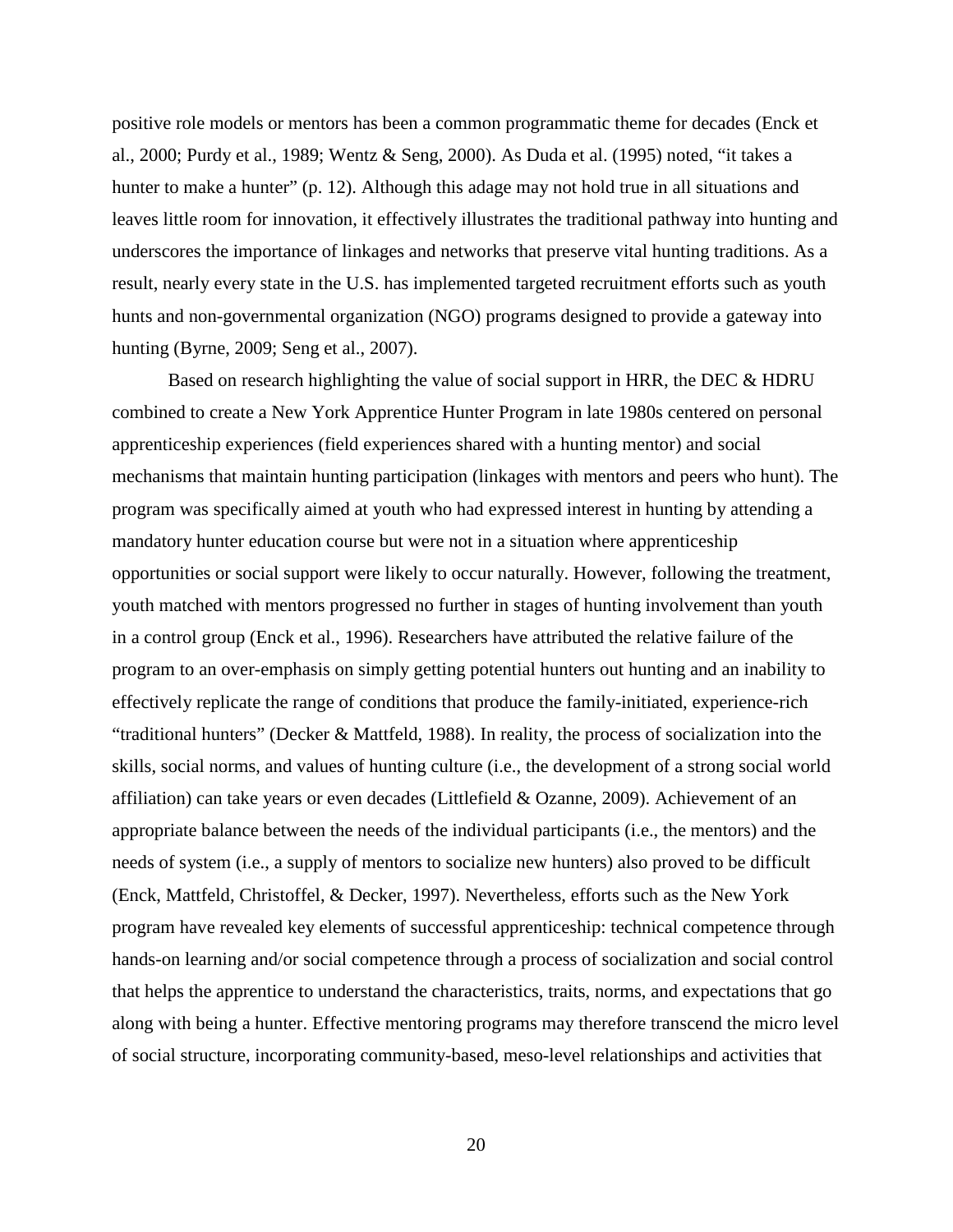help students positively identify with a social group and stay connected with hunting community (Benson & White, 1995; Byrne, 2009; Ryan & Shaw, 2011; Seng et al., 2007).

Evidence indicates that HRR programs should also start early. The highest hunting retention rates over time have occurred in the under age 20 cohort (Boxall et al., 2001), and programs geared towards youth therefore focus on an audience that is most likely to be retained in the activity after joining. However, the extent to which this observation is related to the actual age of introduction to the hunting or the broader existence of enabling social support structures (i.e., family-supported hunters with mentors are more likely to start hunting earlier) is unclear. Regardless, one obvious conclusion should be reiterated: as fewer people hunt, fewer children are exposed to hunting. Interventions may be necessary to reverse this "death spiral" (Tanger & Laband, 2008) and offset hunter loss through the recruitment of new hunters (Poudyal, Cho, & Bowker, 2008), ensuring that the biological, economic, and social benefits of a robust hunting community are realized.

#### <span id="page-30-0"></span>**3.3. The Meso Level: Community Support Networks & the Local Landscape**

The "meso" level of social structure refers to the entities and contexts that create a physical and social landscape in which the micro systems operate. Meso elements include a variety of factors such as community support networks (including more distant peers and extended family) and access to land and game populations that influence hunting and hunting opportunities. Many HRR programs and studies have focused on individuals and families; few consider the influence of broader social structures on acceptance of and participation in hunting. The effects of these higher-level structures on micro levels of the hunting social system (i.e., individuals and immediate families), are a critical component of HRR that contribute to the social habitat for hunting. Meso-level factors are discussed in more detail below.

#### <span id="page-30-1"></span>*Community Support Networks*

Analysis at the micro level has shown that the social environment for hunting is of critical importance for HRR (Stedman, 2012). Hunting socialization and development has to occur somewhere and, traditionally, the rural family has provided this foundation. However, the meso level also considers the importance of secondary socializing agents such as peers, extended family, community networks, and institutions. In rural areas, these secondary agents often take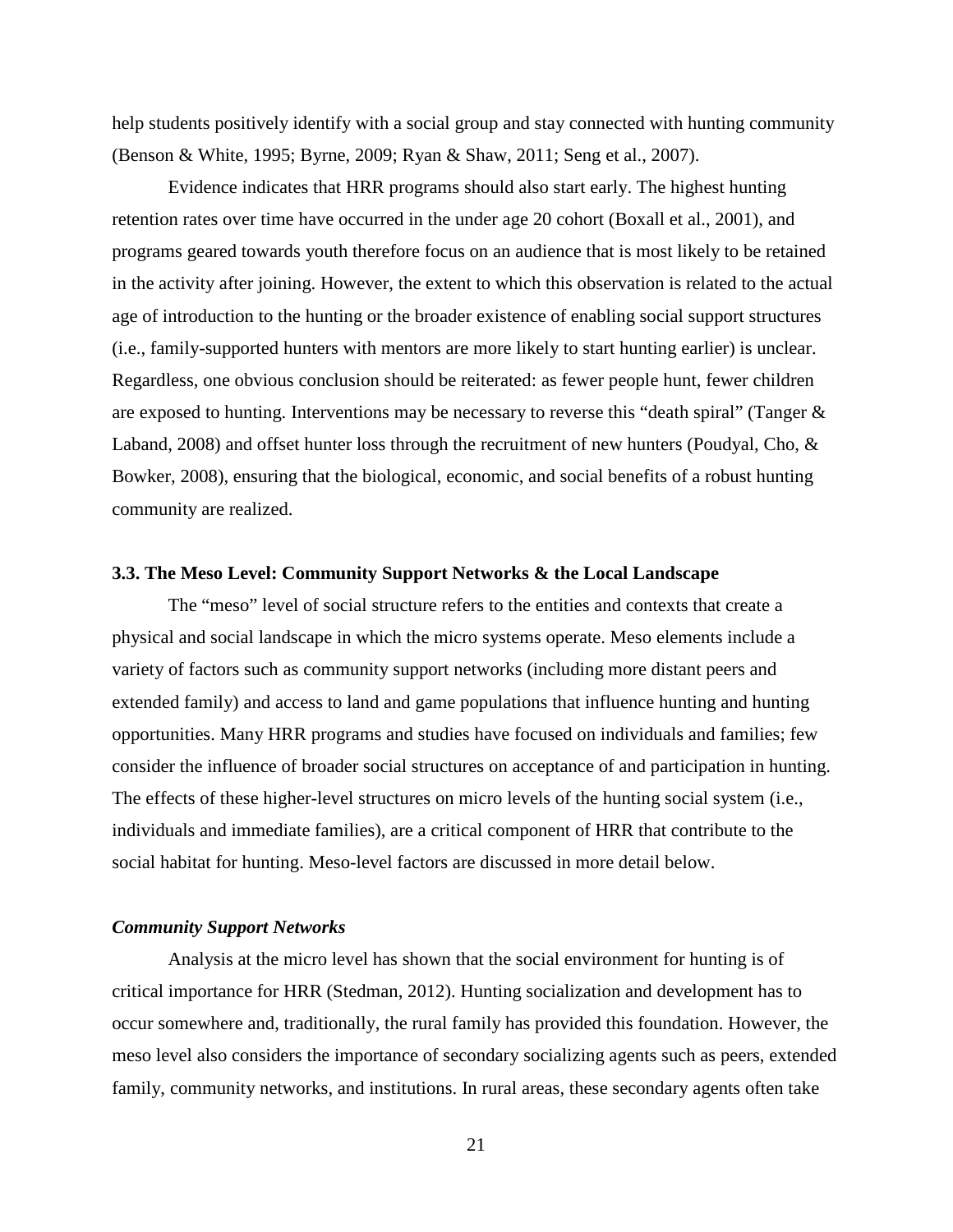over for males without hunting fathers and the hunting social system may need little facilitation, even for individuals with little family support (Stedman & Heberlein, 2001), though this is not true in all cases. Much less is known about the social aspects of hunting in urban or suburban contexts. For example some urban dwellers may have exposure to hunting culture; other urbanites may have no experience with hunting or rural culture that supports hunting. More intentional recruiting efforts may be needed in the latter context. Secondary socializing agents at the meso level can play a much larger role for these non-family supported hunters from non-rural backgrounds (Boxall et al., 2001; Purdy et al., 1989), but additional research is required to test this possibility.

Purdy et al. (1989) acknowledged that lasting commitment to hunting depends greatly on the degree to which recruits "accept and identify with the roles, values, and norms of social groups that are part of the hunter population" (p. 22). In fact, as the earlier discussion of individual cognitions indicated, several studies have found that subjective norms (i.e., perceptions of social pressure or acceptability to participate in an activity) are among the most powerful antecedents of support for hunting behavior (Campbell & Mackay, 2003; Daigle et al., 2002; Hrubes et al., 2001). These findings support the importance of peer influence on HRR (Ljung, Riley, Heberlein, & Ericsson, 2012; Schultz et al., 2003), and active hunters can play a crucial role in this socialization process. Research suggests that encouraging hunters to share knowledge and advocate for their sport is critical to HRR (Ryan & Shaw, 2011). Highly specialized hunters may be most committed to this role because their personal identity is most closely tied to the hunting social world (Ditton et al., 1992); however, these highly-specialized hunters may not be seen as peers among less experienced or non-traditional hunting audiences. For the non-hunting public, non-hunters who support hunting may function as more effective bridging agents that cultivate interest in the activity (Peterson, 2004). Because social norms are such powerful drivers of hunting participation, HRR will succeed to the degree that hunting can be tailored to fit within the social norms of local communities (Mehmood et al., 2003). Clubs and informal organizations that promote hunting at the community level represent important social vectors for developing norms and recruiting/retaining hunters (Benson, 1993; Benson 2010).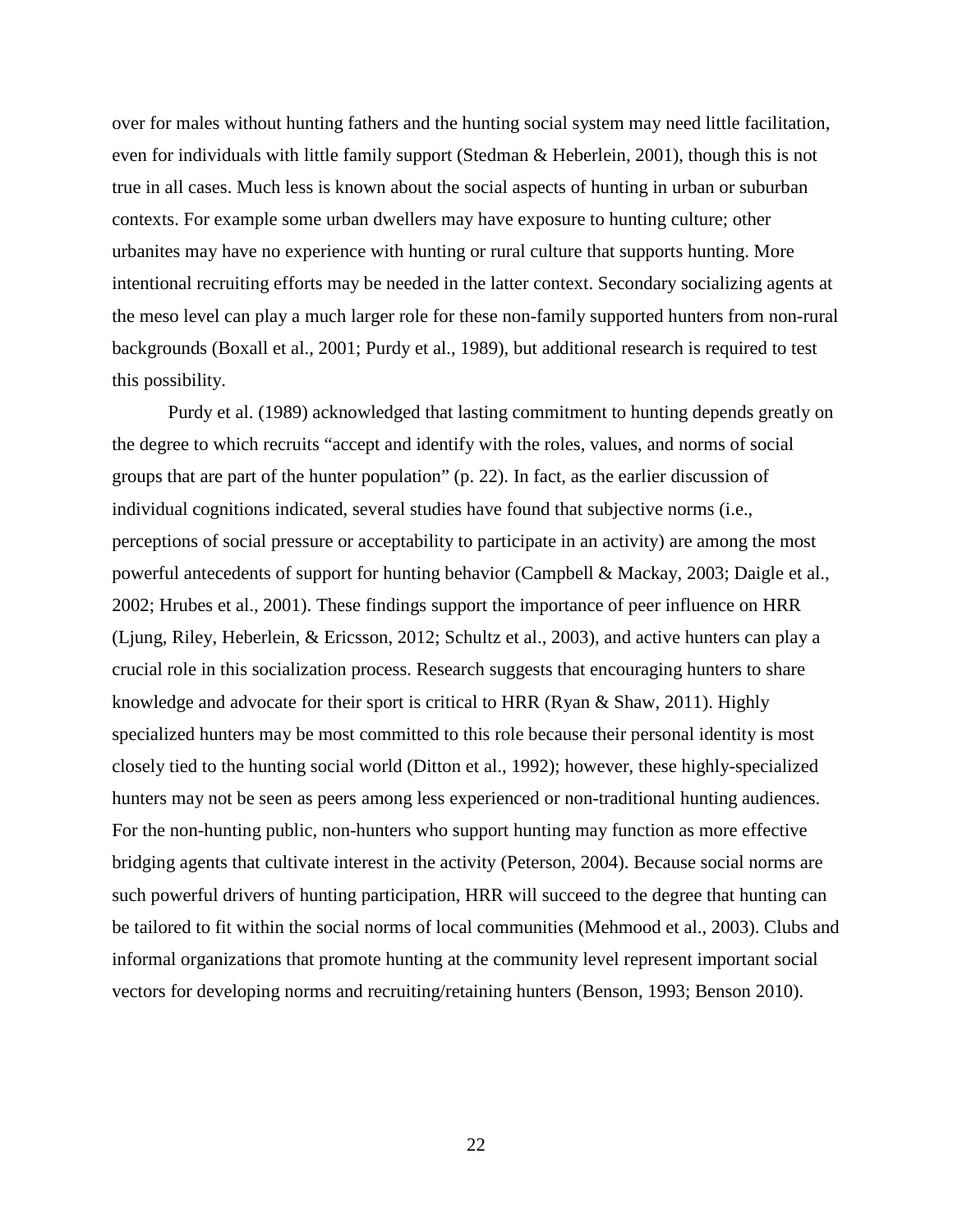## <span id="page-32-0"></span>*Hunting Associates*

Related to the emphasis on hunting being part of the local community system, the hunting social world involves a large population of non-hunters who are involved with hunters and hunting although they do not themselves hunt (i.e., hunting associates) Stedman and Decker (1993) reported that many people who do not pursue game in the field still "associate with hunters, participate in hunting-related activities, have beliefs about hunting similar to those of hunters, and receive benefits from hunting" (p. 2). In fact, a 1992 survey of New York residents revealed that nearly two out of every three non-hunters was partially tied to the hunting social world through participation in hunting-related activities or associations with active hunters (Stedman et al., 1993). Though these supportive non-hunters may not share hunters' deeply held beliefs and perceived benefits of the activity participant, they remain an integral part of hunting culture and a foundation of social support needed for HRR. As Stedman (1993) noted, the idea of preserving hunting by paying attention to recruitment and retention is "more than preserving an activity or even a set of activities, but rather a tradition in rural culture and a way of interacting with nature" (p. 178). The link between hunting and nature appreciation for individuals living in urban/suburban environments could be important as well. Recruitment and retention efforts could therefore consider non-hunters who are linked to hunting but hold different interests and beliefs than hunters. Even if these hunting associates do not display self-perceptions as hunters, they may represent a broadened ideology surrounding hunting (Decker et al., 2001; Stedman, 1993). In other words, hunting associates are a historically overlooked stakeholder group whose perceptions and support networks warrant more attention for the possibly important or even essential role they plan in HRR (Stedman & Decker, 1996). Stedman's research on the hunting social world, though useful, emphasized the presence and function of non-hunters in relatively traditional rural settings. It is important to extend this line of research into different types of environments as well, rather than either assuming that hunting associates play a similar role regardless of setting type or that their role may be minimal.

#### <span id="page-32-1"></span>*Physical Access to Hunting Land & Opportunities*

Research suggests that different types of hunters (e.g., outdoor enthusiasts, game harvesters, non-harvesters) display very different types of experience-based setting preferences (e.g., accessibility, use density, presence of non-recreational users, degree of site management)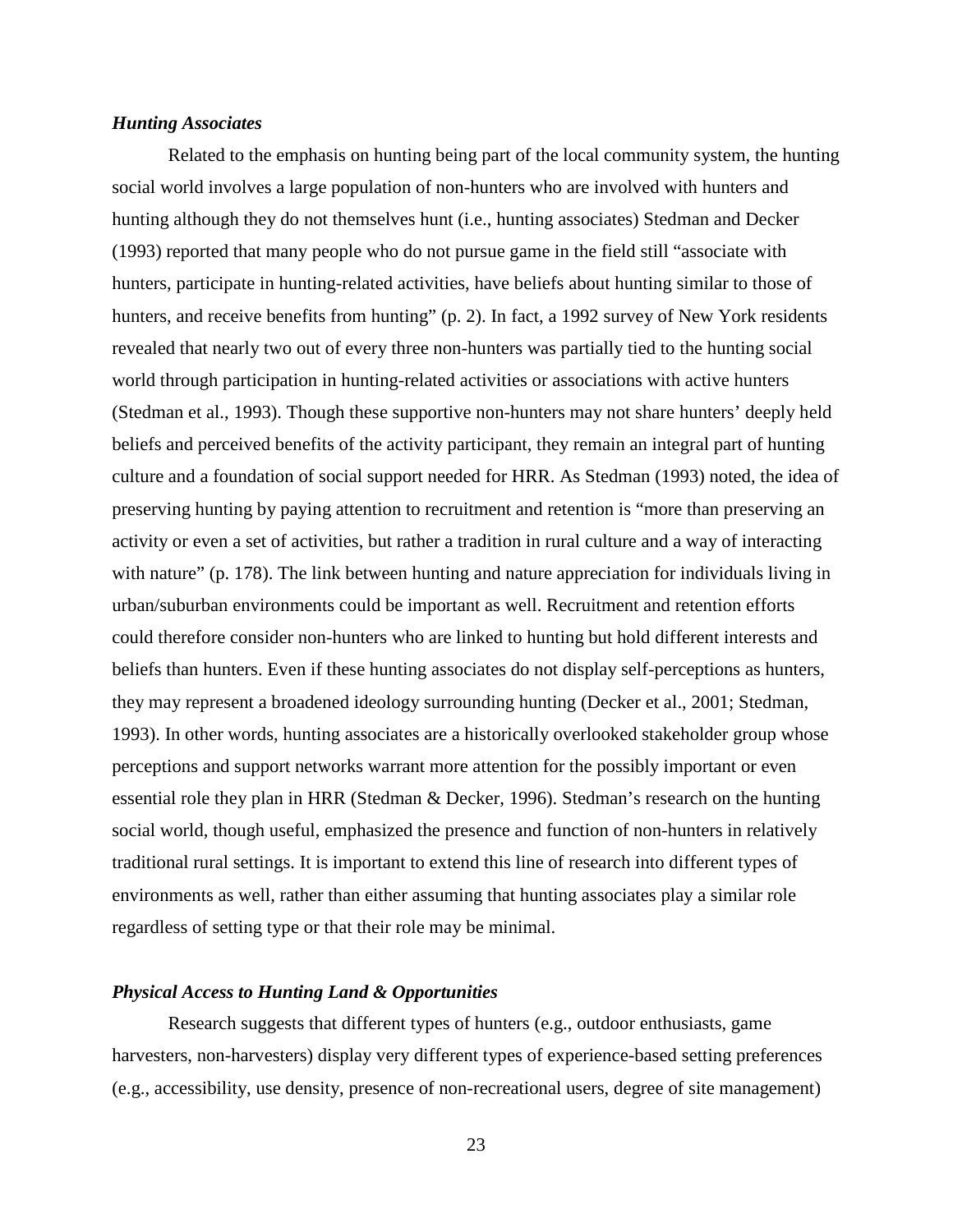(Floyd & Gramann, 1997). These landscape-level characteristics can have major impacts on hunting-related service and marketing strategies. The powerful influence of access to land on hunting participation and culture is perhaps best illustrated by the public versus private land dichotomy. Hunters in New York and other states have consistently indicated a preference for free access to private hunting lands for waterfowl hunting (Enck, Brown, Sharick, & Swift, 2006; Enck & Decker, 1990), deer hunting (Enck & Brown, 2008; Enck & Decker, 1991; Poudyal, Bowker, Green, & Tarrant, 2012; Stedman, Bhandari, Luloff, Diefenbach, & Finley, 2008), and trapping (Siemer, Batcheller, Brown, & Glass, 1991). In fact, a 1991 study of NY landowners suggested that most hunting in the state occurred on private lands with free access (Siemer & Brown, 1993), and a 2003 study of PA hunters reiterated the critical role that private lands play in hunting culture (Stedman et al., 2008). Stedman and colleagues (2008) also found that private land hunters differed from public land hunters in several crucial ways that supported management objectives: they were more committed to hunting, hunted more days, knew more other hunters, harvested more deer and displayed stronger recognition of ecological impacts of deer overabundance. These results suggest that a general conservation and stewardship orientation might be stronger in hunters who frequent private lands, whereas public land hunters fail to develop a sense of ownership, responsibility to place, and corresponding land ethic. Consequently, the provision of additional public lands may not be as crucial to long-term HRR success as facilitating access to private land.

Although many hunters continued to report significant time spent hunting on free private lands (Enck, Stedman, & Decker, 2011), increased posting of private land has been and continues to be a major concern in New York and throughout the U.S. (Brown et al., 1985; Brown & Messmer, 2009; Jagnow et al., 2006; Stedman et al., 2008). Parcelization, or the division and downsizing of privately owned land parcels, has also impacted hunting in states such as New York (Germain, Brazill, & Stehman, 2006). In fact, researchers have posited that documented deer herd increases in subdivided or parcelized exurban landscapes may be partially caused by restricted hunter access to these fragmented areas (Lovely, McShea, Lafon, & Carr, 2013). Changes in habitat – especially the decline in early successional habitat – affecting some small game species in particular (e.g., cottontail rabbit and ruffed grouse) on private lands may pose another problem (Stedman, Broussard-Allred, & Dayer, 2010). All of these trends affect HRR. In some cases (e.g., Texas), decrease in hunter participation has been directly attributed to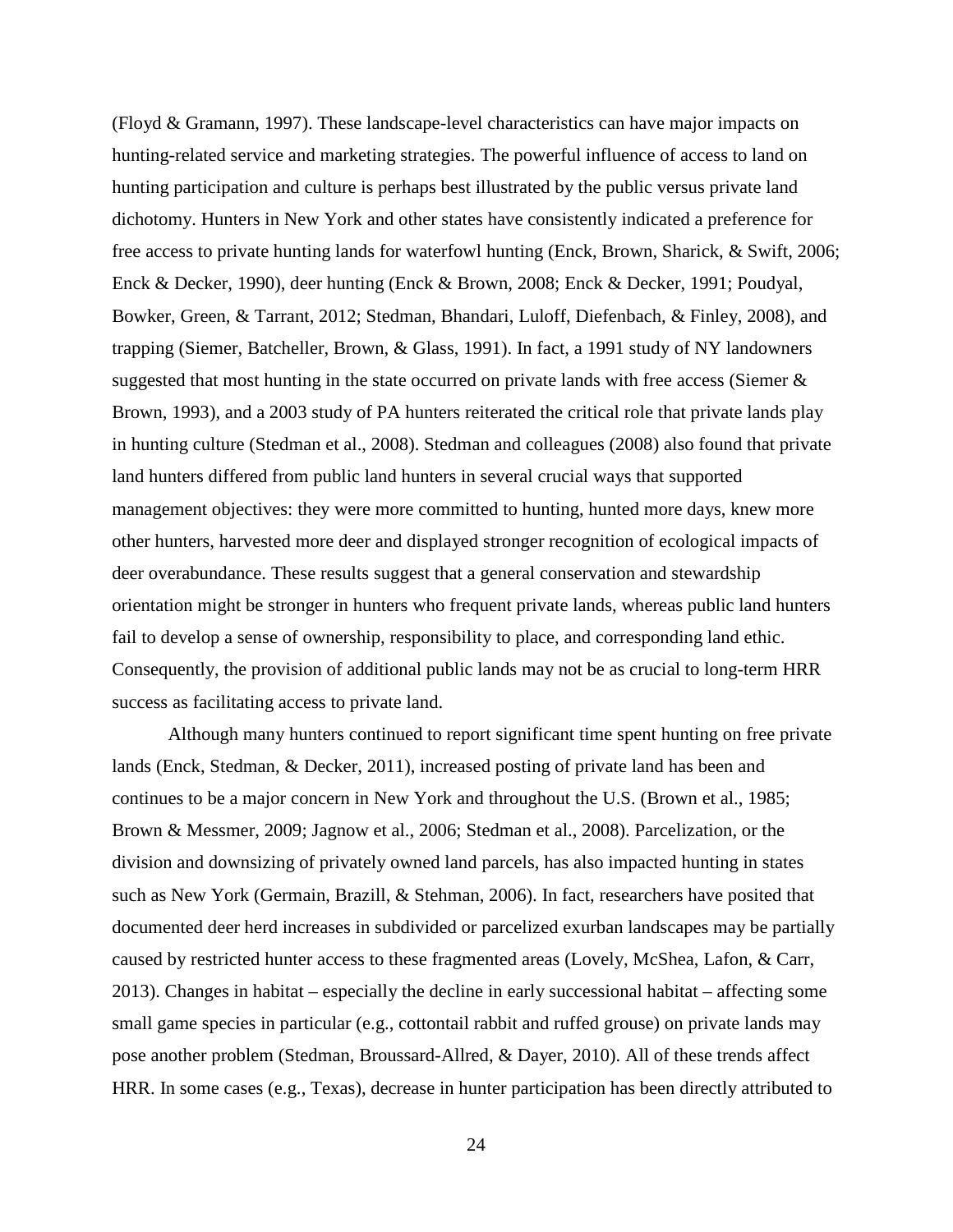a lack of places to hunt, high lease rates, and a perceived scarcity of game on public land (Clarke et al., 2004). Poudyal and colleagues (2012) acknowledged the value of private land hunting opportunities, concluding that "sustaining hunting as a recreational and economic activity may require more facilities and hunting grounds outside of existing public lands" (p. 152). Considering the critical role of private land hunters (relative to public land hunters) as environmental stewards and stalwarts of hunting culture, ensuring continued access to private hunting land and fostering positive landowner-hunter interactions should be a top priority (Siemer & Brown, 1998). Access and preservation of wildlife habitat provides an added benefit in the form of incentives for non-hunting conservationists, reducing socio-political tensions between historically conflicting stakeholder groups (Clark, 2007).

Other types of resource-related issues that constrain hunting opportunities have also been well documented. These barriers include state and federal laws or regulations that serve to constrain hunting opportunities (e.g., short seasons, small bag limits) and prohibitive costs associated with hunting and hunting equipment (Brunke & Hunt, 2008; Duda et al., 1996; Fulton & Manfredo, 2004; Heberlein & Thomson, 1997; Miller & Vaske, 2003; Seng et al., 2007; Wright et al., 2001). Many of the perceived constraints that impact individual hunting behaviors emerge from activities and actions occurring at higher social structures (e.g., meso-level physical landscapes and meso- and macro-level institutional policies), and future models of hunting behavior should account for these broader influences. Nevertheless, some constraints can be overcome. For example, in New York, the growing deer population of the last two decades made possible two changes in deer harvest regulations that theoretically should have improved deer hunting opportunity. One of these was the issuance of more than one antlerless deer permit to hunters, thereby allowing them to harvest deer as needed for deer management objectives yet stay afield to enjoy hunting with friends and family. The other regulation change that increased hunting opportunity for some individuals and improved management effectiveness was the ability for a person to consign a deer management permit to another hunter; if that other hunter had filed his/her licenses, this consignment possibility could allow that person to continue hunting. Additional research on resource-related constraints could help management agencies identify barriers to hunting participation, meaningful incentives (e.g., free licenses, accessrelated programs) and tools (e.g., skill development workshop opportunities) that could facilitate HRR (Byrne, 2009; Seng et al., 2007; Thomas & Lueck, 1996).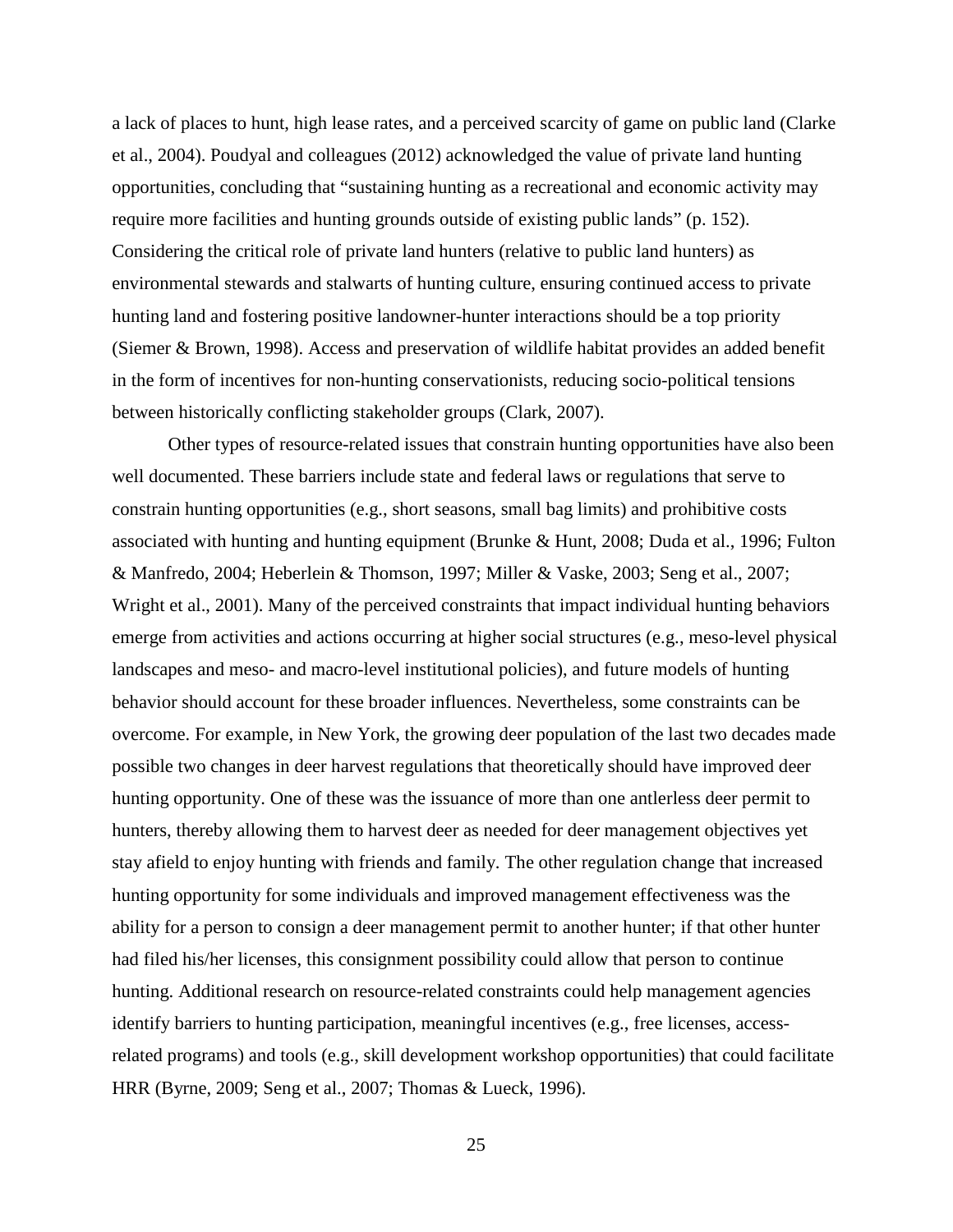#### <span id="page-35-0"></span>**3.4. The Macro Level: Society & Broad Social Change**

The "macro" level of social structure refers to broader societal processes and influences on individual and group behavior; it reflects ideological and institutional patterns and changes in American culture (Garbarino, 1982). For any social system to be sustained, system structure must adapt to these changing conditions (Kelly et al., 2000). In the case of hunting, macro changes include a suite of factors such as shifting demographics, urbanization, and a rapidly evolving concept of the human-environment interactions. Although macro-level changes have profound impacts on HRR, they are often perceived to be outside the scope of agency influence. This perception is true to some extent, but research has consistently demonstrated that HRR is affected by many forces that – while outside of direct agency control – are valuable to understand because they may help reveal factors constraining the effectiveness of HRR initiatives and interventions. In a sense, to extend the ecology analogy, these macro-level factors may set the carrying capacity bounds of the social habitat for hunting.

Most researchers and practitioners are beginning to realize and respond to the profound effects of societal transitions on HRR, but a great deal of uncertainty is associated with these macro level changes. An enhanced understanding of broader social forces (i.e., macro-level) affecting meso and micro social structures and, ultimately individual behavior, is absolutely essential to the design and development of effective HRR initiatives (Stedman, 2012). Moreover, wildlife agencies may work collaboratively with other agencies (such as, for example, those involved in planning and economic development) for whom responding to these sorts of changes is at the core of what they do. Macro-level factors influencing HRR are discussed in more detail below.

#### <span id="page-35-1"></span>*Shifting Demographics and Urbanization*

Demographic change in the U.S. is steadily working against traditional hunting socialization mechanisms that have emphasized Caucasian, rural, two-parent families with extended family present. All of these phenomena are becoming less prevalent. For instance, because racial/ethnic minorities are the fastest-growing population segments in the U.S. and New York (U.S. Census Bureau, 2012), it is important to recognize that research has shown that these groups have limited exposure to hunting areas and hunting values and are drastically under-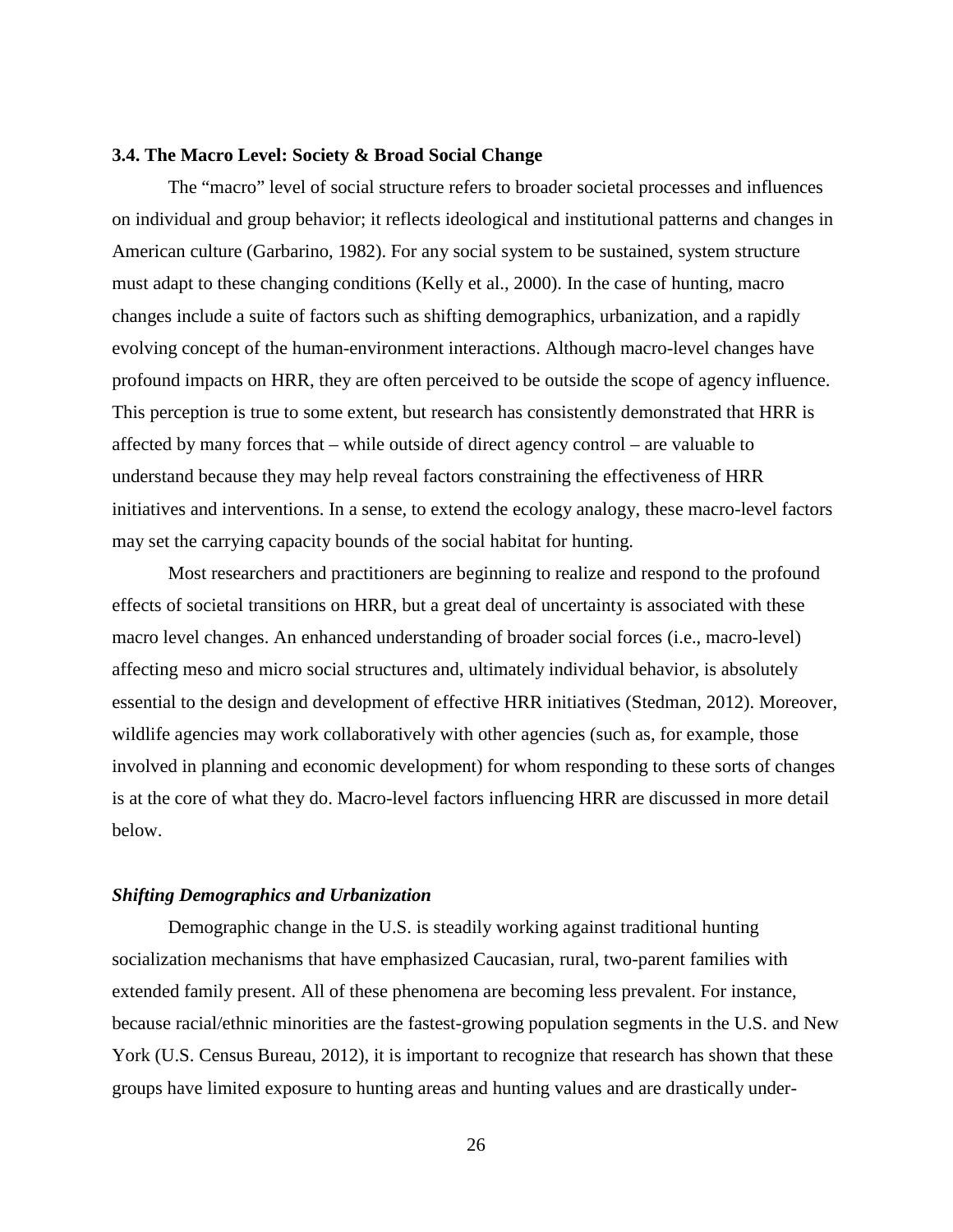represented in the hunting population (Enck et al., 2000; Floyd & Lee, 2002; Poudyal et al., 2008). For instance, in the 2006 and 2011 national surveys on hunting and fishing, about 6-8% of all hunting participants were racial/ethnic minorities (U.S. Fish & Wildlife Service, 2007, 2012), even though these groups comprise approximately 36% of the total U.S. population (U.S. Census Bureau, 2012). Recruitment and retention of hunters from these segments of the population has consistently proven to be difficult.

Urbanization, rural out-migration fueled by a northern "brain drain" and relocation of aging baby boomers to the Sunbelt, and a decline in two-parent households have also hindered the passing of traditional utilitarian values from one generation to the next (Zinn, 2003). About 80% of all Americans now live in cities and urban environments, yet only 42% of the total hunting population resides in these areas (U.S. Fish & Wildlife Service, 2012). It is widely believed that urbanization has resulted in a society that is increasingly detached from nature, generating an array of concerns regarding the physical, psychological, and emotional consequences of nature deprivation that have been termed "nature-deficit disorder" (Louv, 2008). Investigations of this hypothesis have demonstrated that American's participation in nature-based outdoor experiences is indeed decreasing (Charles & Louv, 2009; Clements, 2004; Hofferth, 2009; Pergams & Zaradic, 2008). The synergistic combination of urbanization and nature-deficit disorder produce a grave scenario for HRR, where larger and larger portions of the U.S. population become isolated from the hunting experience and associated benefits over time (Clarke et al., 2004). Researchers have suggested that the trend towards an urbanized, more educated public may impact predominant wildlife value orientations, potentially precipitating a shift from wildlife use and utilitarianism to wildlife protection and mutualism (Manfredo et al., 2003; Zinn, 2003). However, other scholars have noted that evidence to support a hypothesized shift towards a protectionist-oriented viewpoint is lacking (Butler, Shanahan, & Decker, 2003). Additional research is needed to discern this pattern and evaluate its impact on hunting. Another aspect of social transformation is not disputed: the accellerated restructuring of rural communities stemming from increasing population mobility. These changes in rural areas result in growing separation between immediate and extended family and a rise in the number of seasonal residents, retirees seeking nature, and exurban commuters on smaller land parcels (Winkler, Field, & Luloff, 2007). Research suggests that none of these changes are conducive to hunting.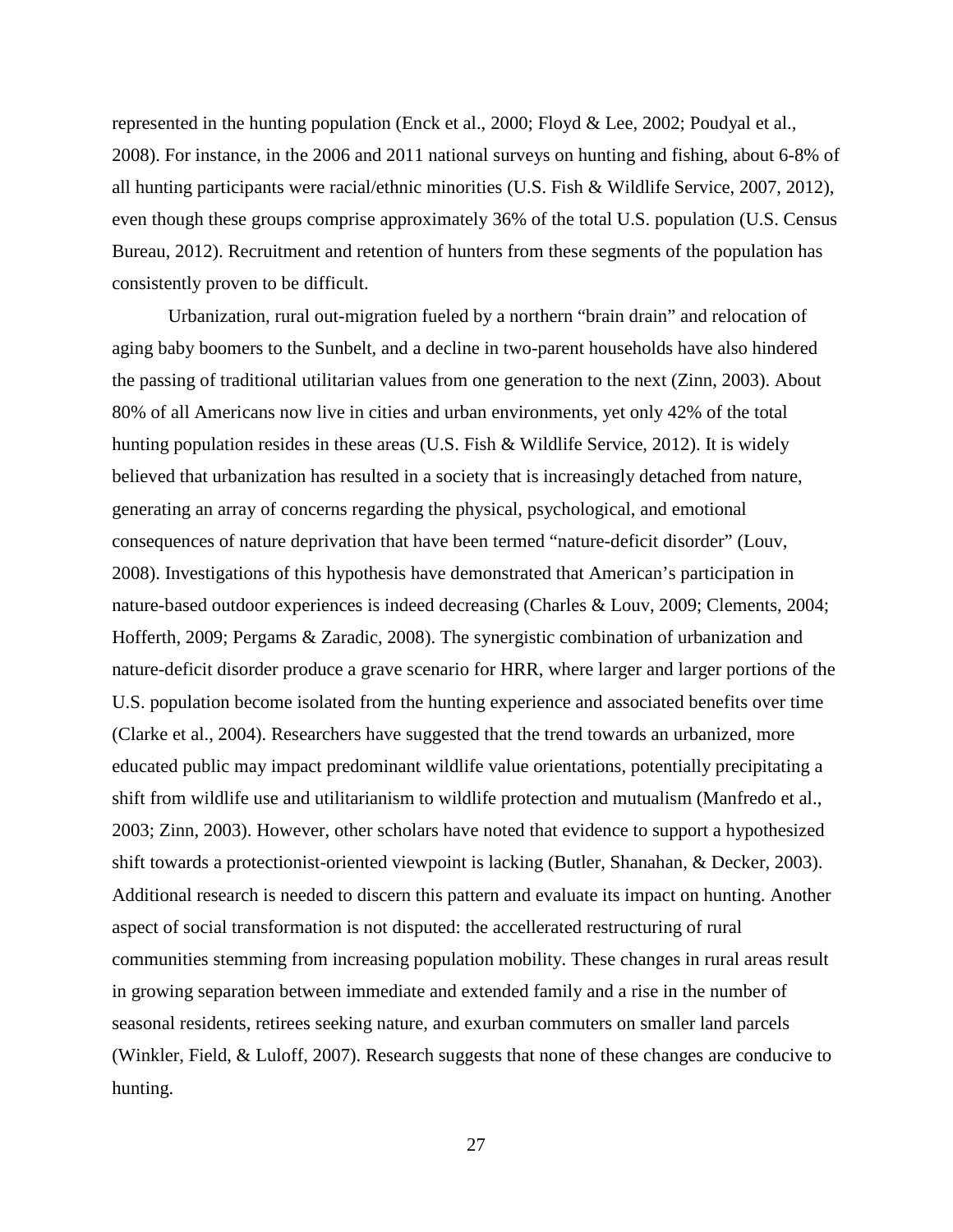Women represent one demographic group of potential hunters that may have a particularly strong impact on the future of hunting in the U.S. (McKenzie, 2005). Reports reveal an increase in numbers of adult females buying hunting licenses in recent years (Duda et al., 1996; Floyd & Lee, 2002; Heberlein, Serup, & Ericsson, 2008) and some evidence suggest that the percentage of the U.S. female population that hunts continues to increase (Adams & Steen, 1997; Responsive Management & National Shooting Sports Foundation, 2008). Despite these trends, females remain a small portion (about 11%) of the overall hunting population (U.S. Fish & Wildlife Service, 2012). Consequently, most wildlife agencies are now seriously considering women as potential hunters and beginning to account for the powerful role women play in HRR. Efforts have centered on the different pathways and constraints that men and women may experience on the route to HRR (Covelli, 2011). Girls in rural families are assumed to develop a notion of self and proper gender roles through identification with their mothers, and therefore may not be socialized into "masculine" hunting-related rituals (McCarty, 1985; Stedman & Heberlein, 2001). Others have attributed the gender difference to micro-level factors such as value orientations, with males holding more utilitarian perspectives and females more protectionist perspectives (Zinn et al., 2002). Motivations for women may be slightly different as well. A study of the N.Y. Becoming an Outdoor Woman class showed that, compared to males, women's hunting participation may be fueled by a stronger desire to get away from stress and be close to nature (Connelly, Decker, & Stout, 1996). Regardless of possible explanations for the hunting gender gap, the fact that women are involved in family decision-making and influencing children's outdoor activities is not disputed. Thus, their attitudes toward hunting are crucial predictors of their children's hunting behavior (McFarlane, Watson, & Boxall, 2003). Women's pathways into hunting are, of course, context-dependent, but husbands (more so than fathers or friends) have been identified as important mentors (Clarke et al., 2004; Heberlein et al., 2008; Heberlein & Thomson, 1996; McFarlane et al., 2003). Other studies have confirmed that workshops for female hunters cannot ignore two key elements that are fundamental components in females' hunting participation: the spouse (or significant other) and the family (Adams & Steen, 1997). Stedman and Heberlein (2001) showed that, in rural areas, meso-level agents of socialization for female hunters (i.e., peers and extended family) had only a marginal effect on fostering hunting participation.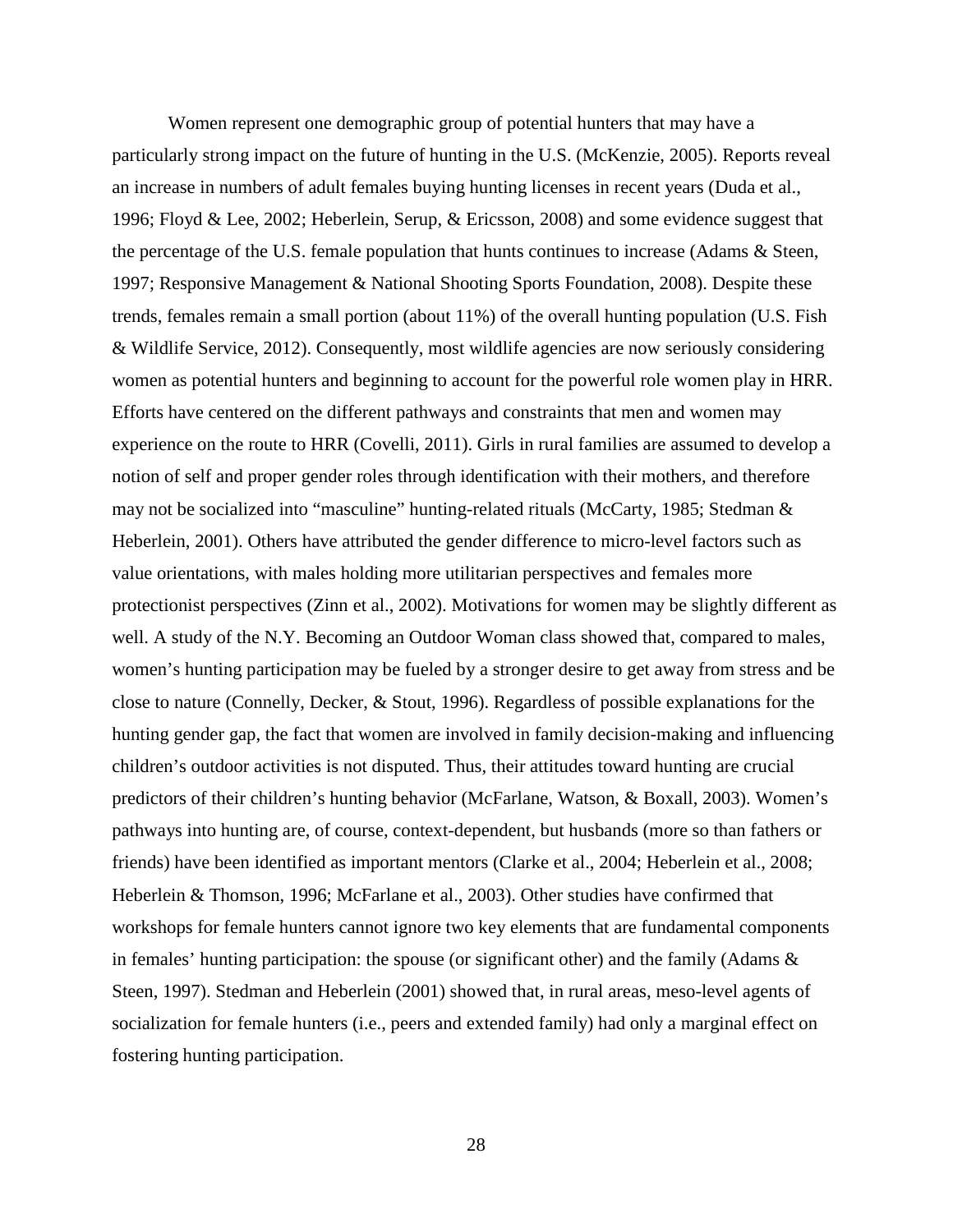Research has shown that young to middle-aged males (particularly white males) have greater recruitment rates, retention rates, and license purchasing probabilities than any other demographic group (Gude, Cunningham, Herbert, & Baumeister, 2012), making that population the easiest target for HRR. However, it appears that efforts to recruit and retain potential hunters outside of this target demographic, though more difficult, may be necessary. Census projections indicate that the diversity of the U.S. population will continue to increase. By 2050, over 50% of Americans will be non-white and the percentage of American's living in cities will also rise (U.S. Census Bureau, 2012). Considering these patterns, there is considerable debate in the literature as to whether agencies concerned about HRR would be better served targeting existing and/or lapsed hunters or expanding their focus to develop a new base of support for hunting and other conservation-oriented activities that caters to the nation's shifting demographic structure (Duda et al., 1996; Gude et al., 2012; Mehmood et al., 2003).

#### *Public Perceptions & Media Portrayal of Hunting*

Hunting has a long and complex history in the eyes of the American public. For centuries, hunting was a critical component of the subsistence lifestyle in rural areas. Later, hunting was revered as a masculine rite of passage (Littlefield & Ozanne, 2009, 2011) and hailed as a hallmark of utilitarian conservation. Recently, as public preferences shift toward nonconsumptive forms of outdoor recreation activities (Li, Zinn, Barro, & Manfredo, 2003; Zinn, 2003), public support for hunting has wavered.

Most studies show that over 75% of Americans approve of the general practice of hunting (Duda & Jones, 2009; Duda, Jones, & Criscione, 2010; Responsive Management & National Shooting Sports Foundation, 2008; Ryan & Shaw, 2011). However, some hunting outcomes (e.g., hunting for food, hunting for tourism and revenue generation) (MacKay & Campbell, 2004; Responsive Management & National Shooting Sports Foundation, 2008) and certain hunting methods (Kilpatrick, Labonte, & Barclay, 2007; Messmer, Cornicelli, Decker, & Hewitt, 1997; Urbanek, Nielsen, Davenport, & Woodson, 2012) are deemed more acceptable than others. Major objections to hunting center on concerns about negative hunter behaviors (Siemer, Brown, & Decker, 1990), general misconceptions about safety or the welfare of hunted animals, and evolving opinions about ethical or humane treatment of animals (Muth & Jamison, 2000; Responsive Management & National Shooting Sports Foundation, 2008; Seng et al., 2007). In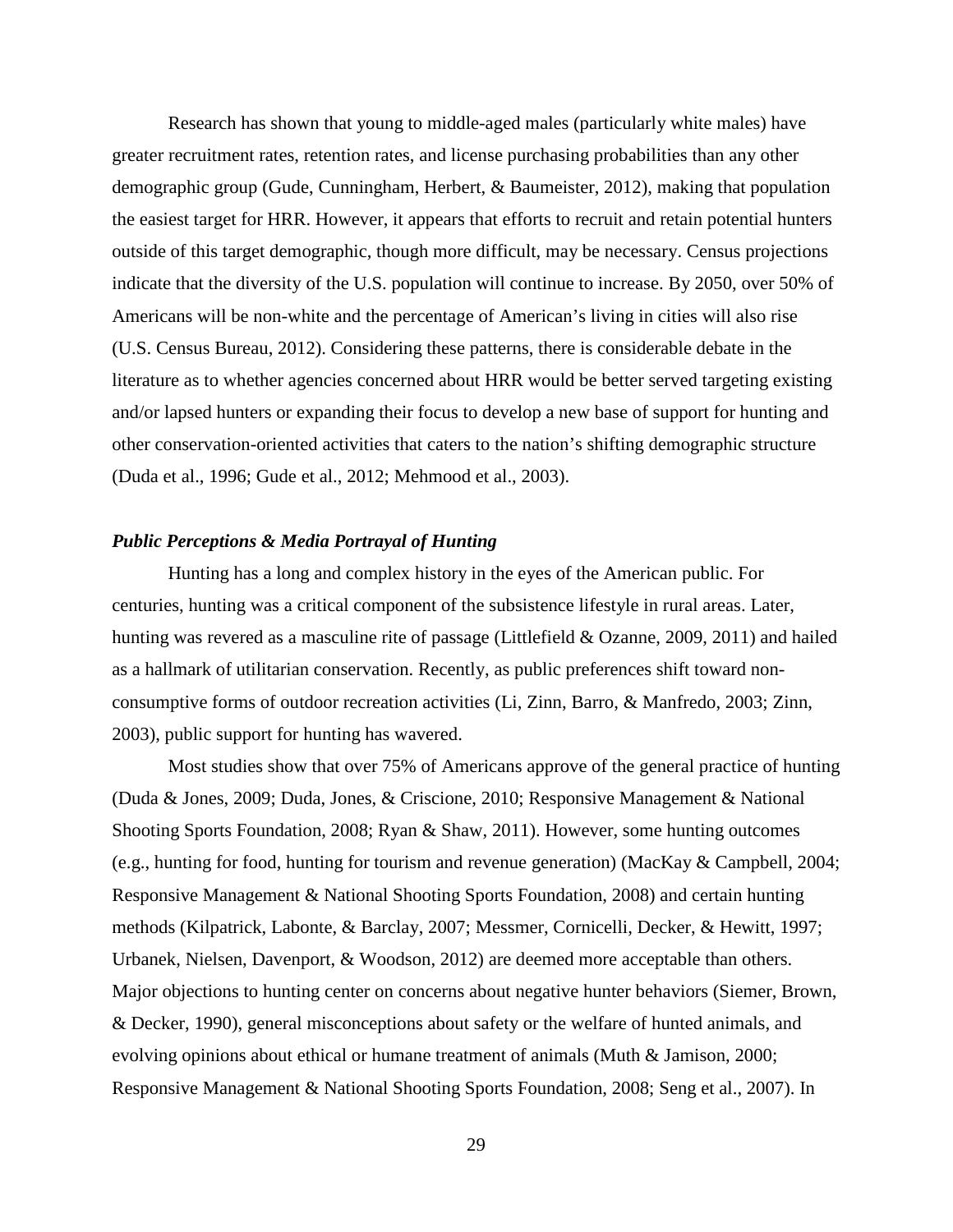fact, animal rights discourse and philosophy may have a strong negative influence on overall support for hunting (Boxall et al., 2001; Hooper, 1992; Hutchins, 2008; Wright et al., 2001). Although the practical role of hunting in conservation may be obvious to some, its direct link to broader ecological objectives and environmental stewardship is less easily recognized (Holsman, 2000). Moreover, although many hunters consider themselves to be conservationists (Knezevic, 2009), the general public may not agree with the conservation value of hunting.

Messages about what it means to be a hunter are widely available to the public via magazines, books, television, internet, etc., but interpretation of these messages varies (Chaffin, 2009). The media portrayal of hunting often perpetuates the proliferation and commercialization of a contrived hunting experience (Agee & Miller, 2008); it rarely represents the personal, cultural and land-based linkages that are vital to an enduring hunting heritage. In fact, television programs often promote unrealistic harvest expectations and glorify select harvests of trophy animals by privileged individuals (Agee & Miller, 2008). As more organizations sponsor and rely on the growing hunting television show base, the public's interpretation of these media should be carefully considered and ways to affect the messaging identified and tested.

Furthermore, the general public is often exposed to hunting stories that have a negative journalistic bent (Beucler & Servheen, 2009; Chaffin, 2009; Responsive Management & National Shooting Sports Foundation, 2008), emphasizing killing, dominance, skill and prowess, and stereotypical images of white male hunters (Kalof & Fitzgerald, 2003). Non-hunters' interpretation of these hunting messages can be detrimental to HRR, impelling hunting magazines to proclaim that hunters are under siege by environmentalists and "antis" who fail to comprehend the nature-loving side of hunters (Knezevic, 2009). However, rarely – except within hunting circles - is hunting presented as a moral good or civic act, and few sources consistently extol the virtues of responsible hunting practices (Cahoone, 2009; Peterson, Hansen, Peterson, & Peterson, 2010). To confound this problem, the obvious commercialization of hunting (e.g., television programming, videos, and expansion of large retail stores such as Cabela's, Bass Pro Shops and others) may be enabling an increase in what Aldo Leopold (1943) referred to over a half-century ago as "gadgeteers": people focused on technology that can be applied to hunting who miss the primitive virtues of authentic hunting experience. Regardless, what emerges is a clear need to better communicate with non-hunters requiring research to guide efforts to craft messages that target and resonate with specific populations (e.g., urbanites, non-hunters)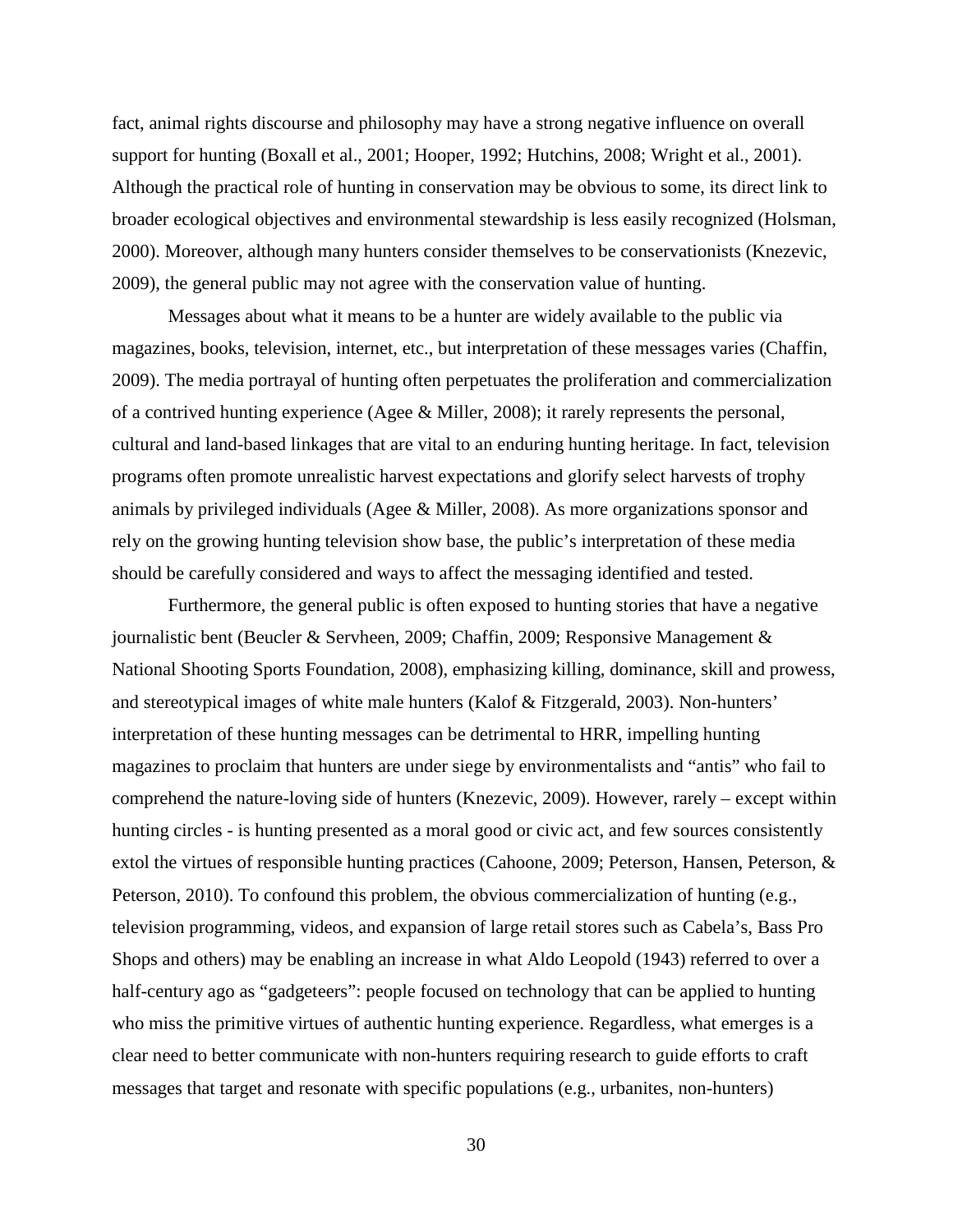(Campbell & Mackay, 2003; Kendall, Lobao, & Sharp, 2006). A comprehensive approach to HRR could include articulating benefits and outcomes of hunting, with emphasis on the unique role that hunters play in society and an invitation to be part of a group contributing to habitat protection, wildlife management, conservation education, and quality outdoor time with family and friends (Ryan & Shaw, 2011; Southwick, 2009). Potential mechanisms for conveying this message vary, but celebrities and prominent public figures have proven to be an important source for attitudinal and behavior change in other sectors including marketing and purchasing (Bush, Martin, & Bush, 2004), politics (Jackson & Darrow, 2005), and health (Valente & Pumpuang, 2007). Research is needed to explore this potential communication pathway as it relates to HRR.

The rise of technology may be rapidly transforming hunting and the hunting social world, but the impacts of this transformation are not yet clear. Some studies suggest that a growing attraction to electronic, virtual media (i.e., videophilia) is shifting attention away from hunting and other outdoor activities (Robison & Ridenour, 2012). Other accounts highlight the facilitative role online networks and cyberspace connections can play in the overall enjoyment of the hunting experience (Miller, 2005). Creative mechanisms that capitalize on virtual media and Internet resources to disseminate accurate, objective information about hunting and the benefits associated with hunting may become an essential component of a sustainable future for HRR. For example, whether or the extent to which social networks enabled via electronic social media are replacing the role of family and community for hunters lacking these support systems is unknown. If improved communication technologies leading to improved communication opportunities are coupled with open-minded dialogue, hunters and other types of environmental advocates may begin to realize that their fundamental conservation goals and objectives are not so different. This may in turn help foster a broad base of social support for hunting that is a critical component of the HRR concept map (Campbell & Mackay, 2009; Knezevic, 2009).

### *Hunting as a Civic Act*

A new wave of books underscores a trend that may precipitate a transformation in the traditional hunting ethic and a shift in the way that hunting is perceived (Cerulli, 2012; McCaulou, 2012; Pelligrini, 2011). In this new line of thought, hunting is no longer regarded as a utilitarian sport but an ecological and civic responsibility (Ljung et al., 2012). For example, in "The Mindful Carnivore: A Vegetarian's Hunt for Sustenance" (Cerulli, 2012), the author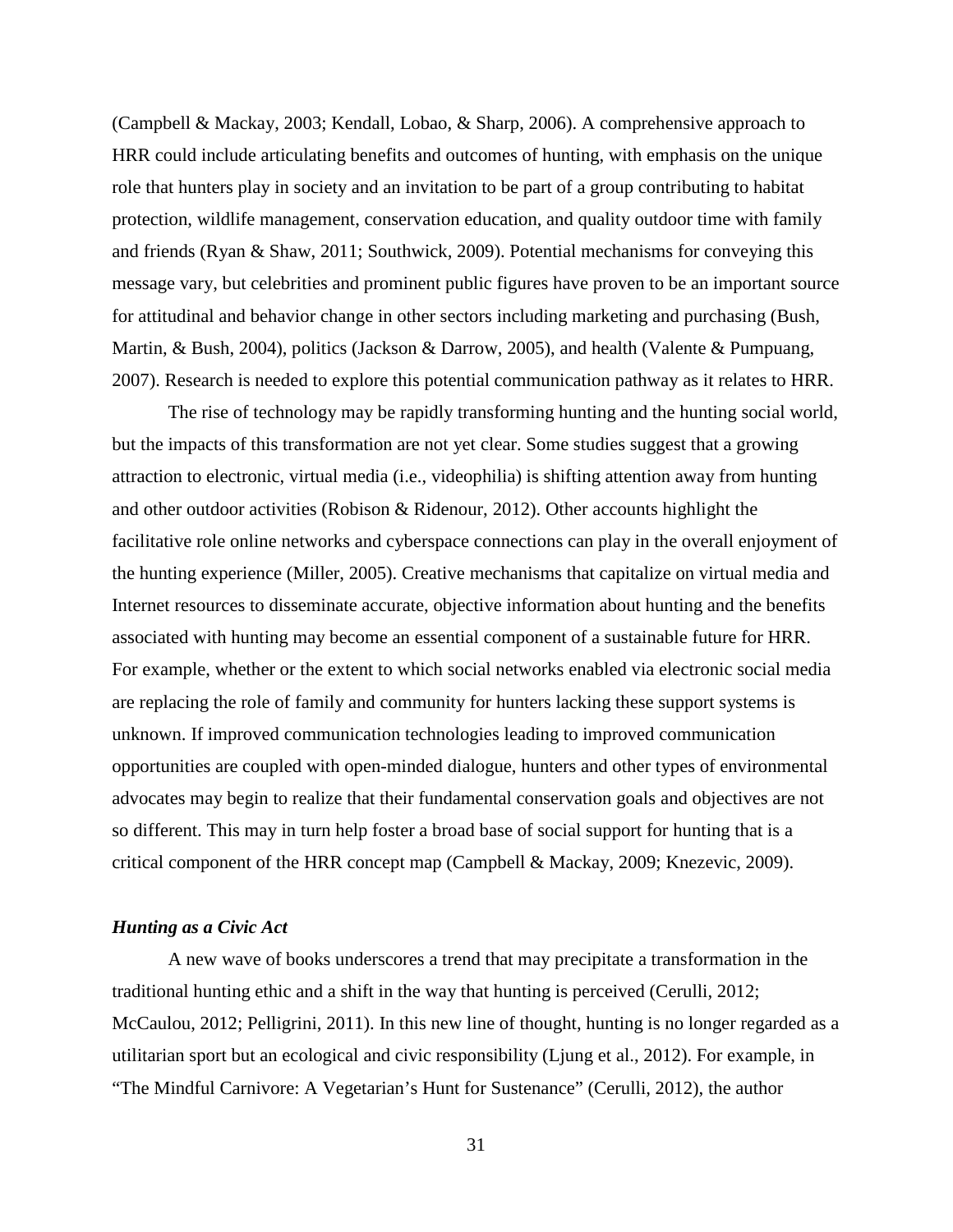describes his transition from non-hunting, animal-loving environmentalist to conscientious hunter. This philosophical shift is often associated with an epiphany that hunters can actually be "environmentalists" and animal welfare advocates and a realization that hunting can be a humane, ethical, and eco-friendly way to put meat on the table (McCaulou, 2012; Pelligrini, 2011). These books may represent a harbinger of change with respect to public attitudes toward hunting, and research is needed to move beyond experiential accounts of individuals to explore this societal-level trend in more detail.

This potential new gateway into hunting may be accompanied by a set of practices and expectations that define ethical behavior from new angles, creating a context that may ultimately mirror the traditional hunting ethic where the activity is viewed as an authentic connection between humans and other living creatures that exemplifies the enduring interdependence between the natural world and modern society (Peterson et al., 2010). For instance, a "civic purpose" hunter operating under different societal norms might engage in the activity for a variety of reasons. He/she may see himself/herself as an environmental steward and conservationist who, in the absence of extirpated predators, works to regulate overabundant ungulate populations and preserve ecosystem health. He/she may recognize the need to reduce risks associated with human wildlife interactions (e.g., deer-vehicle collisions, disease transmission) and hunt to preserve and maintain community health – especially along the urbanrural fringe. He/she may hunt to promote procurement and consumption of locally-grown meat, thereby fostering a sense of community independence and vitality that typically wanes in importoriented societies increasingly detached from nature. Overall, a revitalized image of hunting as a conservation-oriented activity (as opposed to a consumption-oriented activity) has challenged a common perception of a hunter as one who purchases a license and harvests animals for sport. This broadened set of motives and values may help to create a "new face" of hunters potentially more appealing to diverse constituencies (Beucler & Servheen, 2009; Hooper, 1994; Stedman & Decker, 1993). As firsthand exposure to a new type of hunting rises (i.e., same activity, different objectives) and awareness of hunting-related benefits increases, these changes may contribute to a broader social habitat that is more conducive to hunting and general HRR. Though the amount of experience-based writings devoted to this topic is growing, many of these suppositions have yet to be empirically tested.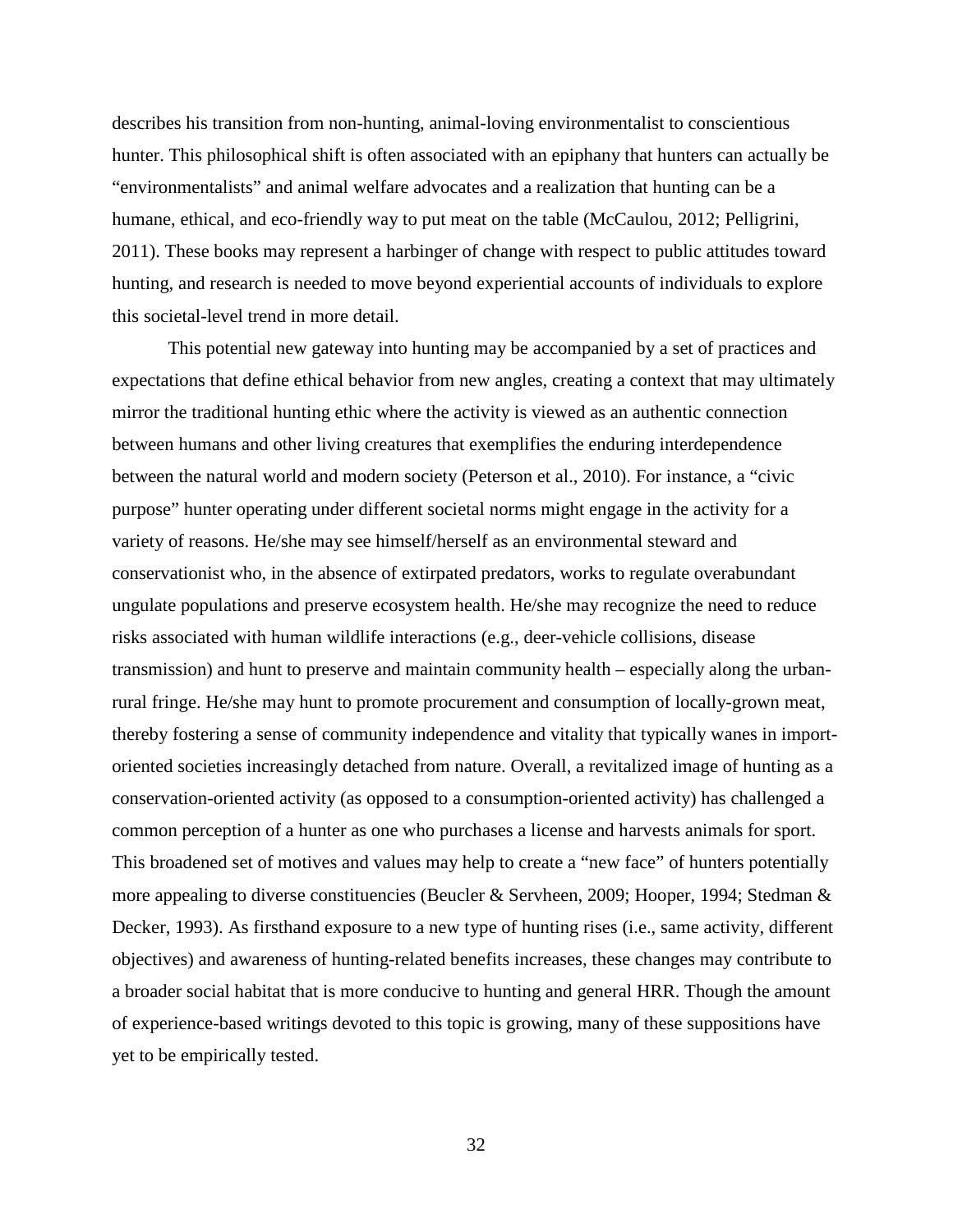As some authors have noted, hunting proponents could begin the political task of framing hunting as a significant contributor to sustainable livelihoods by emphasizing links between hunting and wildlife conservation and highlighting the role of hunting in production of local and free range food (Peterson et al., 2010). For instance, locavores (defined as people who consume food grown locally whenever possible) are increasing in numbers. The link between hunting and locavorism may have emerged in part from Michael Pollan's (2006) book, the "Omnivore's Dilemma." Some philosophers have argued that eating hunted game is more appropriate from a normative or moral perspective than eating farm-raised animals (Bruckner, 2007). Research in Sweden has shown that non-hunters who consume game meat report higher hunting acceptability ratings than non-hunters; frequency of game meat consumption was also associated with more positive attitudes toward hunting (Ljung et al., 2012). Given the rising demand associated with environmental (e.g., game population control, provision of healthy naturally and locally produced protein) and social (e.g., public engagement with and appreciation of hunting, concerns about farm-raised animal welfare) benefits of game meat consumption, some authors have even argued for the development of a commercial market for venison and other game (Vercauteren et al., 2011). Though this proposition has many potential drawbacks (e.g., privatization of wildlife, potential overexploitation, challenges of changing and enforcing regulations), it could generate additional support for hunting, reinforcing the broad base of support that represents the foundation in the HRR concept map. Similar macro-level shifts in hunting orientations that link hunting and civic responsibility will likely affect individual behaviors and, as a result, HRR across a variety of situational contexts.

### *Agencies & Institutional Support*

Institutions such as state wildlife management agencies ultimately operate and exert influence at all levels of social structure, but their impacts often originate at the macro level. Because state agencies have statutory authority to set hunting regulations, require certification and licensing of individuals, and promote common ideals and hunting ethics (Clark, 2007; McCorquodale, 1997), they affect all hunters and the potential hunting population. Furthermore, these agencies have the capacity to directly influence hunting recruitment, norms, and behaviors through mandatory sportsmen's and sportswomen's education courses. The influence of state agencies can extend well beyond management and logistics, however. In some cases, it may be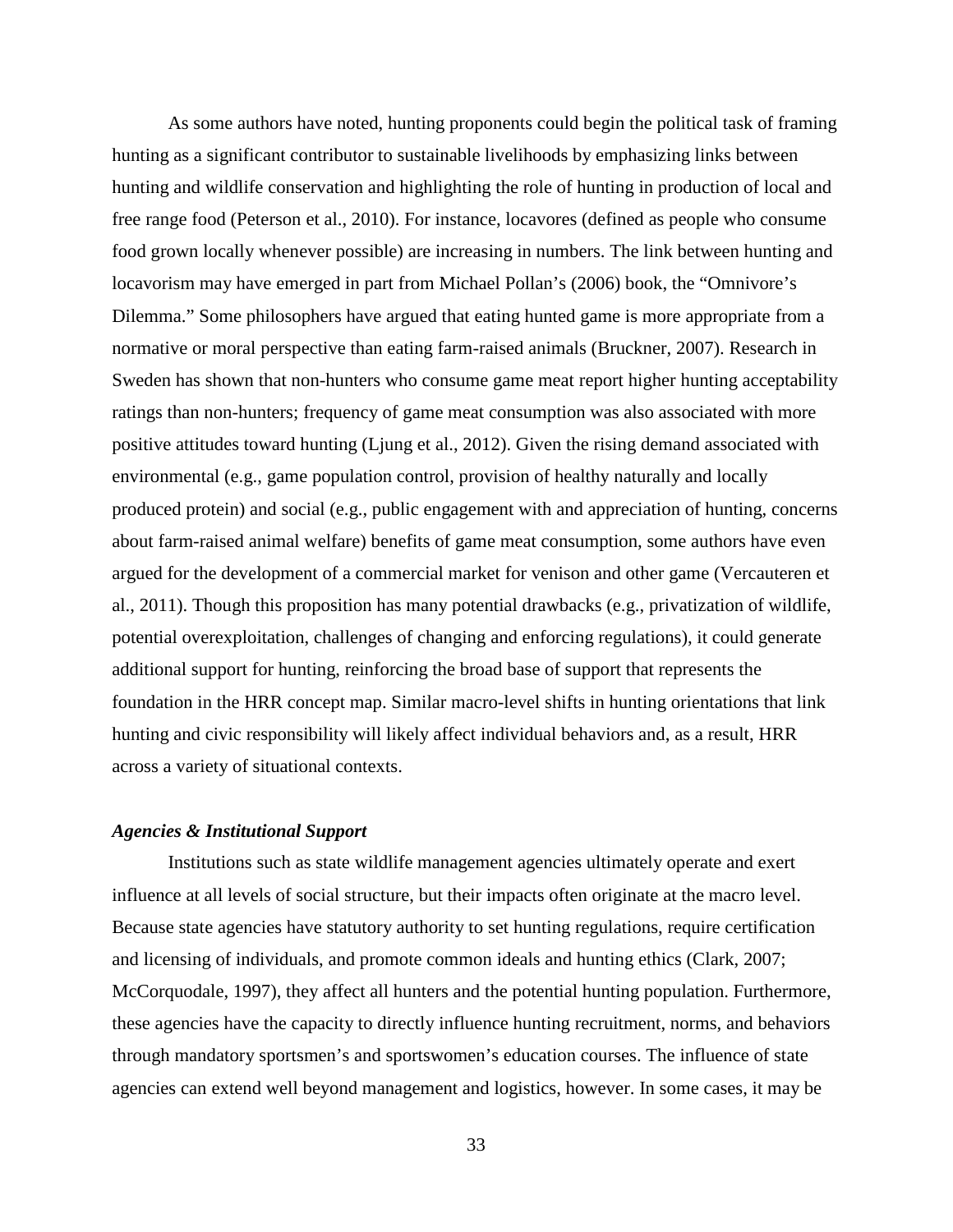possible that these institutions are themselves defining aspects of hunting culture, particularly for the non-hunting public. In surveys of active hunters, however, these same institutions appear to play a small role in hunter identity production (Enck & Brown, 2001). Assumptions that wildlife management agencies and hunters are closely allied may create a contentious environment that alienates stakeholder groups who oppose hunting practices and frustrates active hunters who resent excessive oversight and regulations (e.g. antler restrictions). A perceived emphasis on hunting may also result in non-hunters who are not aware of what the agency does, who believe that the agency's limited perspective is not addressing broader ecological concerns, and who fail to recognize the agency as a legitimate source of information and management authority. The result may be diminished support for HRR and, subsequently, reduced conservation funding. Increased communication between hunters, non-hunters, and agency personnel could help to mitigate this problem (Mangun, Throgmorton, Carver, & Davenport, 2007). Jacobson and colleagues (Jacobson, Decker, & Organ, 2010; Jacobson, Organ, Decker, Batcheller, & Carpenter, 2010) have called for institutional change among wildlife agencies that would broaden their programmatic boundaries by being more inclusive of public interests in wildlife other than and in addition to the traditional interests of hunters and expanding agency activities accordingly, a proposition repeated by other authors as well (Decker, Organ, & Jacobson, 2009; LaRoe, Unger, & Abhat, 2009; Regan, 2010; Rutberg, 2001; Winkler & Warnke, 2012). This would, in effect, broaden agency concerns to directly include non-consumptive recreation activities and increase conservation awareness and support among the non-hunting public.

Wildlife management agencies are not the only institutions affecting HRR. A variety of NGOs also play a critical role. In fact, research shows informal club settings (e.g., local hunting, hiking or shooting clubs, or national groups such as National Wild Turkey Federation and Ducks Unlimited) not only provide opportunities to increase awareness and improve skills, but often foster strong social support (Benson, 2010; Seng et al., 2007). For example, Benson (2003) noted that local hunting clubs can provide new residents or visiting hunters with opportunities to meet others, learn about local places to hunt and hunting traditions, and have fun in a positive, hunting-oriented context. However, Benson also acknowledged that the way most hunting clubs currently operate is insufficient and incapable of building this type of social capital. When HRR goals align, there may be opportunities for agencies to capitalize on this existing network and jointly work to achieve HRR goals. It should be noted, however, that some NGOs may embrace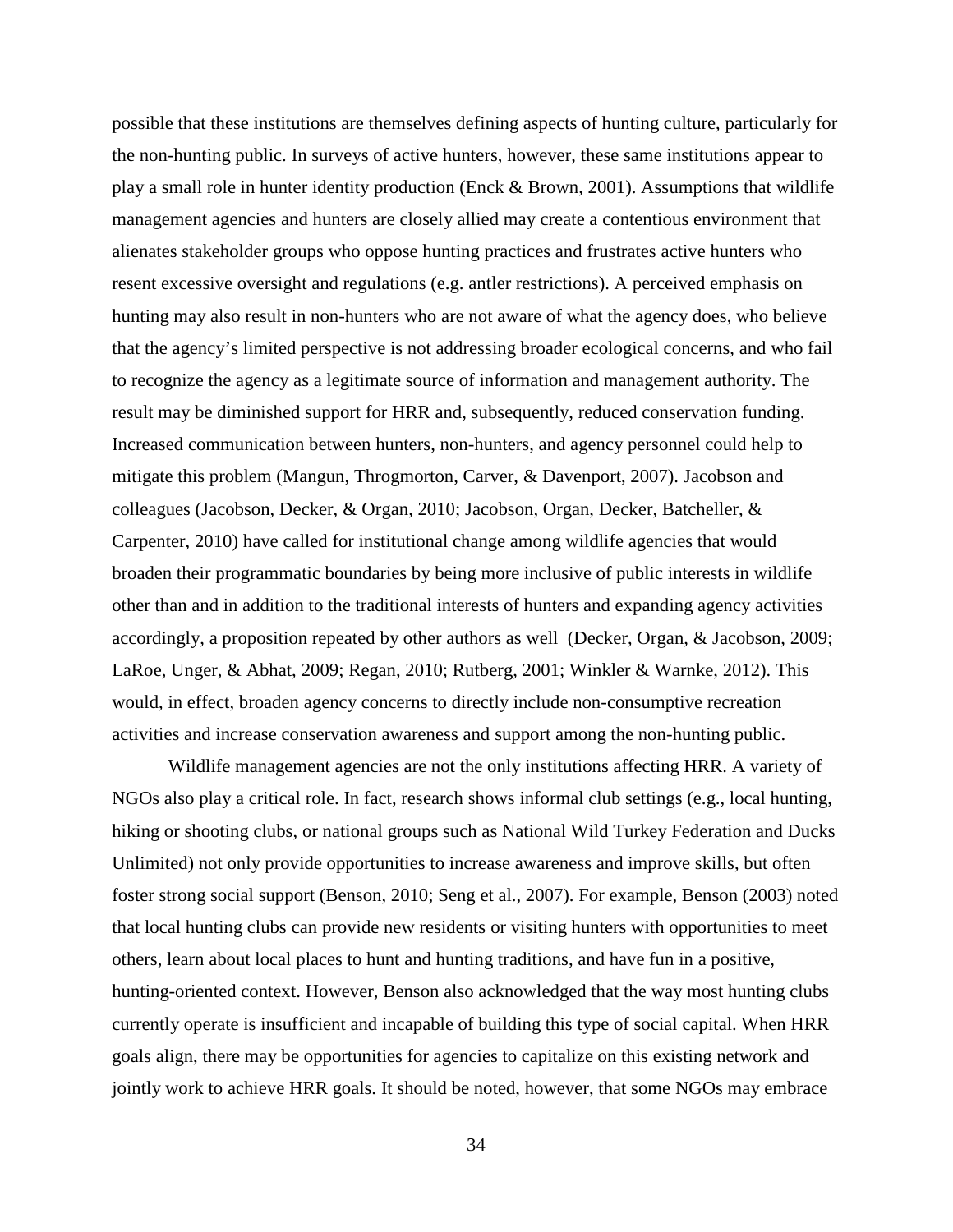a commercial HRR perspective centered on membership and marketing that may not translate well for agencies concerned about conservation and the social and ecological benefits of hunting. Studies are needed to explore the benefits or costs of particular potential agency-NGO partnerships. Research suggests that the value of NGOs to HRR has only recently been recognized, leaving substantial room for expansion and improvement of existing programs and collaborations (Byrne, 2009; Valenta, 2006).

#### **3.5. The Complexity of Social Structures**

When considering each aspect of social structure outlined above, it is also critical to acknowledge the dynamic relationships that shape the constantly evolving hunting social world. Structural levels do not exist in isolation. They are only considered separately here for illustrative purposes. In many cases, these social structures are interconnected and tightly nested within one another. Therefore, when analyzing the influence of individual, micro, meso, and macro factors on HRR, it is important to remember that:

- **Social structures evolve through multi-level interactions.** Social systems are produced by interactions across multiple levels (Giddens, 1984). For example, antihunting sentiment expressed by a few ardent animal rights supporters can catalyze activist movements, attract media attention, and permeate popular culture, generating a negative perception of hunting that discourages individual participation in hunting through a cyclical feedback loop. Similarly, institutional change (i.e., changing regulations) produces changes in individual behavior. This form of active socialization is the hallmark of any social system.
- **Contextual variables influence social habitat.** Although research has revealed general patterns, trends, and processes that apply across diverse situations, HRR is ultimately highly contextualized. In other words, research suggests that many critical context-based variables (place, demographics, etc.) influence social habitat for hunting and subsequent HRR.
- **Constraints to hunting can emerge at multiple levels.** Perceived constraints to hunting are important for understanding and predicting every aspect of the HRR process including initial participation, support for hunting, and dropout behavior. Consequently, most state wildlife agencies place substantial emphasis on ameliorating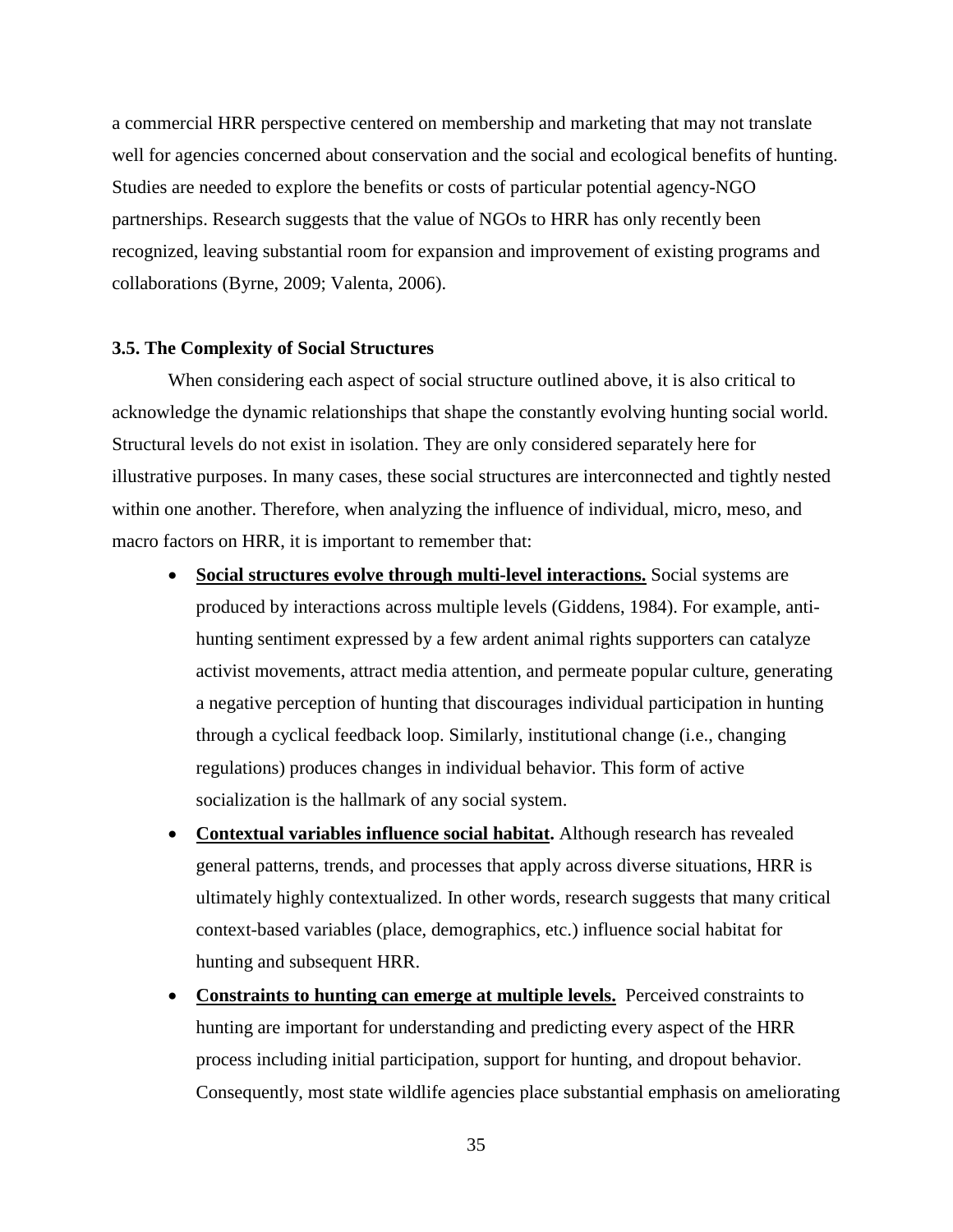or eliminating these barriers. Outdoor recreation research has revealed that constraints to participation can be external to the individual (structural), internal to the individual (intrapersonal), or socio-relational (interpersonal) (Jackson, 2005; Wright & Goodale, 1991). In other words, constraints operate at multiple levels and can be both exacerbated and mitigated by various social structures. Most studies of hunting participation emphasize that personal constraints (e.g., declining interest and satisfaction, lack of leisure time, lack of companions to hunt with) are more likely causes of hunting cessation than resource-related (i.e., structural) constraints (Decker & Brown, 1982; Duda, Bissell, & Young, 1996; Enck, Decker, & Swift, 1993; Wright, Drogin-Rodgers, & Backman, 2001; Zinn, 2003). However, crucial to this analysis, many of these personal constraints have a strong social component linked to higher social structures. For instance, research has not adequately revealed whether a lack of discretionary time is simply an individual shift toward other competing recreation interests or a consequence of a societal-level movement toward two-earner households that transforms domestic responsibilities and reduces leisure opportunities (Duda et al., 1996; Seng et al., 2007). Similarly, high desertion rates of urbandwelling hunters could be related to unmet expectations (i.e, an intrapersonal reason such as lack of success) or a loss of social reinforcement (i.e., an inter-personal reason such as lack of hunting companions) (Purdy et al., 1989). Constraints to hunting that emerge from and operate on multiple levels are an important area for future inquiry.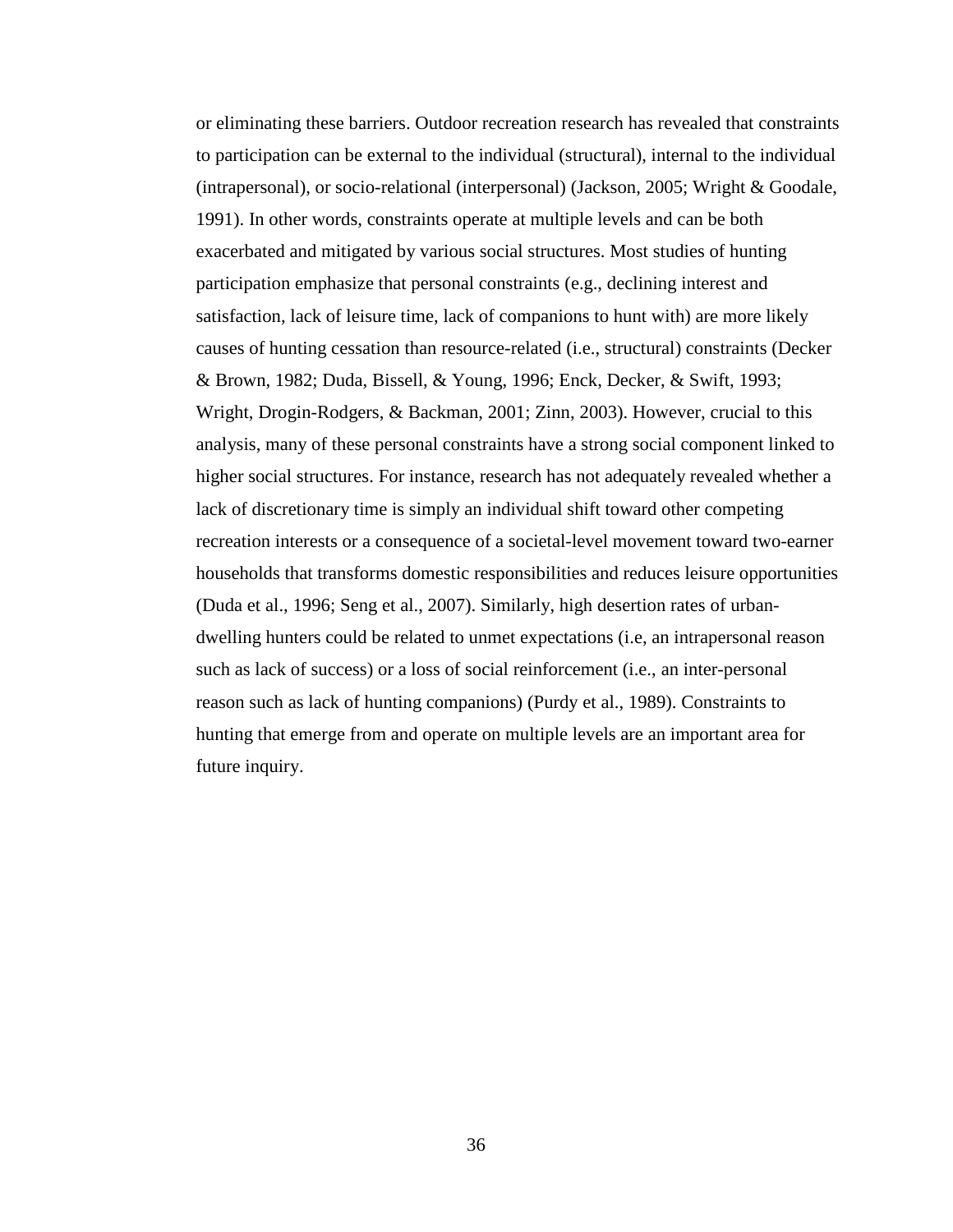# **4. HUNTER RECRUITMENT & RETENTION TARGETS & ASSOCIATED RESEARCH NEEDS TO INFORM DECISION-MAKING**

The current knowledge and important information gaps outlined above can be used to identify target outcomes, objectives, and needs for the HRR efforts from both a research and programmatic standpoint. These outcomes and objectives can be conceptualized using the concept map (Figure 2) depicting a wildlife agency's role in the hunting social system. Considered within the broader context of the hunting social world, the model can help managers and others keenly interested in HRR to better understand: 1) how social structure expressed at multiple levels influences HRR, and (2) what role the agency might play in efforts to address issues at these various levels to enhance HRR. The opportunities, insights and research needs identified below highlight some of the possible goals based on current knowledge of social structures affecting the HRR process. Most of the research has focused on the individual and micro levels; HRR strategies targeting (or responding to) the meso and macro level are comparatively rare. When assessing these needs, it is important to remember that each target outcome cannot be considered in isolation. Every outcome is defined by interactions with the complex hunting social system, and many of these HRR targets are nested within multiple levels of social structure. Consequently, the most effective HRR strategies will likely feature a multipronged approach that simultaneously addresses several different elements of the social habitat for hunting.

### **4.1. At the Individual Level**

## • *Acknowledge diverse motivations and emphasize multiple benefits of hunting*.

o *Insight*: People hunt for many different reasons, and HRR efforts must recognize the diverse motivations and expectations of various constituencies. These may include traditional benefits (e.g., harvesting game, experiencing nature) and newly recognized benefits (e.g., promoting physical health, combatting nature-deficit disorder, engaging in civic or conservation behaviors) that attract participants to the activity.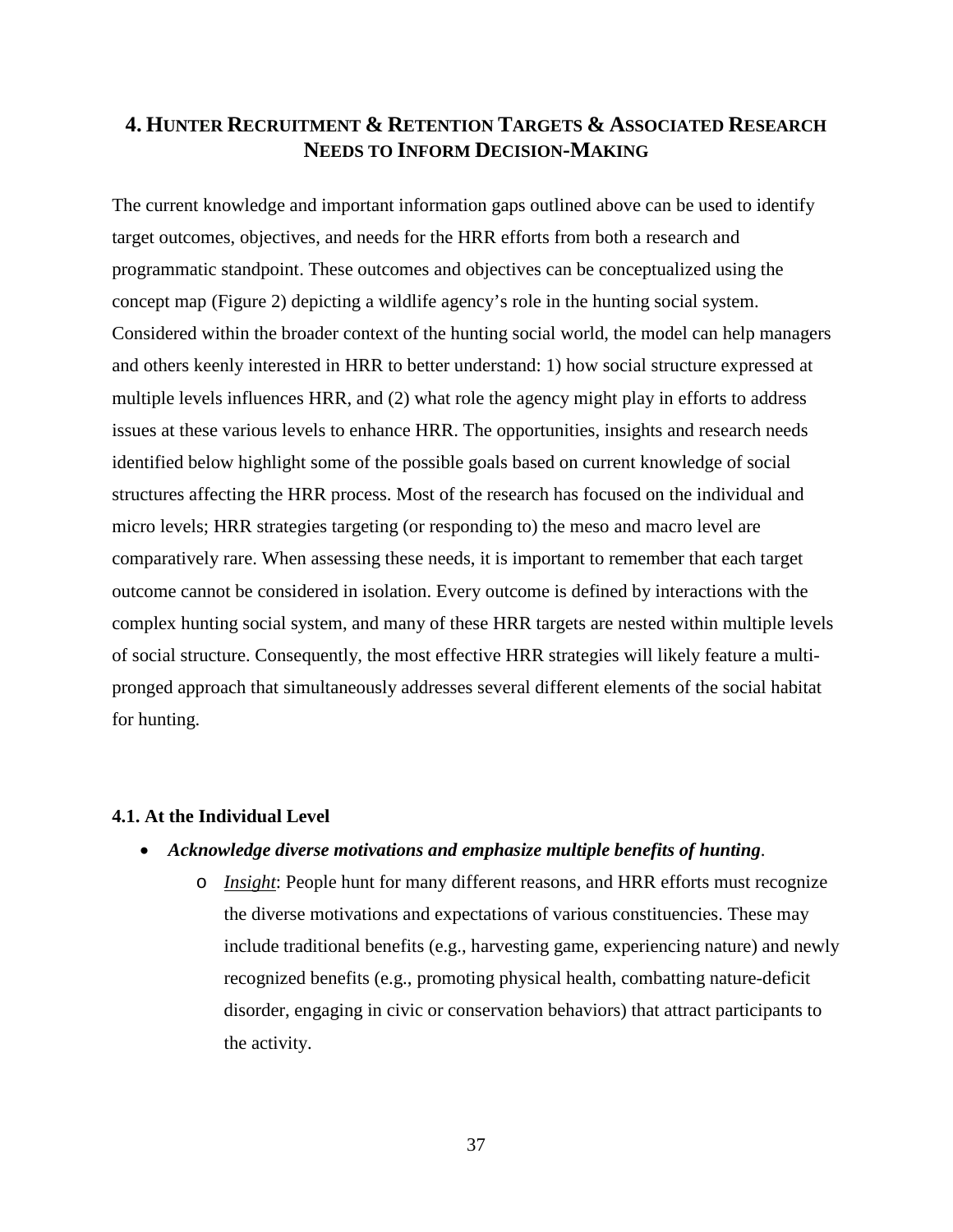## o *Research Needed*:

- Investigate how motivations and expectations differ across different social contexts of hunters (e.g., hunters with and without family support for hunting, hunters living in rural vs. urban environments).
- Understand how motivations of individuals may change over time, affecting both entry into hunting (recruitment) and continuing participation (retention). Understand how motivations are affected by broader social structures (e.g., social networks, communities, race/ethnicity, and society and culture).
- Explore the relative influence of micro, meso, and macro social structures on an individual's decision to hunt, and determine if certain levels of social structure are more powerful than others.

## • *Understand and manage hunter expectations*.

- o *Insight:* Desertion and cessation, especially for newly recruited hunters, is often driven by dissatisfaction that stems from the failure of the experience to meet expectations. This problem can be mitigated in part by helping new hunters develop a better sense of what a realistic hunting experience entails, which may mean deprogramming them from impressions gained watching hunting shows on television and videos. (Note: This is conjecture for illustrative purposes given the lack of research about media effects on development of expectations for hunting experiences.)
- o *Research Needed:*
	- Identify the characteristics of quality hunting experiences desired by an increasingly diverse population (including potential common denominators) and determine what others can do to manage for these desirable experiences (in whole or in part), possibly by focusing on the hunting process in addition to harvest-based outcomes.
	- Understand the many and different expectations of new and continuing hunters, as well as the source of these expectations. Explore how these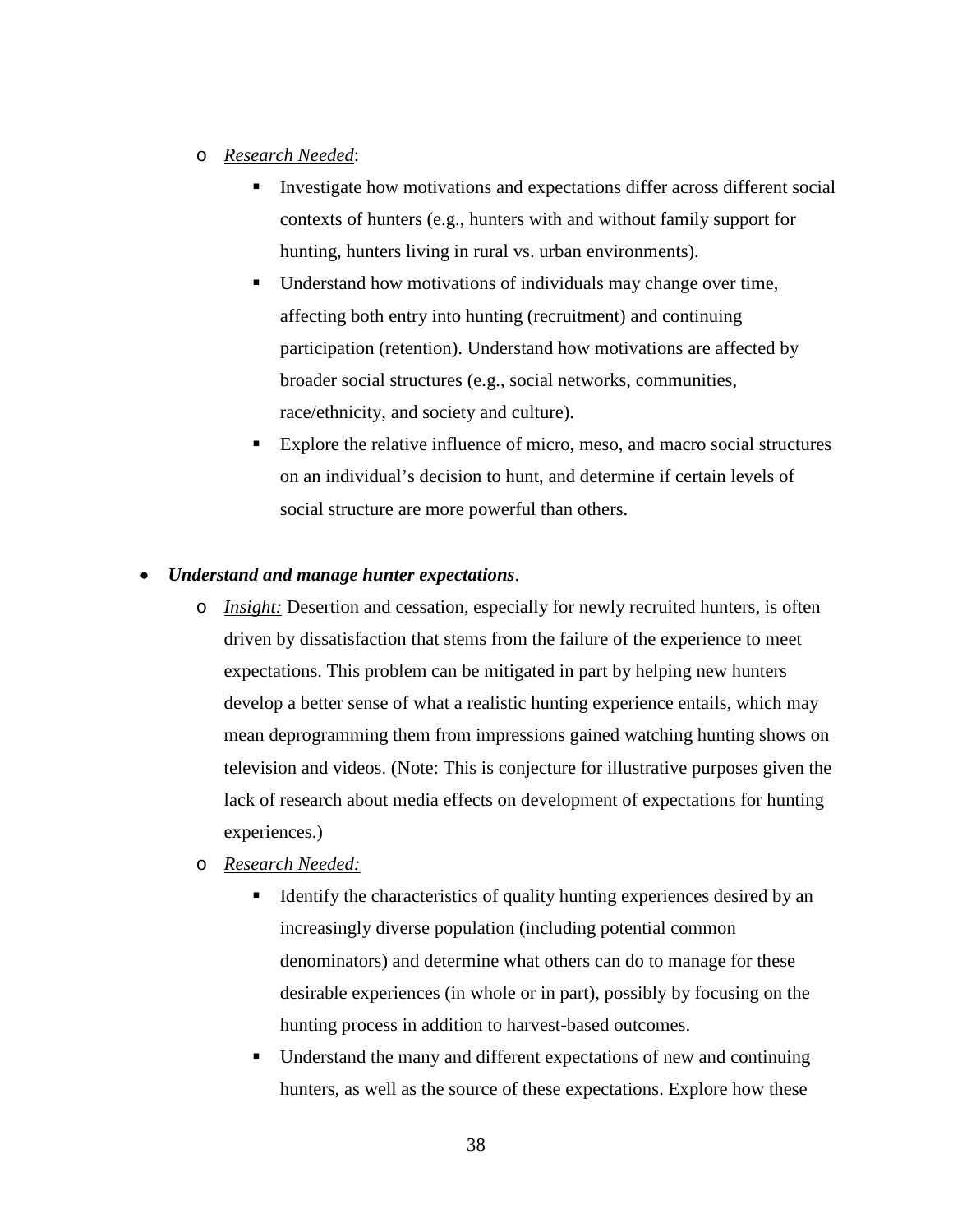expectations are communicated directly from continuing hunters through primary socialization, including the role of media (e.g., print and electronic media such as hunting-related television programs, video games, and the Internet).

## • *Assess and address cognitions (i.e., norms and attitudes) of diverse hunters*.

- o *Insight:* Cognitions (i.e., norms and attitudes) are key antecedents of hunting behavior; thus, an enhanced understanding not simply of their content but also how higher-level social interactions *affect* these individual cognitions will help to frame HRR and communicate about hunting to diverse populations operating in unique social contexts.
- o *Research Needed:*
	- Understand the social origin of individual cognitions, attitudes, and norms about hunting and explore how these elements are created and how they might be influenced.
	- Explore the relative and combined influence of social-psychological factors (e.g., cognitions, motivations, satisfaction), resource-related considerations (e.g., game populations, hunting access), and institutional/regulatory requirements (e.g., hunter education courses, license costs) in hunting participation decisions.

#### • *Identify and address barriers to hunting participation.*

- o *Insight:* Individuals experience myriad barriers to hunting participation. These constraints vary by social and environmental context, and they may originate at different levels of social structure. An enhanced understanding of potential barriers will help individuals and wildlife management agencies develop strategies to minimize constraints and sustain or increase hunting participation.
- o *Research Needed:*
	- Identify the types of constraints that influence hunting participation for individuals in different social and geographical contexts.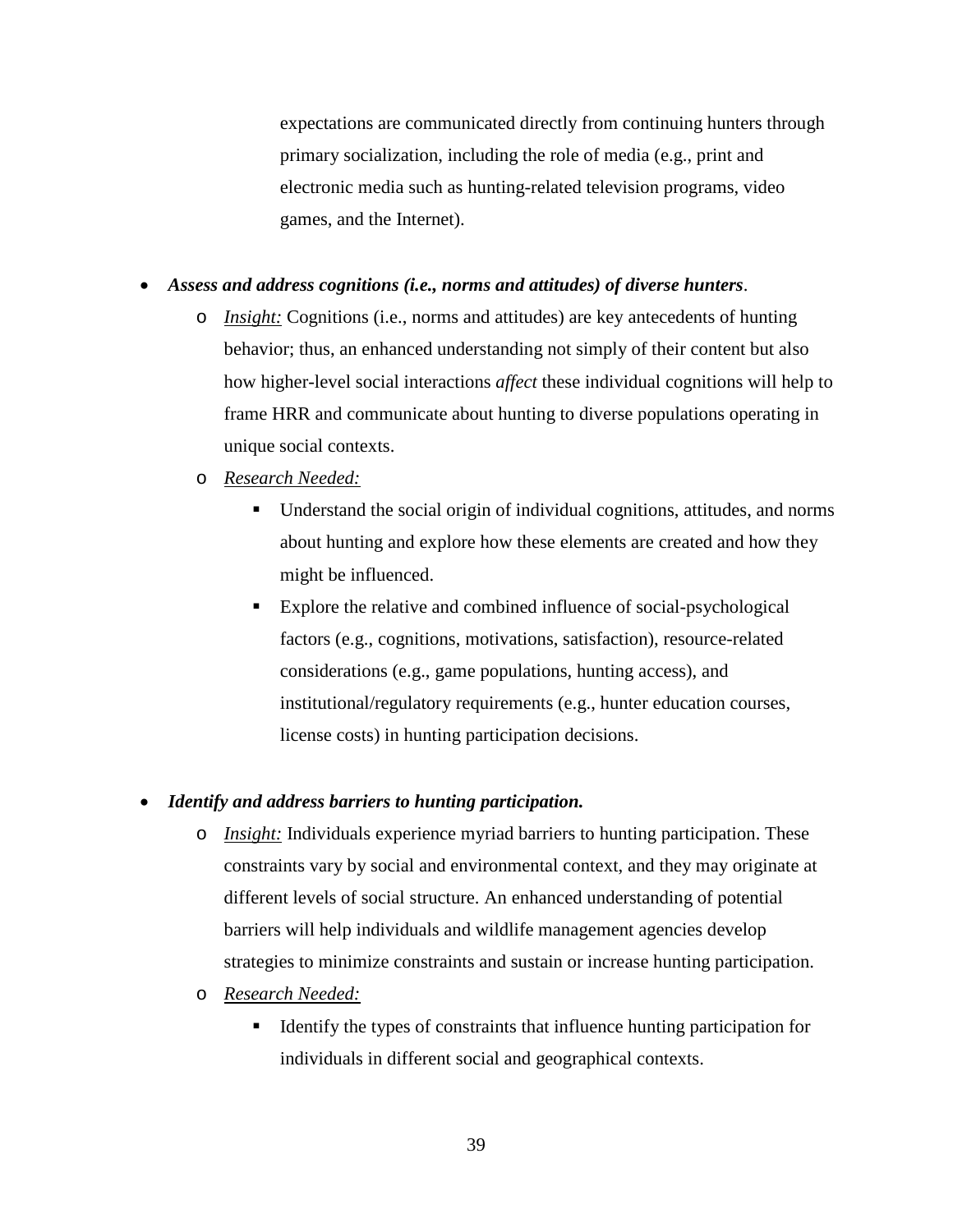Explore the relative influence of various constraints on hunting participation, with a particular emphasis on barriers that state agencies are capable of manipulating or controlling (e.g., access to hunting lands, hunting regulations, certification requirements).

## • *Facilitate the development of hunters' self-identity*.

- o *Insight:* This goal undoubtedly requires coordinated NGO and agency effort, and activities of both agencies and hunter organizations that aim to facilitate hunter identity development would benefit from recognition and consideration of social structure at multiple levels. Efforts to develop hunter self-identity should be cognizant of the identity-building process and deliberately attempt to create prohunting socialization opportunities.
- o *Research Needed:* 
	- Understand the relationship between hunter identity and long-term hunting participation.
	- Identify the types of motivations, outcomes, and social support processes (including formal agency programming efforts) that help novice hunters develop an identity as a hunter, particularly among the largely unstudied emerging populations of hunters.
	- Understand how hunter identity is affected by divergent influences and "mismatches" between expectations of one structural level and those of others (e.g., urban resident with ancestral ties to hunting, rural resident with urban/suburban upbringing).
	- Understand how hunter self-identity for individuals in all pathways into hunting is reinforced over time, leading to long-term retention.

## **4.2. At the Micro Level (Family & Mentors)**

- *Identify core elements of socialization that agency-sponsored and NGO-sponsored programs can supplement or replace*.
	- o *Insight*: Research shows that the rural family unit (particularly hunting fathers) has historically been the key agent of socialization in the traditional HRR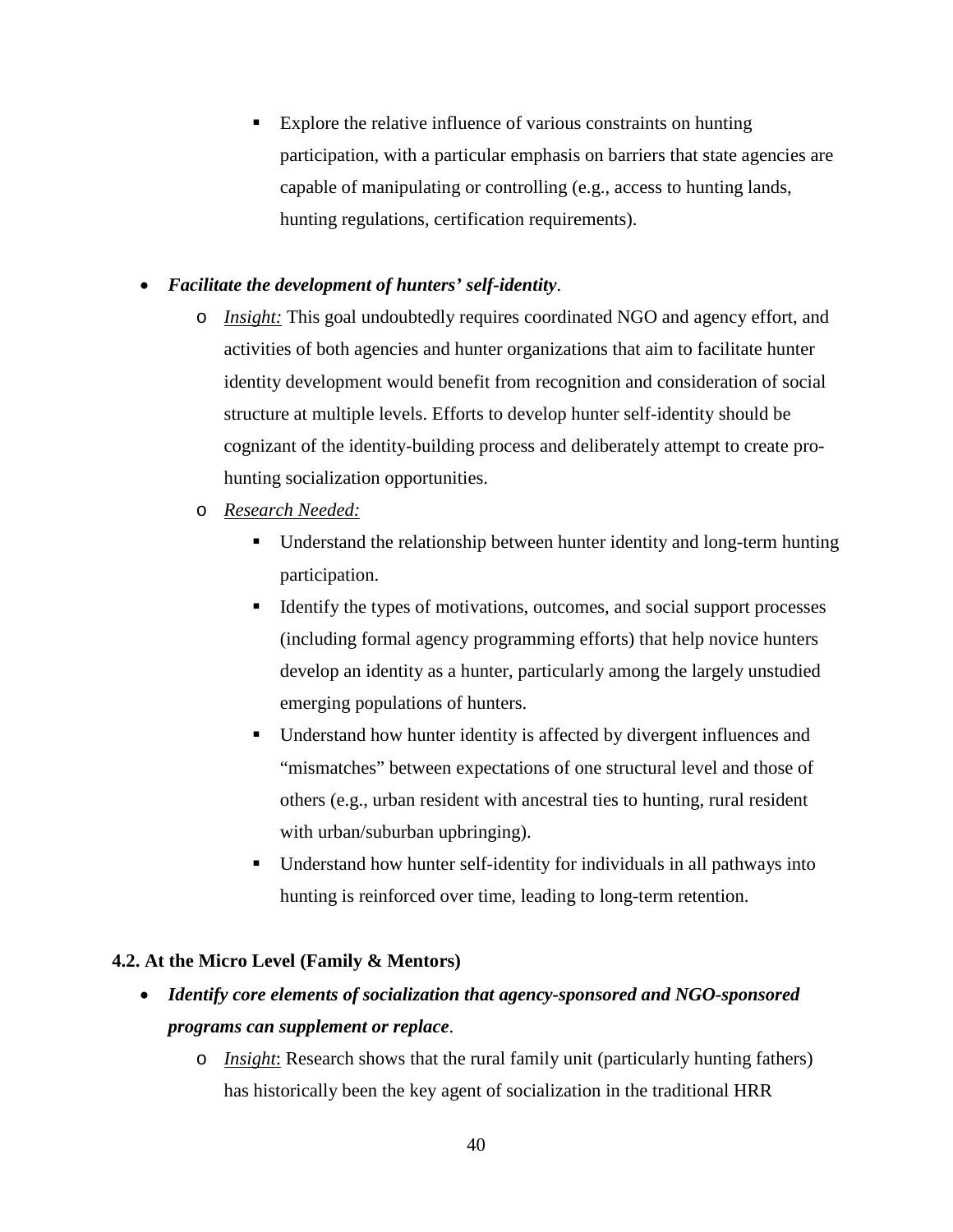pathway. For a growing number of potential hunters, however, family support of this type is minimal or absent. Efforts to target these non-traditional hunters must determine if and how agency or NGO interventions (e.g., education courses, apprenticeship programs) can generate or replace family support for hunting and cultivate interest in hunting for potential hunters from non-hunting families. It will be important to identify potentially effective, and perhaps very different, roles of agencies and/or NGOs in this socialization process; it is possible that agency involvement in some facets of the process would be counter-productive or inappropriate for a government agency (i.e., too intrusive into the social life of individuals and groups) and better served by an NGO.

## o *Research Needed:*

- $\blacksquare$  Identify the conditions under which the traditional family socialization model is still functioning (where? for whom?) and identify key changes that are affecting this traditional model.
- Examine the extent to which different perceptions of "hunting" by the individual and the family lead to different recruitment pathways (including different forms of family socialization as well as socialization via alternative paths), and determine the effects of communication and messaging in this socialization process.
- Investigate the extent to which family support is critical to individuals whose beliefs about hunting did not arise from traditional pathways.
- Explore how social support systems affect hunting initiation and continuation of adults from non-hunting families, including the norms and practices that they are recruited to.

#### • *Evaluate, refine and re-implement recruitment programs aimed at youth*.

o *Insight*: Most state agencies have implemented HRR programs targeting youth, but results have been mixed and hunter numbers continue to decline. Many scholars and practitioners suggest an emphasis on research-based interventions accompanied by comprehensive evaluations could help to improve success rates and document ineffective approaches. Purposeful integration of a socialization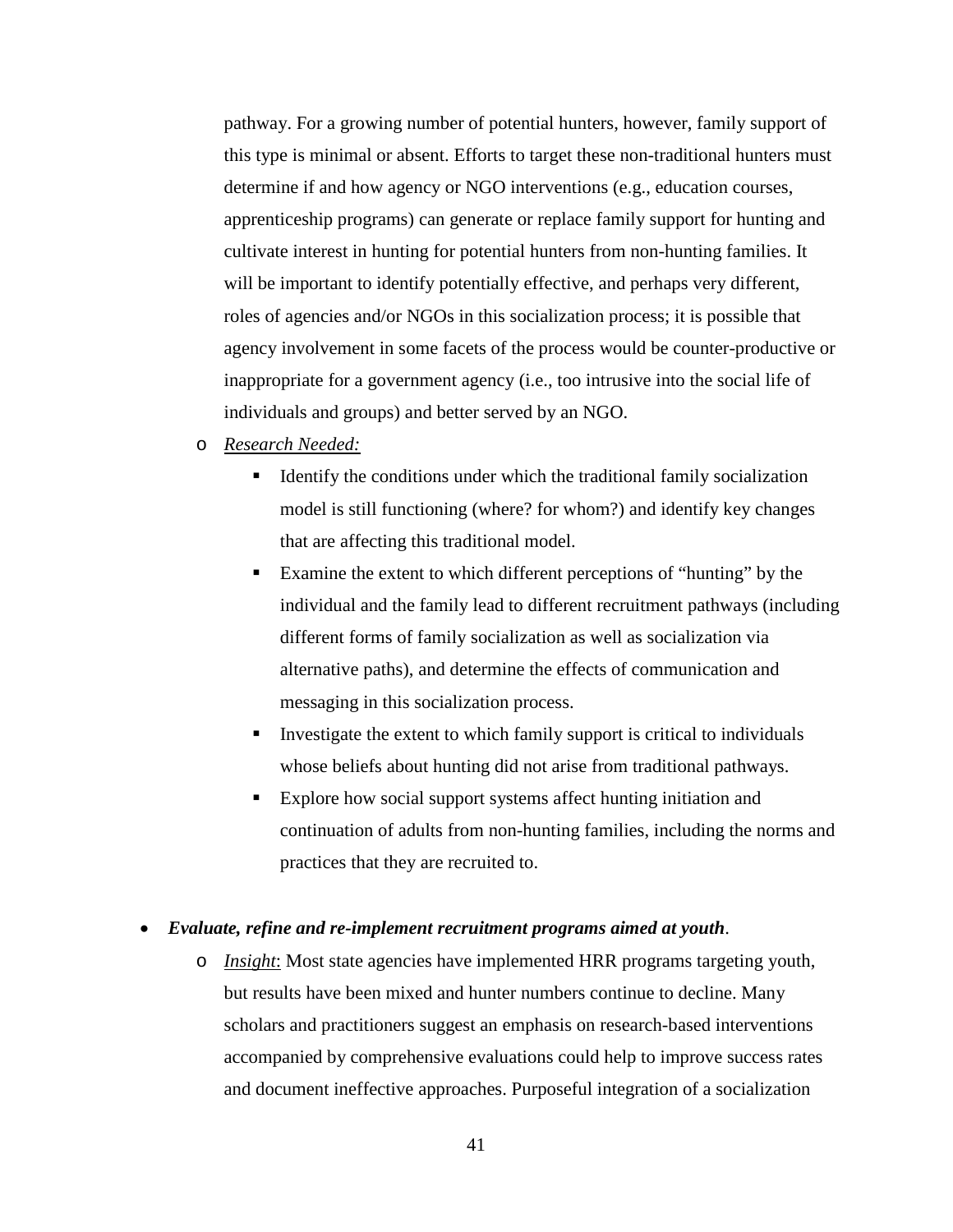component (perhaps facilitated by a hunting-related NGO) could also facilitate progression from the trial to the continuation phase in the HRR process.

- o *Research Needed:*
	- Examine the extent to which, and under what conditions, youth from nonhunting families enter the hunting social system.
	- Explore how youth in urban areas develop a positive association with hunting.
	- Evaluate existing youth hunting programs to determine their short-term and long-term efficacy with respect to HRR.
	- Understand if and how apprenticeship-style program content can be altered and adapted to fit the needs of particular socio-cultural contexts.
- *Identify committed hunters (and hunting-oriented programs) that could serve as models for a diverse range of potential hunters*.
	- o *Insight:* Although active hunters represent one of the most valuable resources for recruiting new hunters and modeling desirable hunting behavior, too few are currently fulfilling this need. Agencies could partner with or support mentoring sponsored by local NGOs to reverse this pattern. Furthermore, emergent types of hunters may require a certain type of mentor (e.g., an individual that he/she can identify with), and existing NGOs may not reach these new targets of recruitment; thus, key spokesmen and women should be identified to promote hunting and prohunting social norms in communities from which emerging hunters originate. Assistance may be needed to organize hunters that do not choose to affiliate with traditional hunter organizations, but organizations that acknowledge and account for the needs and interests of emerging types of hunters can greatly contribute to the socialization and social support needs identified earlier.
	- o *Research Needed:*
		- Identify what motivates people to become hunting ambassadors or mentors.
		- Identify skills and attributes that make individuals more effective hunting advocates, ambassadors, mentors, or hunter education course instructors.
			- 42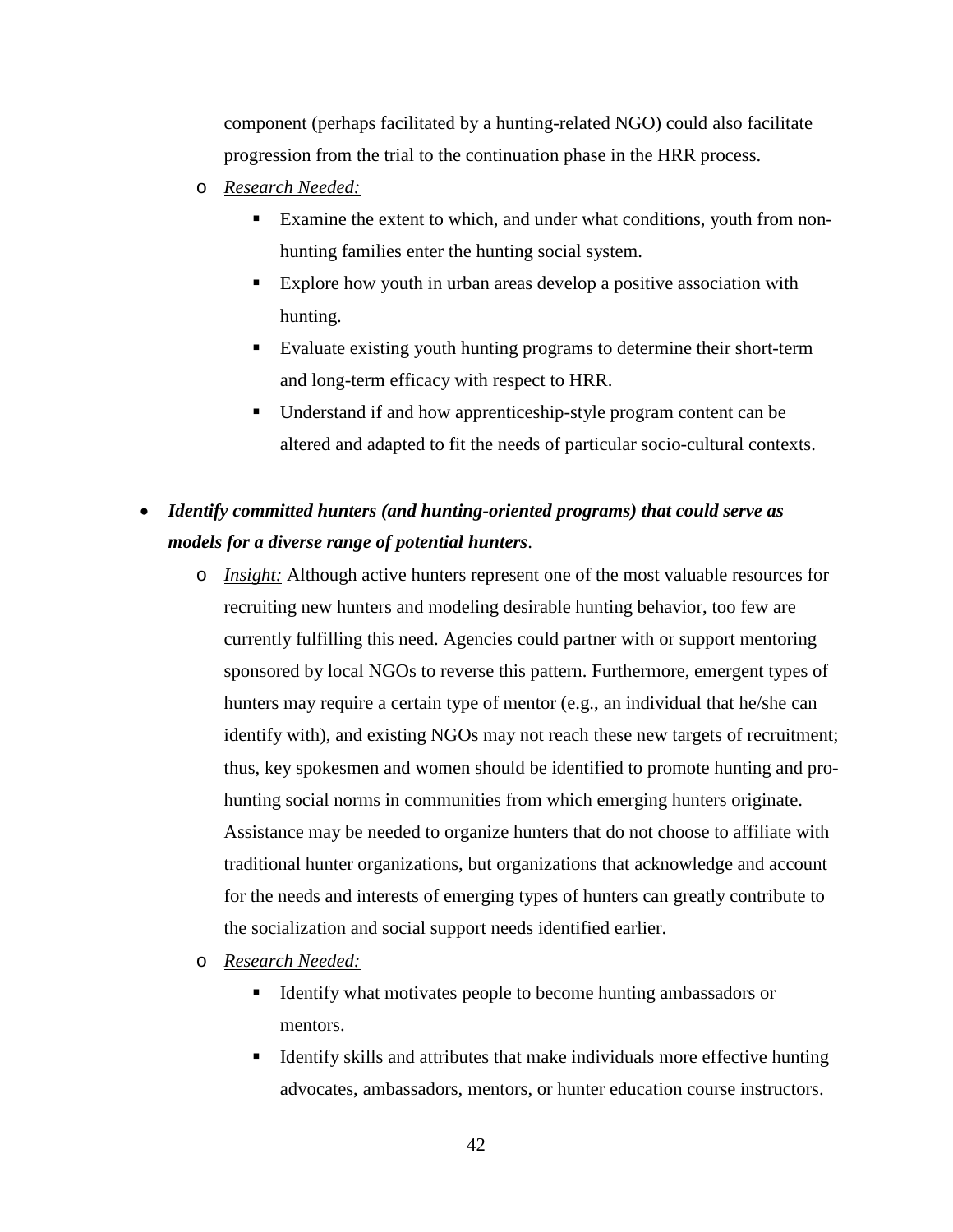- Assess existing pools of hunter education course instructors to determine the extent to which these instructors are willing and able to serve as effective hunting mentors in different socio-cultural contexts (i.e., can they effectively connect with hunters holding interests that are not traditional?)
- Evaluate the current and potential role of television and video hunting celebrities/stars to play the role of a virtual mentor, idol or role model for potential hunters arising from socialization processes that are quite different from the traditional processes that have long been central to HRR. Determine the extent to which this an opportunity or a problem.

### **4.3. At the Meso Level (Community & Local Landscape)…**

### • *Strengthen communication about hunting with non-hunting audiences***.**

- o *Insight*: The literature to date has revealed that active hunters are just one component of the complex hunting social world. Associates of hunters and supporters of hunting may have equal or greater influence on long-term HRR. Therefore, it is incumbent upon agencies and NGOs interested in HRR to develop a better understanding of hunting norms and values that are important to these supportive hunting associates. Perhaps because the importance of non-hunting members of the social world of hunting has not been recognized, it is not evident that any significant attention has been given to providing the same kinds of social support for this group (e.g., organizational focus). This may be an important missing component in the social support web at the community level.
- o *Research Needed:*
	- Identify different types of hunting associates and their variable contributions to hunting in different forms (e.g., hunting as recreation, hunting for wildlife management, hunting as a sustainable practice).
	- Evaluate the importance of support from non-hunters to HRR (i.e., is a supportive social world critical and can it be created via social media as well as by traditional face-to-face social relationships?).
	- Understand how support for hunting from non-hunters (and the need for this support) differs across different kinds of settings and determine what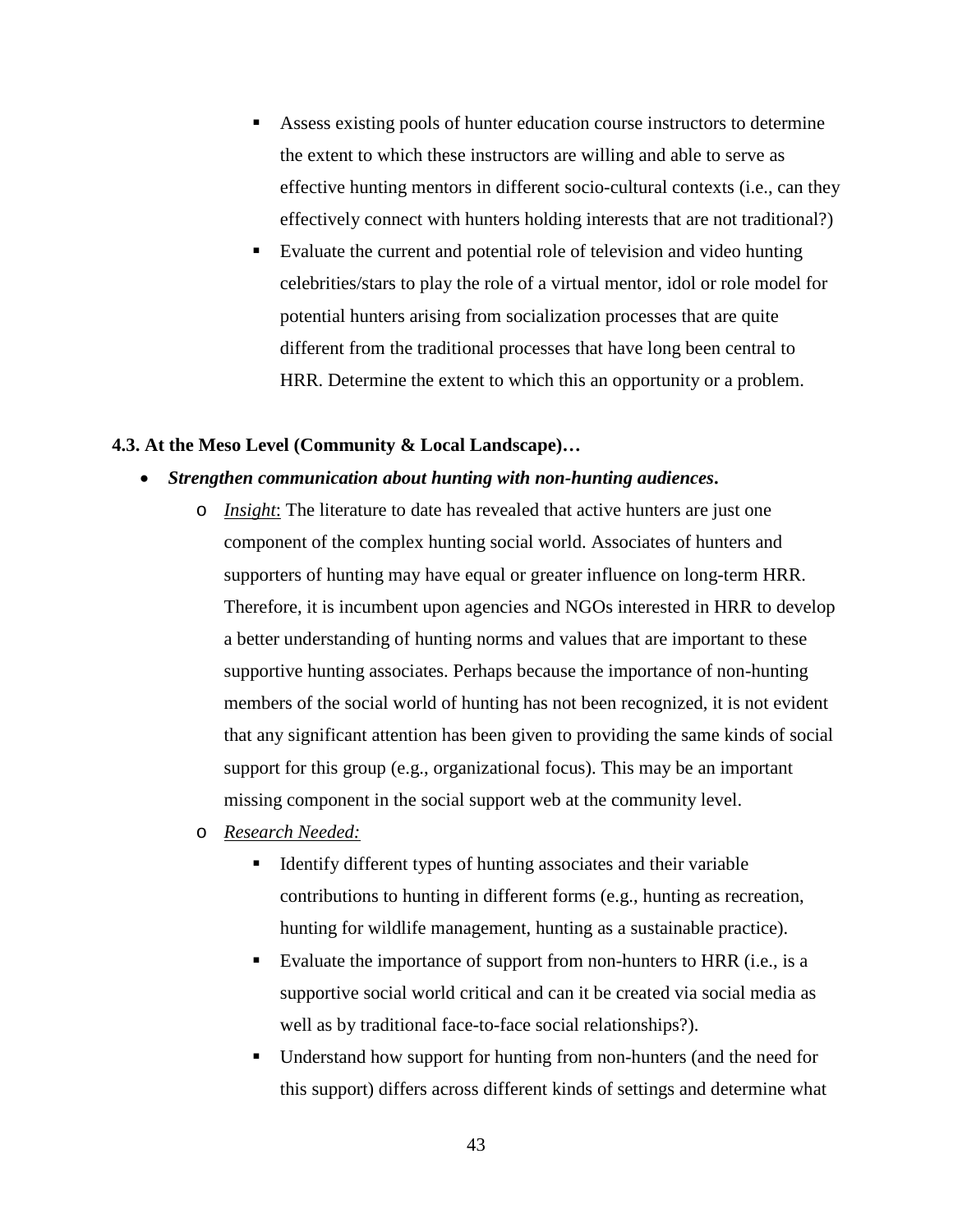types of positive messages (and delivery mechanisms) related to hunting might resonate with the non-hunting public.

 Explore the extent to which non-hunters (including hunting associates and individuals from non-hunting backgrounds) eventually become hunters and identify factors that influence this transformation.

#### • *Connect hunters with both public and private lands*.

o *Insight*: Addressing access to land for hunting in the context of HRR likely will call for a two-pronged effort addressing both private and public land access and use enhancement. Studies indicating that many of the most successful and committed hunters are predominantly private land users and the fact that a majority of wildlife habitat in New York State is private land speaks to the importance of such land for hunting opportunities. Unfortunately, access to private hunting land has become difficult due to posting, parcelization, and reduced proximity of "huntable" land to population centers. This indicates that agencies should not write-off the future potential value of public land for hunting, which might be suggested by some interpretations of hunting across studies. Instead, mechanisms to expand opportunities on both public and private land by matching people and land may be in order. For example, encouraging relationship building with landowners to gain access to private land may be part of the hunting socialization experience (e.g., landowners may be provided with incentives by agencies or NGOs to open their land on a limited basis to hunters). The development of "friends groups" (social networks with a functional focus on a land area) commonly associated with individual national, state, or local parks and protected areas may be a way to influence habitat quality of public hunting areas and the hunting experience on such areas (e.g., norms of conduct, self-policing, collaboration with groups to report illegal or unsafe behavior), fostering a conservation orientation among public land users that mimics the stewardship ethic documented in private land hunters. It is also possible that access to some public lands could be regulated to enhance the quality of the hunting experience.

o *Research Needed:*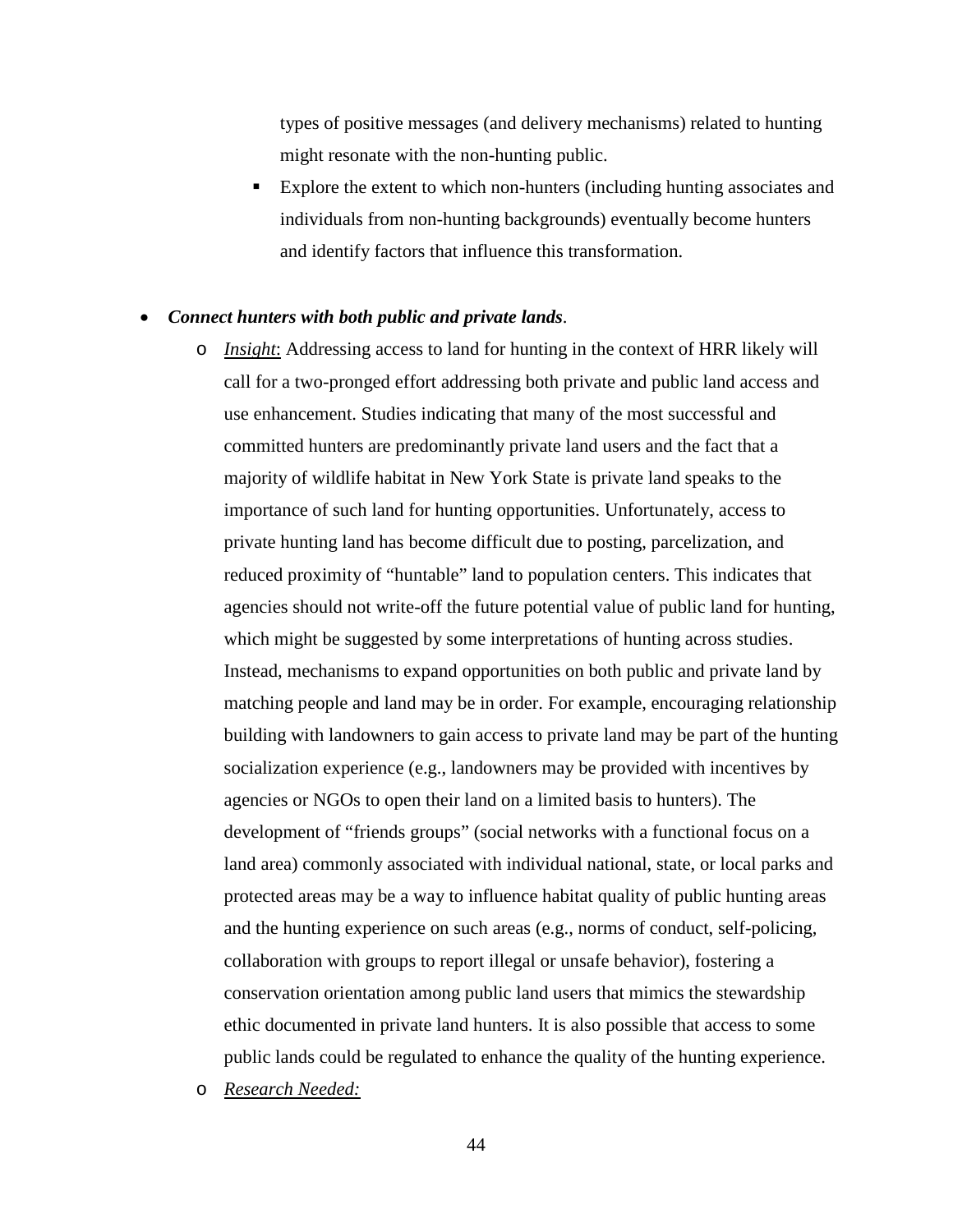- Identify what agencies can do to enhance the hunting experience on public lands and evaluate the extent to which private vs. public land access matters in terms of HRR.
- Understand the extent to which public and private lands (and posting and parcelization of land) contribute to sense of place for some hunters and the degree of place attachment that may develop as a result. Understand whether and how this attachment subsequently affects hunting behavior.
- Identify the conditions under which private landowners are willing to open their land to other hunters and identify incentives that are in place to encourage this.
- Determine the conditions under which leasing of private hunting land facilitates or constraints HRR.

## • *Optimize access to and enjoyment of hunting on public lands*.

- o *Insight*: Reports suggest the availability of quality hunting opportunities on public lands is inadequate and, to some extent, this decline may be linked to observed decreases in hunting participation. However, not a great deal is known about hunting experience quality or expectations on public hunting lands. It is clear that hunters prefer private land hunting over public land hunting, but public land will almost certainly be a piece in the HRR puzzle going forward. Thus, perceptions of those who do not use public lands and experiences of those who do need to be identified. Ways to improve the image or reputation of public land for hunting need to be investigated as well. For example, anecdotal reports of crowding and limited hunting success may drive many hunters away from public land. What leads to these perceptions (e.g., quality of the habitat found on public land, hunter inter-group encounters, or perceptions of safety)? How might agencies help to cultivate a more positive relationship between hunters and public land?
- o *Research Needed:*
	- Identify perceived characteristics of public lands and public land users that attract or repel hunters.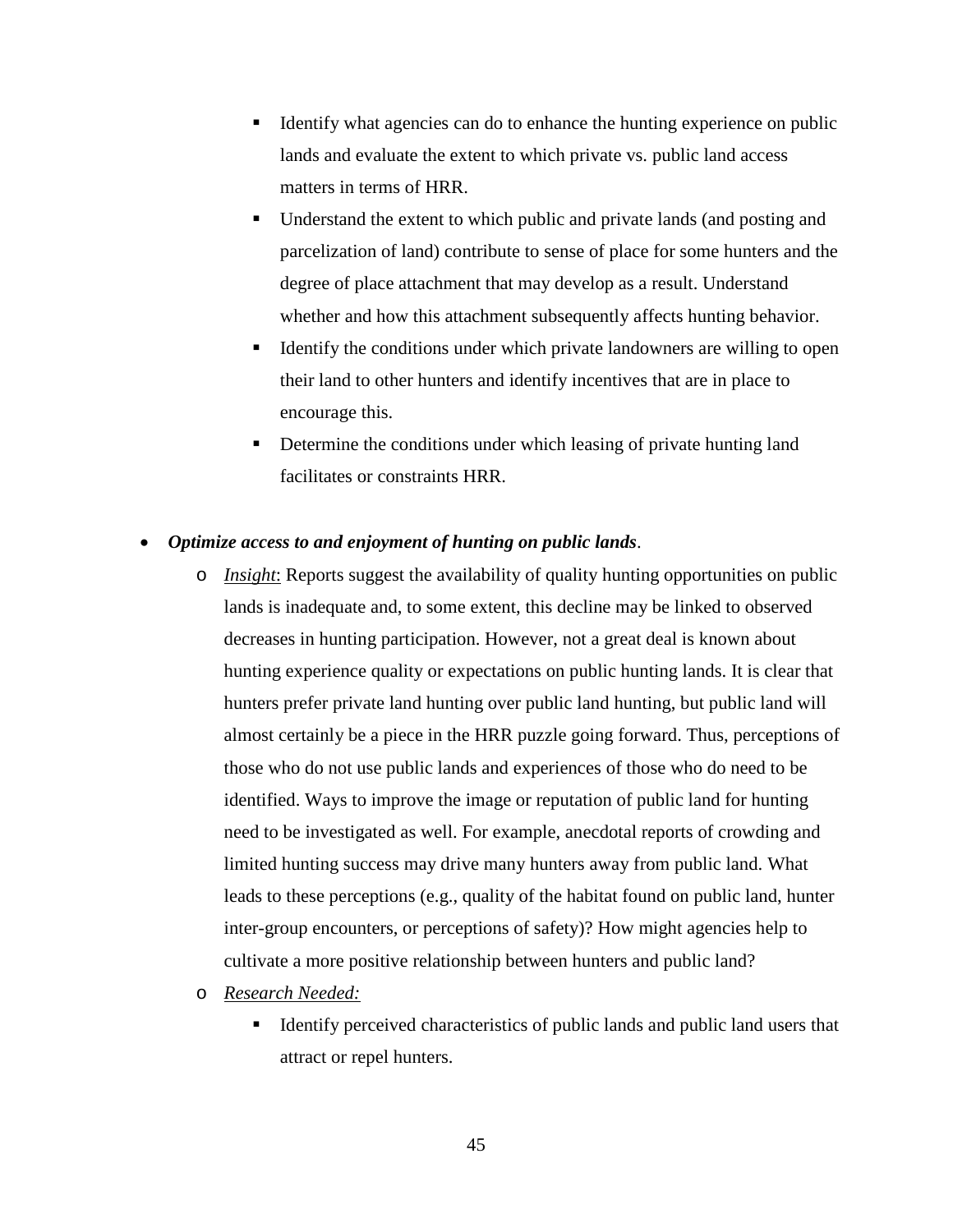- Examine the feasibility of shifting land/wildlife management or access procedures to reduce and/or mitigate some of these problems.
- Investigate the link between habitat management on public lands (including the individuals, groups or agencies responsible for management) and its influence on perception of land quality and public land use.

## **4.4. At the Macro Level (Society)…**

- *Identify changing demographic patterns, understand how they affect hunting participation, and develop strategies that account for these changes*.
	- o *Insight*: As the U.S. population changes, those interested in HRR need to understand new or emerging hunting audiences (e.g., racial/ethnic minorities, urbanites) and determine their potential to participate in (either actively or passively) the hunting social world. Recruitment from some segments of the New York State (and U.S.) population has been very low to date; thus, if these segments are to be approached as populations from which more hunters might be drawn, a great deal needs to be learned about the barriers and facilitators for their HRR. Some data indicate that transferability of insight about traditional hunters to these emerging populations could be problematic and should not be used as assumptions for program development aimed at improving HRR for them. Understanding how to attract more people with interest in hunting from currently under-represented population segments population may be a key recruitment strategy, but little research exists in this area to support design of HRR approaches for these demographic groups.
	- o *Research Needed:*
		- Identify social processes that guide and facilitate new and emerging pathways into the hunting social world and evaluate how traditional hunting practices will evolve in response to shifting social norms. [Note: Many of these research needs span structural levels by exploring broader societal influences on individual thoughts and actions.]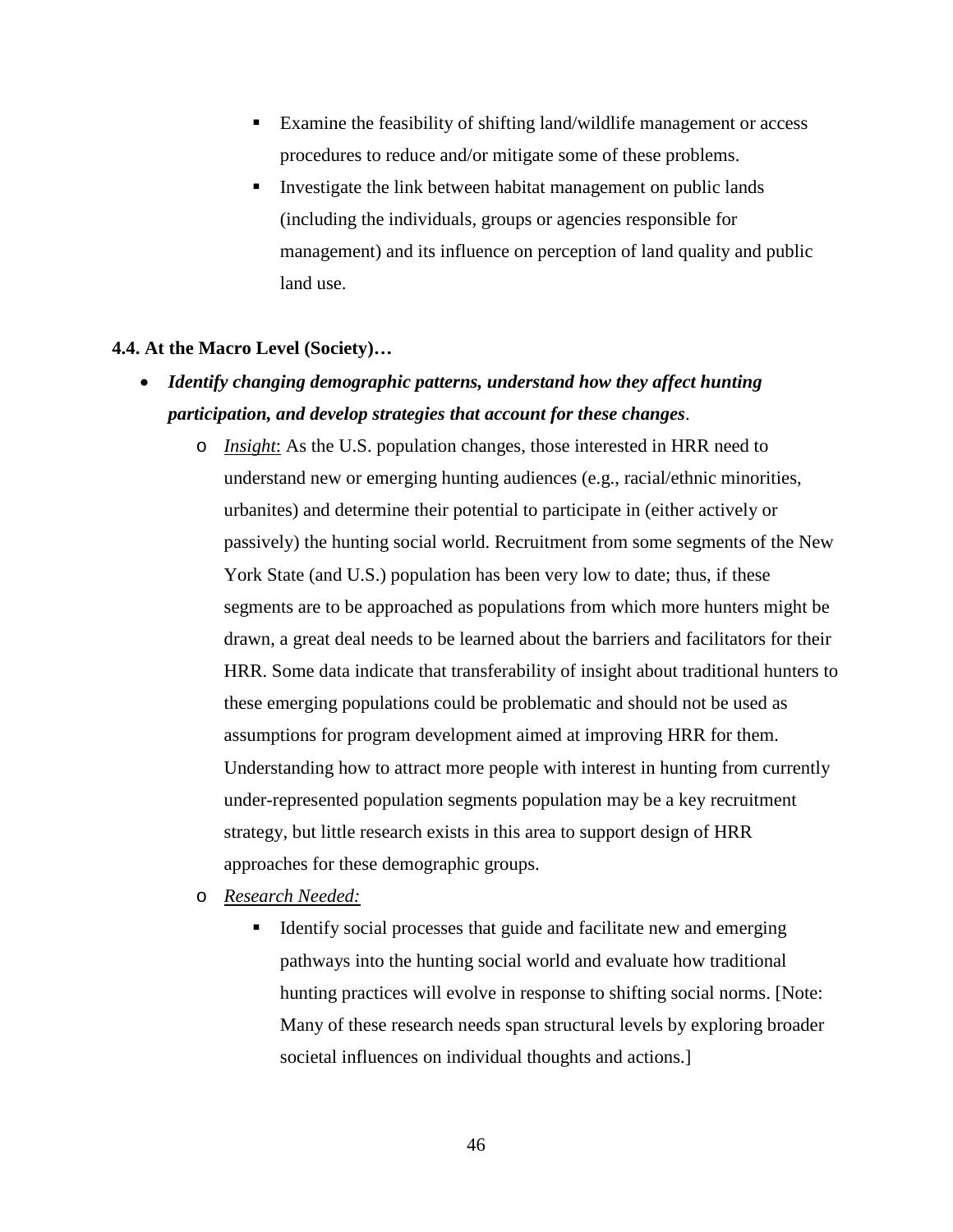- Examine how diverse urban populations perceive and value hunting. Identify types of activities and programs that provide a gateway into hunting for various racial/ethnic minorities.
- Explore how support for hunting can be cultivated among seasonal residents and rural transplants.
- Characterize the size of the pool of females with potential interest in hunting and identify major barriers to engaging female hunters.
- Understand how responses to shifting demographic patterns may affect traditional HRR programs and practices.

## • *Influence public perceptions about what hunting is and what hunting can accomplish*.

- o *Insight:* Curbing and reversing any erosion of public support for hunting is a key component of any HRR strategy. The HRR concept map depicted earlier (Figure 2) recognized the importance of broad social support for hunting. Basic understanding of sociology emphasizes the importance of social support for subgroups within a society and reinforces the importance of linkages between the sub-group and society in which it exists. With this in mind, addressing the longstanding negative image of hunting in popular culture and the media is crucial. Exposing and confronting common myths and misconceptions may require considerable effort. A prerequisite to such effort could begin by assessing reasons for and strength of overall support for hunting among segments of the general population (e.g., rural versus urban, different, racial/ethnic groups, etc.) and highlighting a broader range of ecosystem services and the environmental, social, and economic benefits that hunting produces.
- o *Research Needed:*
	- Understand the ways in which new and emerging hunting audiences view hunting and value various outcomes of hunting.
	- Document media portrayals of hunting and characterize the influence of various media portrayals of hunting on public perceptions of the activity and overall HRR.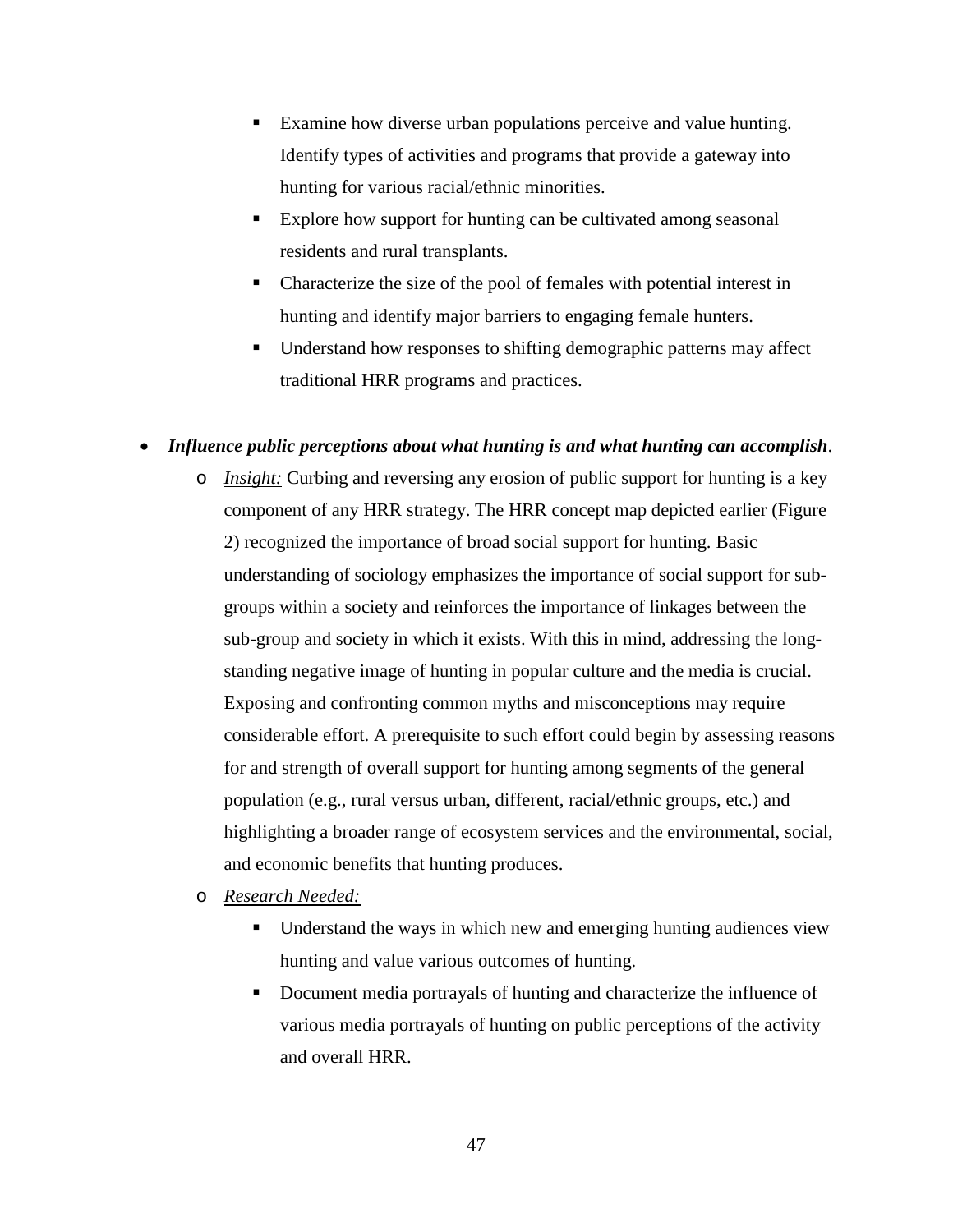- Understand the ways in which media can enhance the image of hunting or help with recruitment by constructing and reinforcing realistic expectations.
- Identify the most effective methods and communication strategies for transmitting pro-hunting messages to various target audiences. How can agencies and other organizations work to increase community awareness of hunting and hunting-related benefits? Who should communicate these messages?

## • *Encourage participants to consider hunting as conservation-oriented recreation*.

o *Insight*: Studies have consistently shown that hunters seek and experience multiple satisfactions from hunting, yet the activity is often portrayed narrowly as predominantly focused on the taking of a game animal. Many potential hunters or hunting supporters are discouraged by this portrayal, which seems to contradict the general conservation ethic in which modern hunting is grounded. Those interested in HRR should work to revive and update the conservation-related aspects of hunting that correspond with an expanding societal conservation ethic.

## o *Research Needed*:

- Identify the beliefs, attitudes, and behaviors hunters associate with a conservation ethic and evaluate the extent to which this ethic reflects broader societal views. What are the origins of this conservation ethic?
- Explore what a conservation ethic might look like for new and emerging types of hunters (realizing there's a diversity of them).
- Evaluate how non-hunters perceive hunting and the hunting ethic. Evaluate how the promotion of hunting as conservation-oriented recreation might resonate with the general public.
- Examine the extent to which an HRR focus on non-harvest aspects and benefits of hunting (i.e., time outdoors in nature, physical activity and health, pro-environmental behavior) might make hunting more appealing to a broader audience.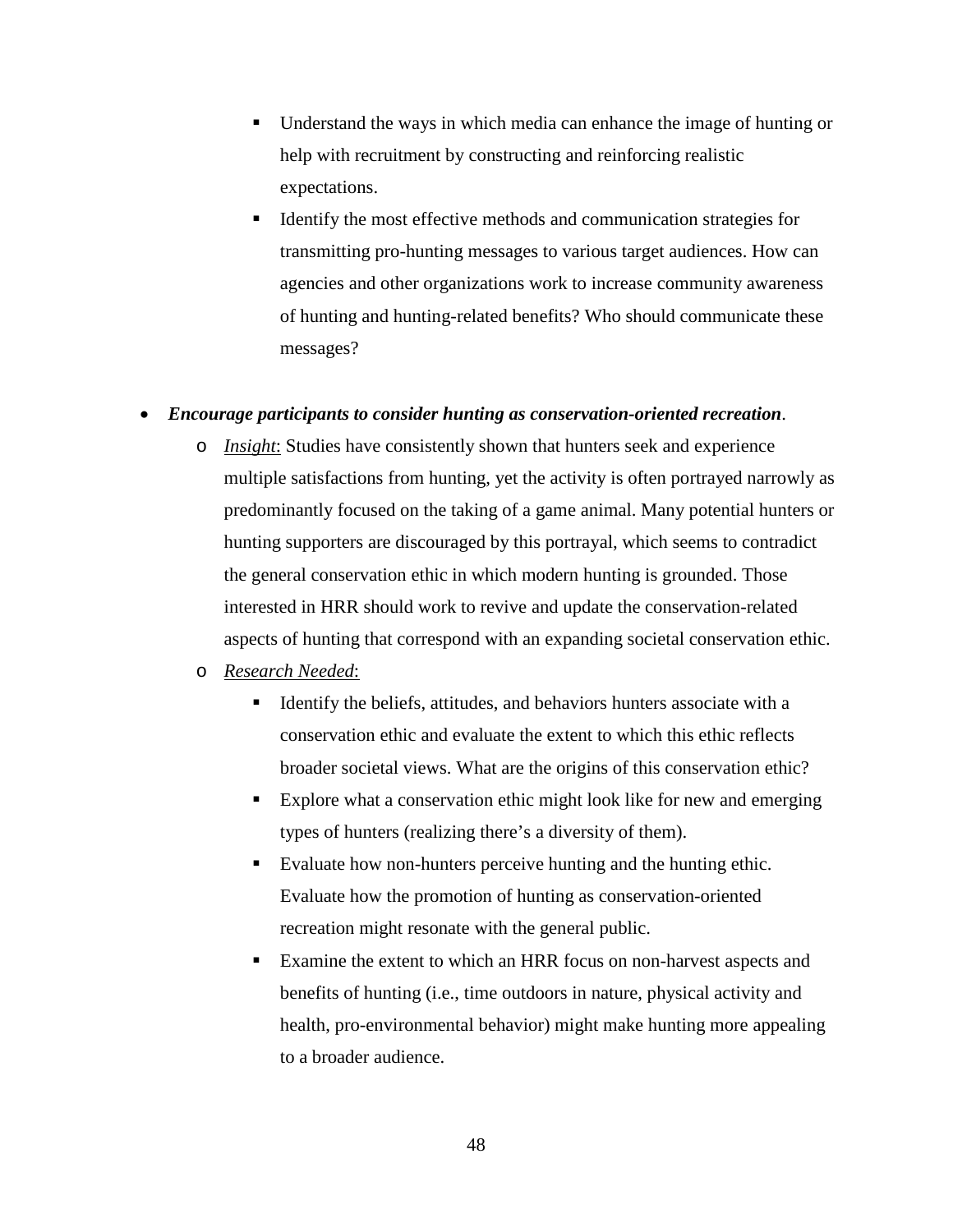#### • *Promote hunting as a civic act*.

- o *Insight:* Evidence suggests that a growing emphasis on sustainable practices in modern society inspires people to engage in activities that support ecosystem and health and community vitality. For many, environmentally-responsible behaviors (e.g., reducing carbon footprints, eating locally grown foods, managing risks and impacts associated with overabundant wildlife) have become a civic responsibility. Given the need for management of ungulates, especially whitetailed deer, in many parts of the U.S., those interested in HRR could emphasize the need for hunting as a civic activity commensurate with agency programs (e.g., DMAP, DMFA) and work to develop hunting recruitment materials that resonate with an increasingly urban, sustainability-minded populace. This messaging is also appropriate for maintaining broad social support of hunting among the nonhunting public.
- o *Research Needed:*
	- Evaluate the extent to which increasing population growth in the ruralurban fringe (an area with high deer populations, increasing encounters with predators, and generally high potential for human-wildlife interactions) creates a new group of stakeholders (i.e., "civic purpose" hunters) sympathetic to the need to manage wildlife populations.
	- Identify the size and scope of the potentially expanding base of "civic purpose" hunters and identify boundaries (social and geographical) and barriers that might affect their entry into the hunting social world.
	- Evaluate how the movement to local and organic food sources affects acceptance of, enthusiasm for, and involvement in hunting among heretofore under-represented groups (e.g., young, highly educated, upper class urbanites).
	- Examine how HRR efforts and management geared towards new and emerging types of hunters complements or conflicts with ongoing efforts aimed at more traditional hunting populations.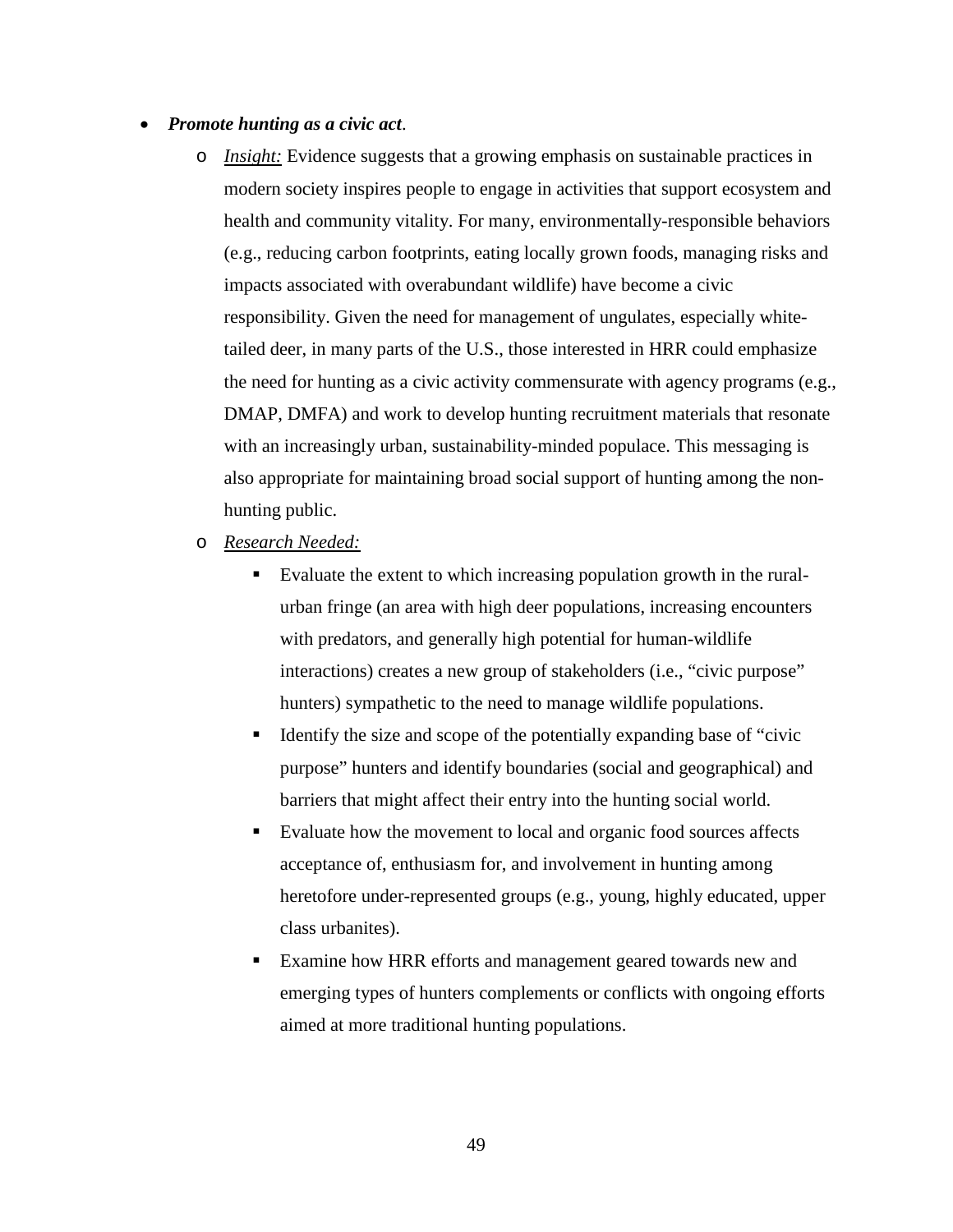- *Assess which organizations and groups (including state agencies) can foster interest in hunting and how that interest can be cultivated***.** 
	- o *Insight:* Institutional influences operating at multiple levels ranging from the state (e.g., state wildlife agencies) to informal (peer groups) and formal (e.g., schools, churches, scout groups) community support networks can have substantial effects on hunting awareness and participation. Improved knowledge of how these organizations and groups influence hunting behavior and an enhanced understanding of their present and potential roles in HRR would inform further intervention efforts. Agency partnerships with NGOs and other community organizations could therefore become invaluable components of HRR.
	- o *Research Needed:*
		- Identify and examine the direct and indirect facilitative roles of various government agencies (state and federal) in HRR.
		- Evaluate the effects of existing agency programs and initiatives on HRR and identify ways in which they could be improved to address the needs and expectations of a diversifying hunting population.
		- Identify roles that NGOs and other organizations (e.g., sportsmen's clubs) currently play in recruiting and retaining new hunters, and determine what roles they could or should play.
		- As the consideration of what hunting means in different contexts continues to expand, consider a broader range of relevant NGOs (e.g., environmental groups, food groups, etc.) that may play a role.
		- Assess the ways in which agencies currently communicate hunting-related information and identify core elements of these messages that are effective and ineffective in terms of HRR.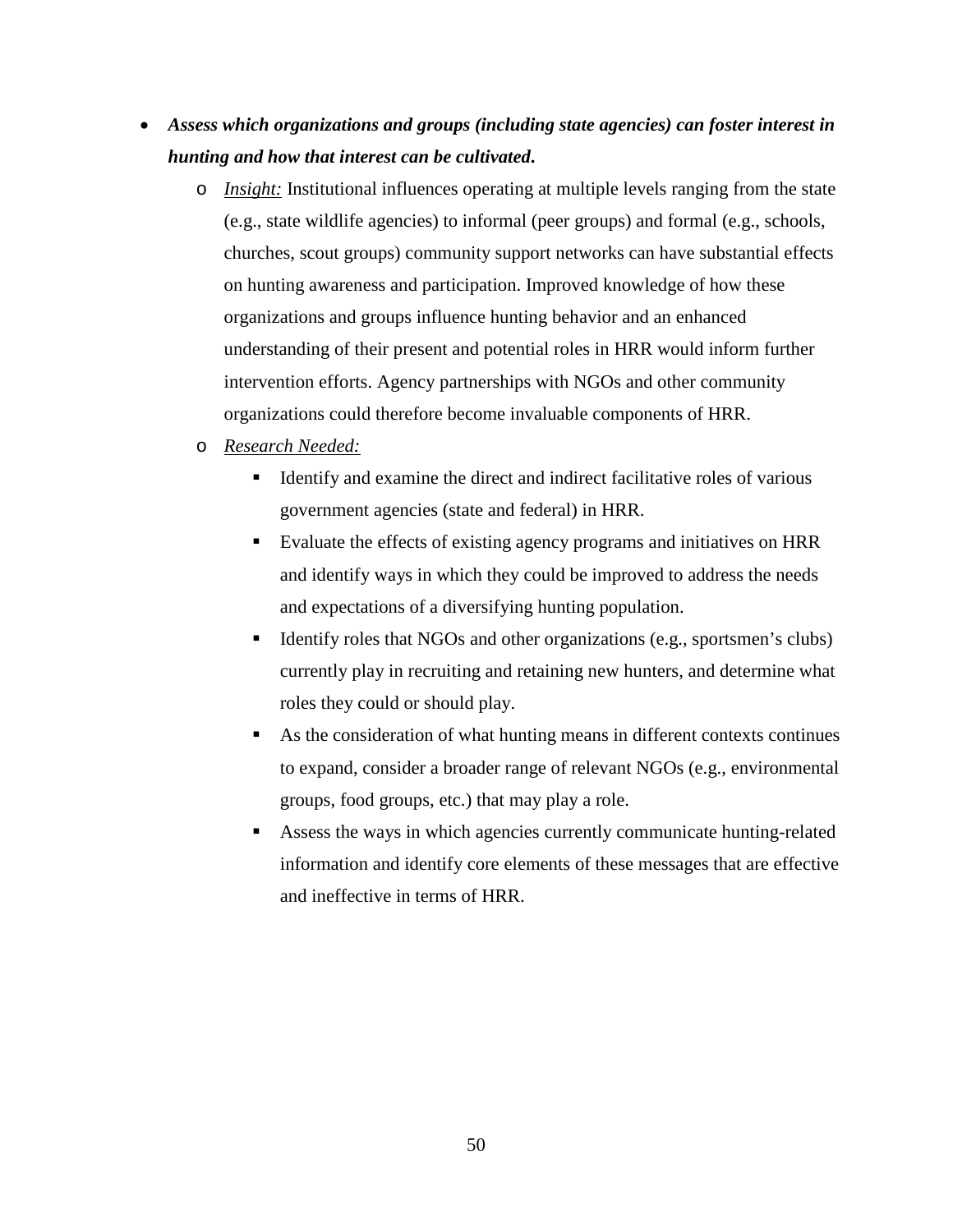## **5. CONCLUSIONS AND RECOMMENDATIONS**

Declining hunting participation (both nationally and within New York) is a major concern for state wildlife management agencies who rely heavily on public involvement in hunting to fulfill their mandate to manage for positive ecological and social outcomes. A strategic, research-based approach to hunter recruitment and retention may help to reverse this trend. In a collaborative effort to identify HRR priorities, HDRU and agency staff reached the conclusion that HRR concepts and programs should expand to incorporate a broader view of hunters and hunting, effectively recognizing that HRR is a complex, multi-level social process and not an isolated end-state.

This perspective suggests that active hunters represent only one component of the hunting social world. The HRR process could therefore be re-conceptualized to include a parallel pathway that encompasses hunting associates, or individuals who identify with and support hunting-related activities (Figure 5). These non-hunters who engage in hunting-support behaviors outnumber active hunters and likely play a critical role in HRR (Stedman & Decker, 1993; Stedman, Decker, & Siemer, 1993). As Figure 5 indicates, individuals may transition from being active hunters to hunting associates (and vice versa), highlighting links between different stages in the complex social process. This HRR process operates within dynamic, hierarchical social structures that vary across time and place. A comprehensive understanding and robust approach is the key to identifying and influencing these structures.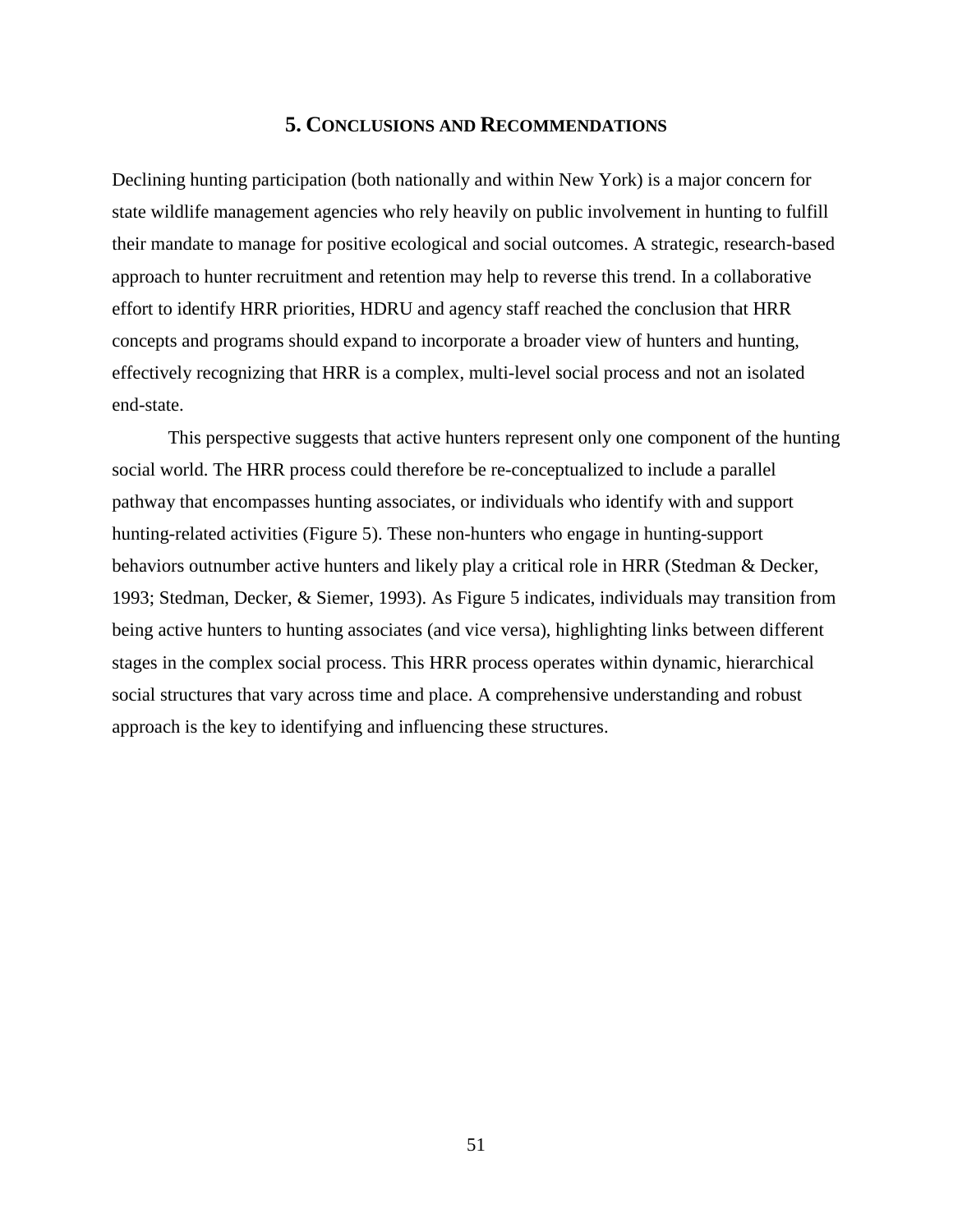

**Figure 5. The process of hunter recruitment and retention from a broader social world perspective acknowledging the critical role of hunting associates.** 

Social change is a major challenge to HRR endeavors, but with an inclusively framed philosophy and policy reflected in an adaptive approach to HRR social transitions also represent opportunities. It is therefore important to understand social patterns of changes at multiple levels, which we have labeled as individual, micro, meso, and macro, and to predict the impacts of these changes on the social processes and social structures that influence an individual's hunting participation. This document synthesized existing research about factors operating at each of these structural levels to highlight critical HRR targets, outcomes, and remaining research needs. Innovative strategies need to be devised to help agencies and researchers fill existing information gaps and create programs and projects that can achieve desired goals for HRR. The synthesis suggests that HRR could be enhanced through two broad approaches:

• *Building the pool of hunters (the conventional approach)*. Most HRR models have focused directly on increasing actual hunter numbers by targeting specific populations (e.g., women, youth). Considering the ultimate goal of HRR efforts (i.e., more hunters),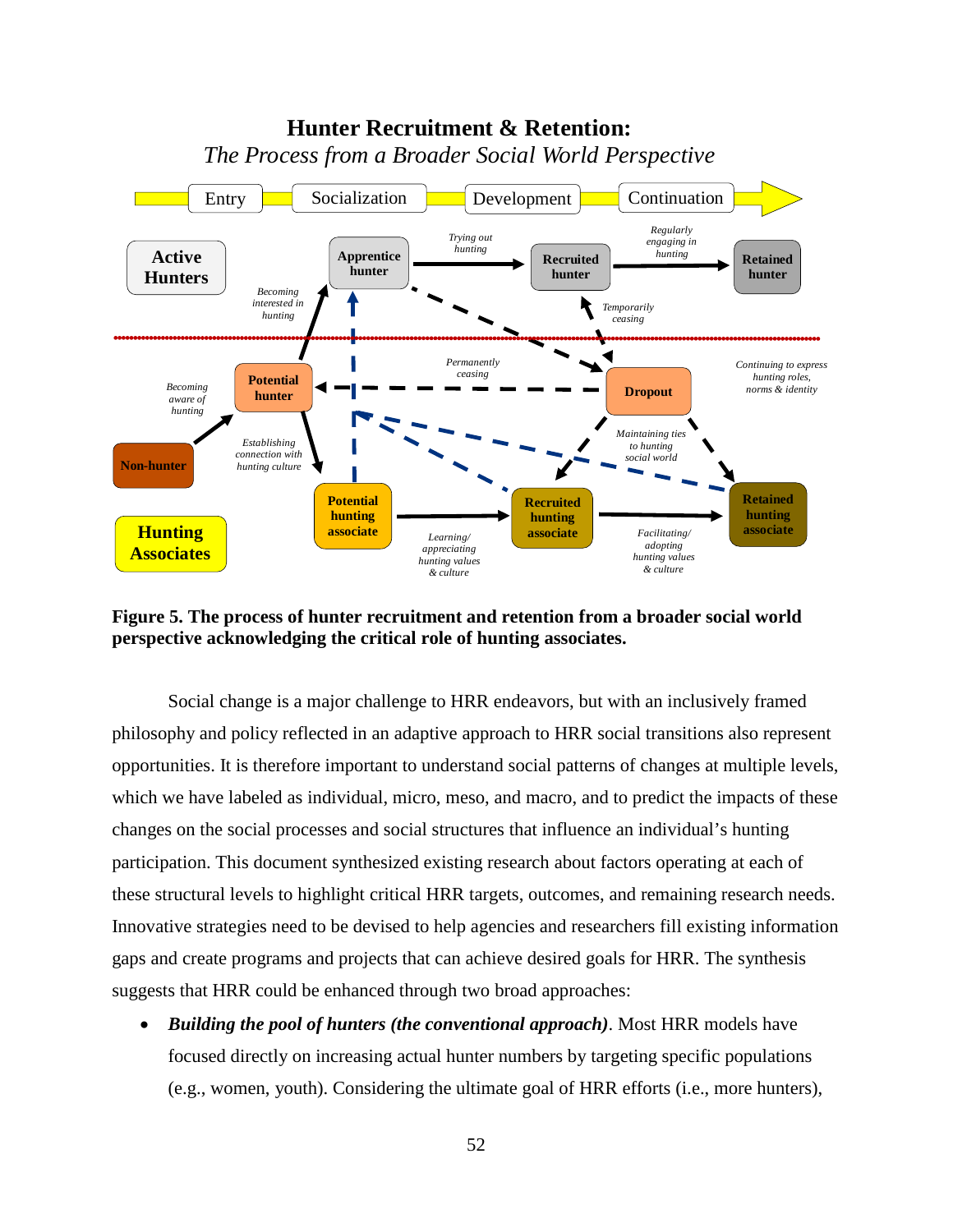this approach is certainly logical. As the number of traditional hunters (i.e., white males from rural areas) declines and a new wave of individuals (e.g., media-born hunters, civic purpose hunters) enters the pool of hunters, efforts to understand the unique process that drives HRR within each distinct group – and potential convergence and/or conflict between the groups - will become even more critical. Enhanced knowledge of the processes associated with each group of hunters could help to sustain the flow of participants from the traditional population and create a more efficient mechanism for attracting new types of recruits. However, decades of research has shown that, operating alone, the strategy of only targeting active hunters often yields unsatisfactory results.

• *Building and enhancing the social habitat for hunting*. The social world view of the hunting social system reveals that active hunters are just one (albeit critical) piece in the HRR framework. The future of participation in hunting ultimately depends on broadbased support influenced by complex interactions at the micro, meso, and macro levels of social structure. Sustaining HRR into the future requires understanding and perhaps influencing the beliefs, attitudes, and norms that shape behaviors of a "new face" of hunters as well as the non-hunting public. If a viable social habitat is established and hunting is redefined in the context of contemporary American culture (instead of historical or anachronistic terms), then hunter numbers may again begin to rise. The hunting system, like other systems, is *dynamic* and changing in response to shifting ecological and social conditions. One question left unanswered is how many active hunters are needed for conservation and civic purposes and how these emerging types of hunters can be accommodated given available opportunities (e.g., land access).

Examination of the HRR concept map (Figure 2) demonstrates that a single agency is unlikely to address these challenges simultaneously. In fact, it might be inappropriate to attempt to do so, given limitations of agency authority, resources, and expertise. Instead, a coordinated effort involving multiple partners is likely necessary to accomplish the collective objective of improving the social habitat for hunting while facilitating the social processes that precipitate hunter involvement. In conclusion, a comprehensive approach to HRR that accounts for the dynamic interactions of individual behavioral processes and concurrent influences of hierarchical social structures is needed to sustain hunting participation for generations to come.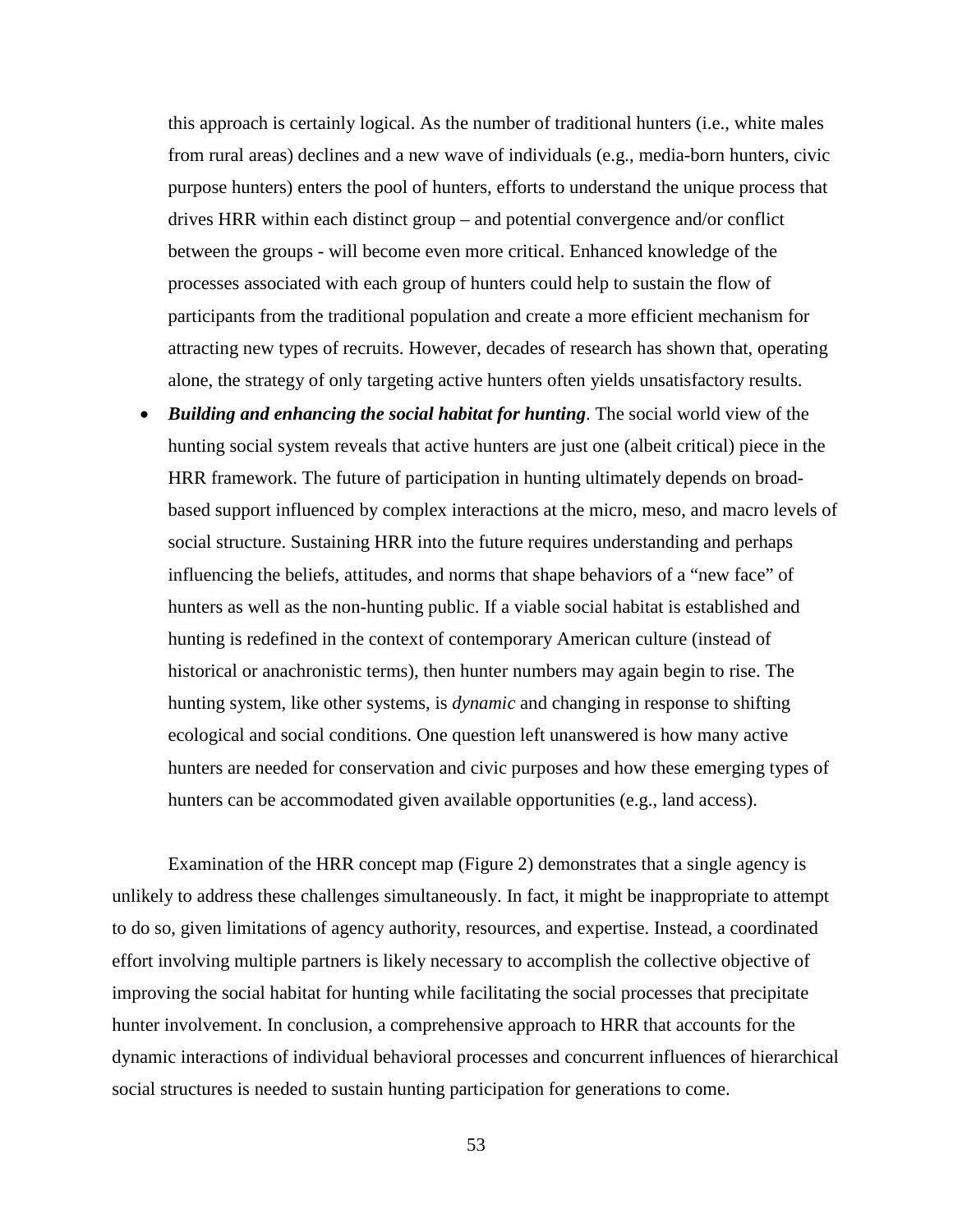#### **5.1. Proposed Framework for Conceptualizing HRR: A Typology of Hunters**

Overall, the literature reviewed points to the need to avoid a one-size-fits-all approach to HRR. Instead, enhancing HRR is going to require some targeting of specific population segments that represent an increasing diverse array of potential hunters. Focusing only on traditional hunters—rural white, predominantly male hunters whose pathway into hunting is through family—is a very limiting approach and, at best, is likely to be a route for reducing the rate of decline but not the overall recession in hunting participation witnessed over the last several decades. Furthermore, an exclusive focus on traditional hunters is unlikely to maintain a critical threshold of existing hunters needed to manage some game species and maintain hunting as a legitimate and important part of American culture. Given what we have learned, a more promising approach would be to consider a typology of hunters that might be described as follows:

- *Rural residents:* This category includes hunters who experience familial socialization into hunting and extensive youth apprenticeship that stems from growing up and living in rural areas. These hunters are current rural residents who have been for all (or most of) their lives, and have therefore consistently been immersed in and surrounded by traditional rural hunting culture and socialization mechanisms. This group epitomizes the traditional hunter.
- *Rural transplants:* This category includes hunters who, like the rural resident hunters described above, experience familial socialization into hunting and extensive youth apprenticeship that stems from growing up and living for an extended period of time in rural areas (or having strong familial ties to and experience in rural areas). However, unlike rural residents, translocated hunters no longer reside in rural areas with strong hunting heritage and tradition. Rural transplants are often urban residents with rural hunting roots. Given the recent urbanization trend in the U.S., this represents a relatively large group.
- *Media-informed participants:* This category includes hunters whose interest in the activity is primarily media borne (e.g., TV, videos). Social media represent the primary networks of support for these hunters, and many experience minimal first-hand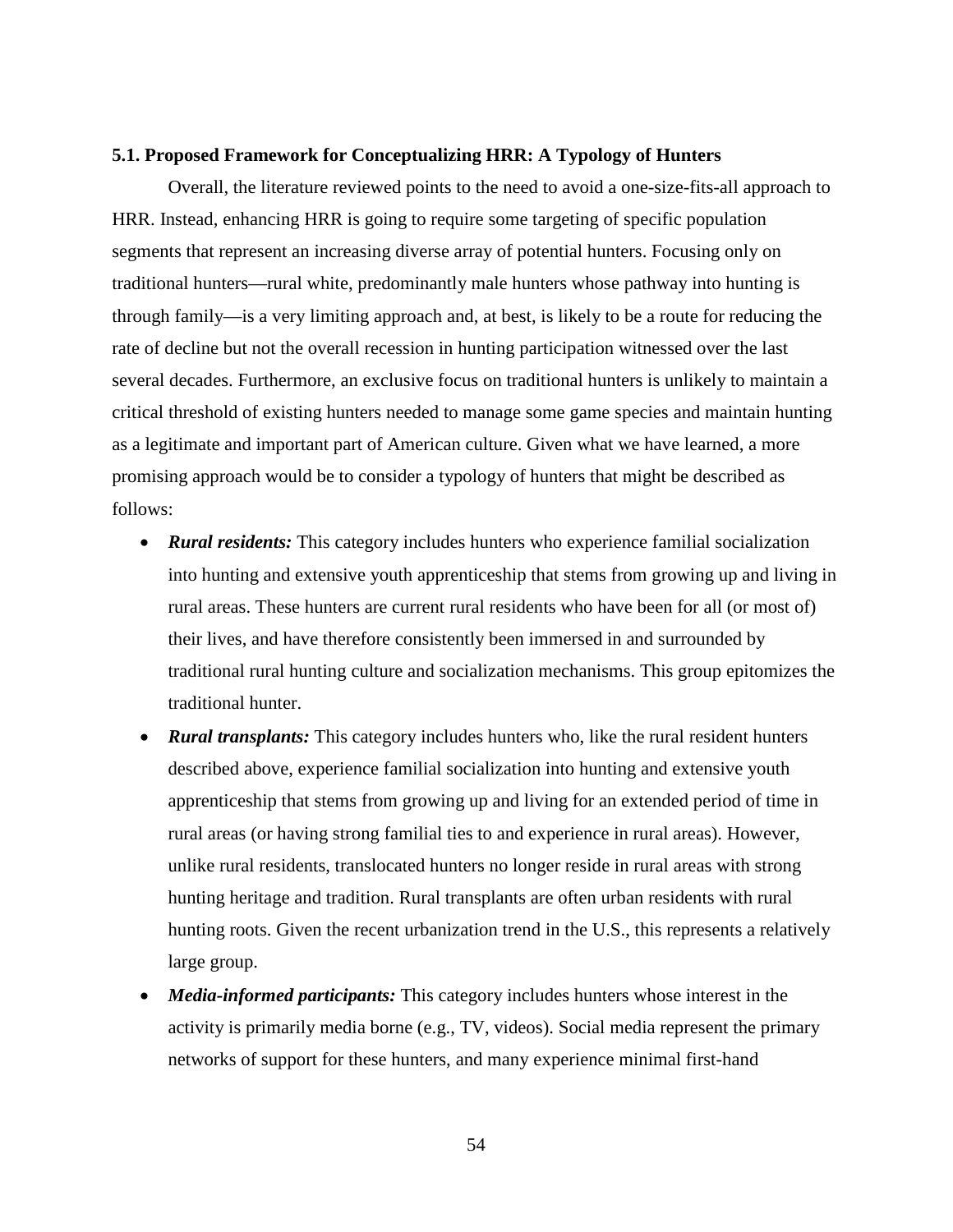apprenticeship opportunities. Family support among this group is often replaced by social norms derived from electronic networks and media portrayals of hunting.

- *Civic purpose conservationists:* This category of hunters is motivated by a desire to achieve civic outcomes that benefit communities and the natural environment (i.e., reduction of negative impacts from ungulates on people and ecosystems). These hunters may be motivated by conservation-oriented objectives that are more socially palatable in urban, suburban, or exurban environments, similar to the peri-urban hunters below. Their actions typically reflect a commitment to environmental stewardship and conservation.
- *Locavores:* This category of hunters is motivated by lifestyle ethics and the prospects of personal procurement of "natural" food. Animal welfare (e.g., strong opposition to practices associated with farm-raised meat consumption) and sustainability (e.g., subsistence lifestyles, low carbon footprint) may be primary concerns of locavore hunters. Conservation motivations appeal to this group, but they may be manifested in different ways than those for more traditional rural hunters.
- *Peri-urban residents:* Much of the recent urban growth has been through expanded footprints of urban centers into formerly rural areas and/or migration of people to these urban fringe areas. Consequently, there is a growing population of people that is newly in contact with rural areas and wildlife. Although these people may be interested in hunting for reasons consistent with the civic purpose and locavore types above, they may also be motivated simply by their contact with nature and wildlife; hence, peri-urban residents could pursue hunting more in line with traditional mechanisms that characterize rural residents and transplants.

We do not expect these to be strictly discrete categories, and it is not currently clear how representation in each of these hunting subgroups will vary over time and by place. However, this categorization reveals primary tendencies that point to routes for recruitment and influences on retention that may be useful to guide HRR efforts as the population of potential hunters evolves. Program design and associated research needs could be developed for each of these target populations, recognizing that overlap exists and dynamic shifts among groups is possible for any given individual. Although the existence of overlaps presents a problem from the standpoint of typology conventions, this overlap should have little practical significance in terms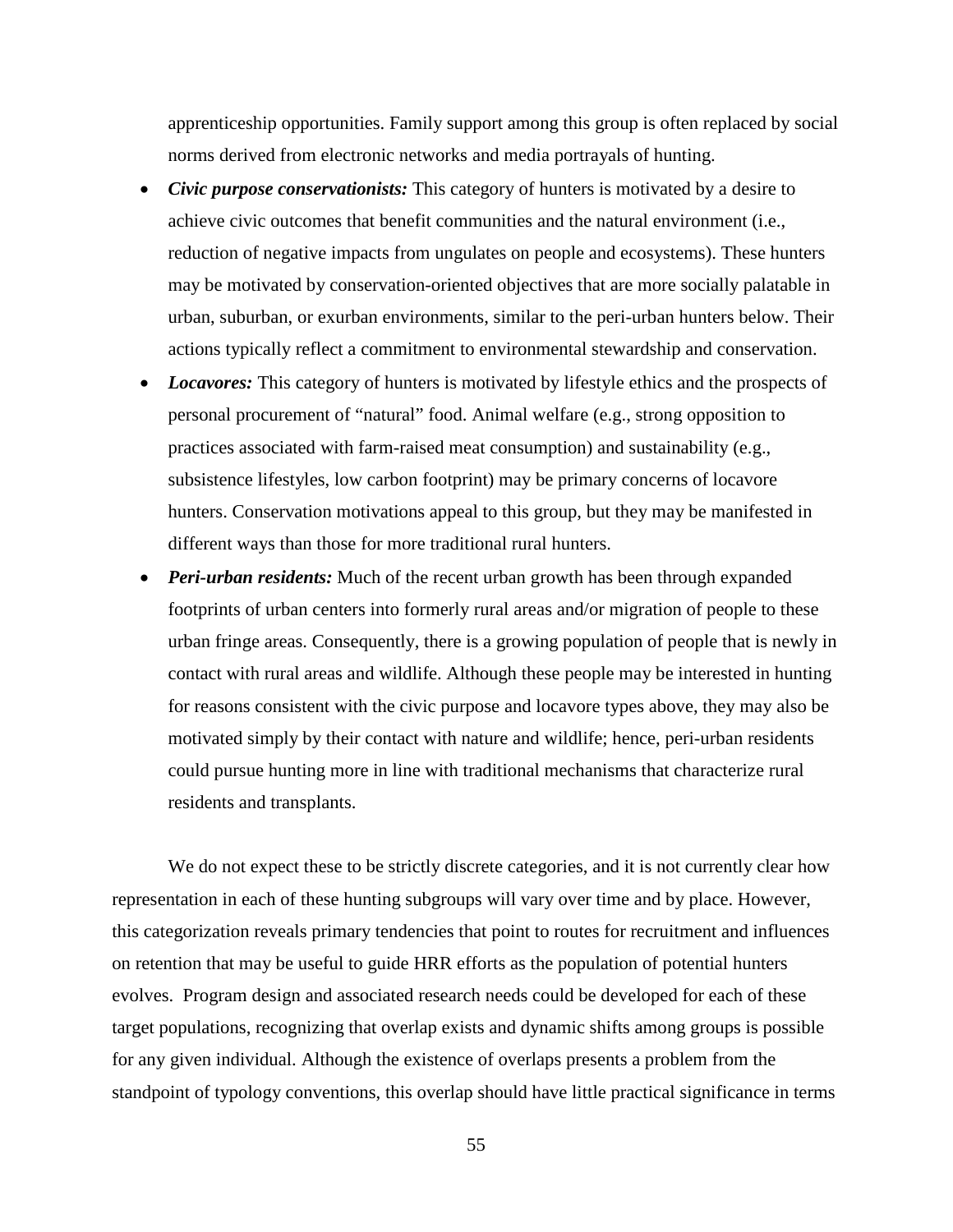of the typology's utility for conceptualizing research needs and program foci for HRR improvement in New York and throughout the U.S. If the insights and research needs identified earlier in the report can be associated with these distinct types of hunters, this framework could provide concrete direction for future HRR research and subsequent targeted HRR initiatives.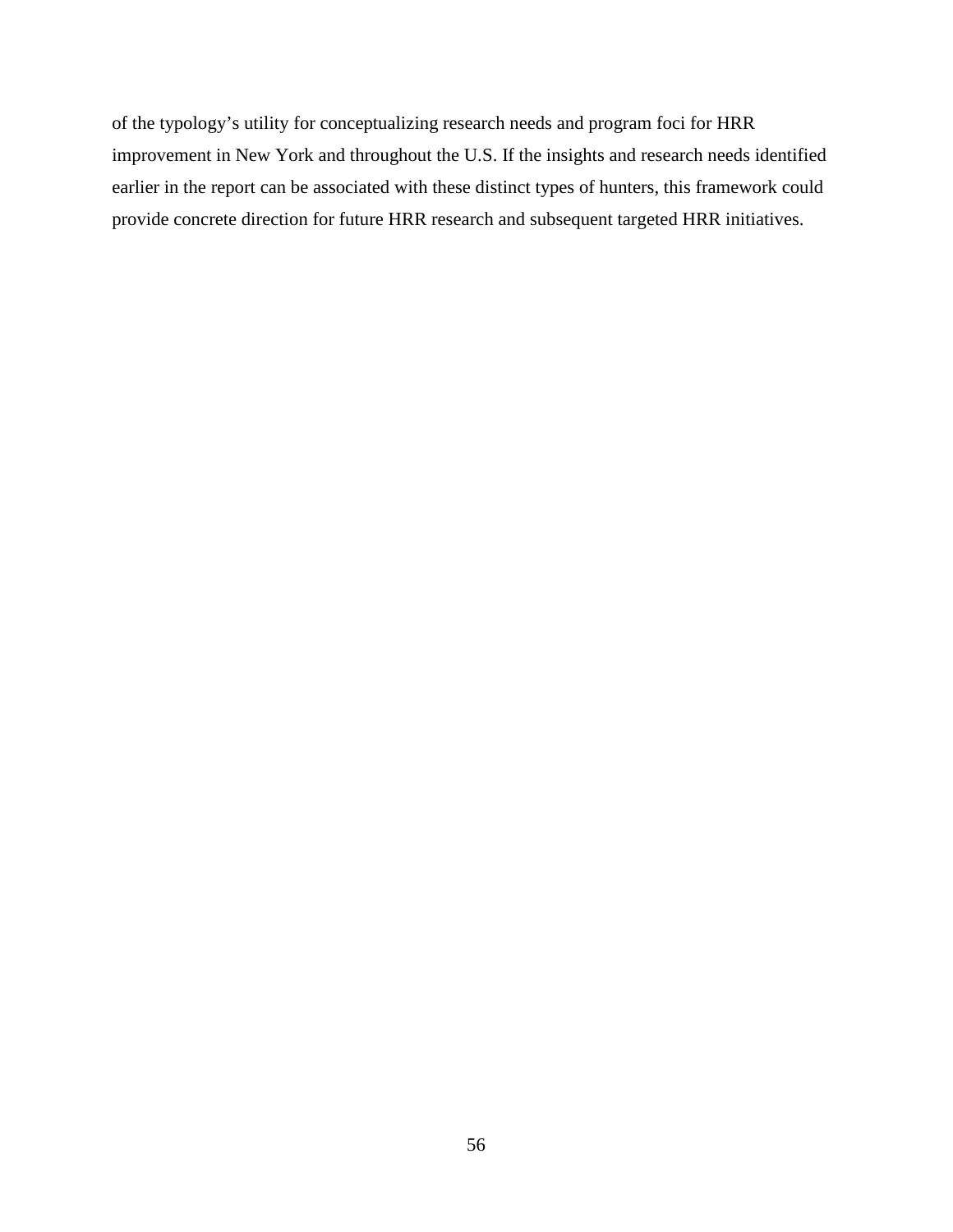## **LITERATURE CITED**

- Adams, C. E., & Steen, S. J. (1997). Texas females who hunt. *Wildlife Society Bulletin, 25*, 796- 802.
- Agee, J. D., & Miller, C. A. (2008). Deer hunting and television: Are TV shows creating expectations among deer hunters? In D. B. Klenosky & C. L. Fisher (Eds.), *Proceedings of the 2008 Northeastern Recreation Research Symposium (GTR-NRS-P-42)* (pp. 337- 341). Newtown Square, PA: U.S.D.A. Forest Service, Northern Research Station.
- America's Great Outdoors. (2011). America's Great Outdoors: a promise to future generations. Washington, DC: Council on Environmental Quality, Department of Agriculture, Department of the Interior, & Environmental Protection Agency. Retrieved from <http://americasgreatoutdoors.gov/report/>
- Barro, S. C., & Manfredo, M. J. (1996). Constraints, psychological investment, and hunting participation: Development and testing of a model. *Human Dimensions of Wildlife, 1*(3), 42-61.
- Benson, D. E. (2003). Making hunters at home in society: The club concept revitalized. *Governor's Symposium on North America's Hunting Heritage, 7*, 244-257.
- Benson, D. E. (2010). Recruiting outdoor enthusiasts: clubs enlist a new crop of conservationists. *The Wildlife Professional, 4*(2), 62-64.
- Benson, D. E., & White, S. (1995). The status of advanced hunter education programs in North America. *Wildlife Society Bulletin, 23*(4), 600-608.
- Beucler, M., & Servheen, G. (2009). Mirror, mirror, on the wall: Reflection from a nonhunter. In J. Rahm (Ed.), *Transactions of the 73rd North American Wildlife and Natural Resources Conference* (Vol. 73, pp. 163-179). Washington, DC: Wildlife Management Institute.
- Boxall, P. C., Watson, D. O., & McFarlane, B. L. (2001). Some aspects of the anatomy of Alberta's hunting decline: 1990-1997. *Human Dimensions of Wildlife, 6*, 97-113.
- Brown, T. L., Decker, D. J., & Enck, J. W. (1995). Preliminary insights about the sociocultural importance of hunting and trapping. *Human Dimensions Research Unit Publication 95-2* (pp. 58). Ithaca, NY: Department of Natural Resources, Cornell University.
- Brown, T. L., Decker, D. J., & Kelley, J. W. (1985). Access to private lands for hunting in New York: 1963-1980. *Wildlife Society Bulletin, 12*, 344-349.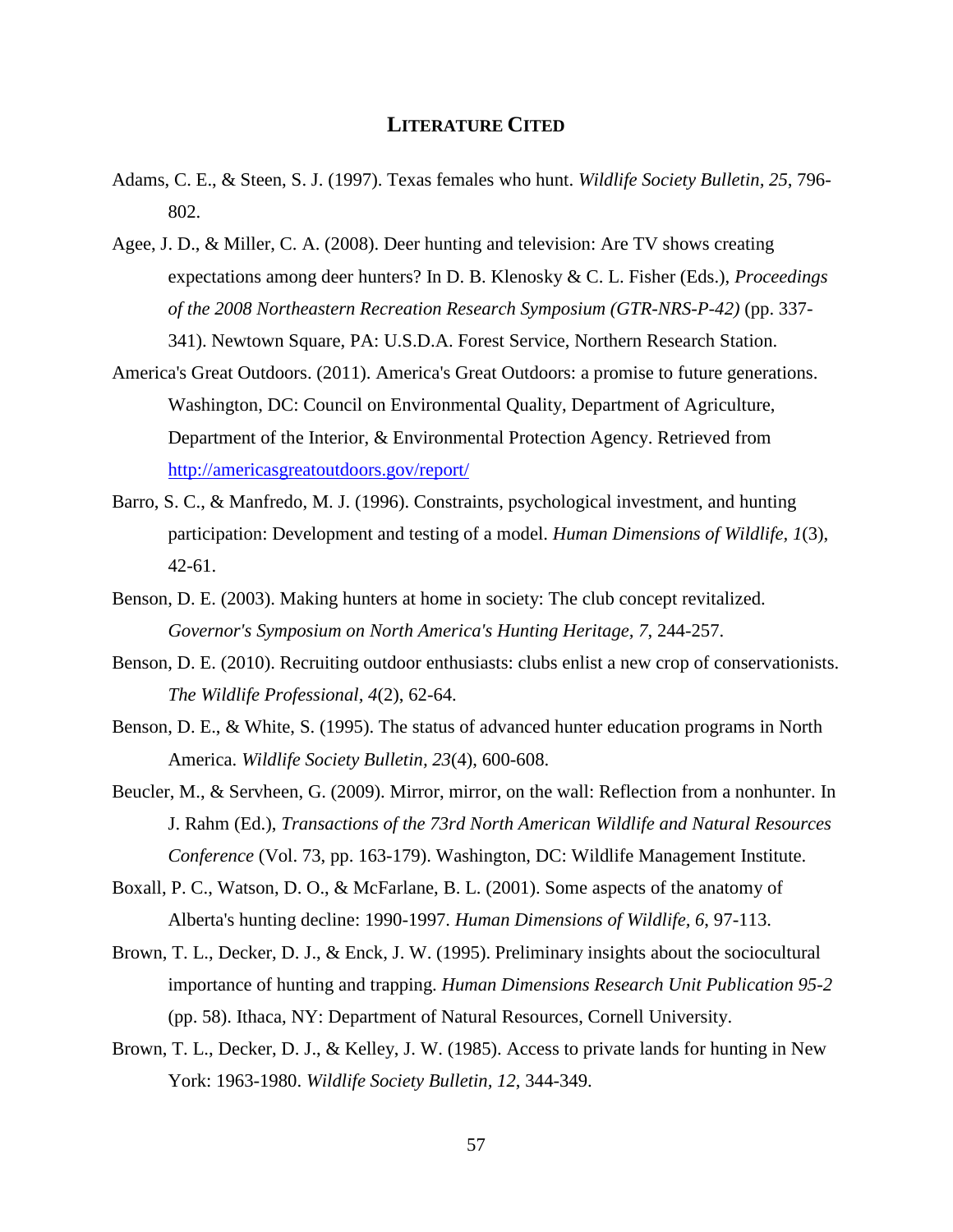- Brown, T. L., & Messmer, T. A. (2009). Trends in access and wildlife privatization. In M. J. Manfredo, J. J. Vaske, P. J. Brown, D. J. Decker & E. A. Duke (Eds.), *Wildlife and Society: The Science of Human Dimensions* (pp. 275-288). Washington, DC: Island Press.
- Bruckner, D. W. (2007). Considerations on the morality of meat consumption: Hunted game versus farm-raised animals. *Journal of Social Philosophy, 38*(2), 311-330.
- Brunke, K. E., & Hunt, K. M. (2007). Comparison of two approaches for the measurement of hunter satisfaction. *Human Dimensions of Wildlife, 12*(6), 443-457.
- Brunke, K. E., & Hunt, K. M. (2008). Mississippi waterfowl hunter expectations, satisfaction, and intentions to hunt in the future. *Human Dimensions of Wildlife, 13*, 317-328.
- Bush, A. J., Martin, C. A., & Bush, V. D. (2004). Sports celebrity influence on the behavioral intentions of Generation Y. *Journal of Advertising Research, 44*, 108-118. doi: 10.1017/S0021849904040206
- Butler, J. S., Shanahan, J., & Decker, D. J. (2003). Public attitudes toward wildlife are changing: A trend analysis of New York residents. *Wildlife Society Bulletin, 31*(4), 1027-1036.
- Byrne, R. L. (2009). *Hunting Heritage Action Plan: Recruitment and retention assessment survey report* (pp. 147). Mishawaka, IN: D. J. Case & Associates.
- Cahoone, L. (2009). Hunting as moral good. *Environmental Values, 18*, 67-89. doi: 10.3197/096327109X404771
- Campbell, J. M., & Mackay, K. (2003). Attitudinal and normative influences on support for hunting as a wildlife management strategy. *Human Dimensions of Wildlife, 8*(3), 181- 198. doi: 10.1080/10871200304308
- Campbell, M., & Mackay, K. J. (2009). Communicating the role of hunting for wildlife management. *Human Dimensions of Wildlife, 14*(1), 21-36. doi: 10.1080/10871200802545781
- Cerulli, T. (2012). *The mindful carnivore: A vegetarian's hunt for sustenance*. New York: Pegasus Books.
- Chaffin, C. (2009). Portraying hunting in the media. In J. Rahm (Ed.), *Transactions of the 73rd North American Wildlife and Natural Resources Conference* (pp. 223-232). Washington, DC: Wildlife Management Institute.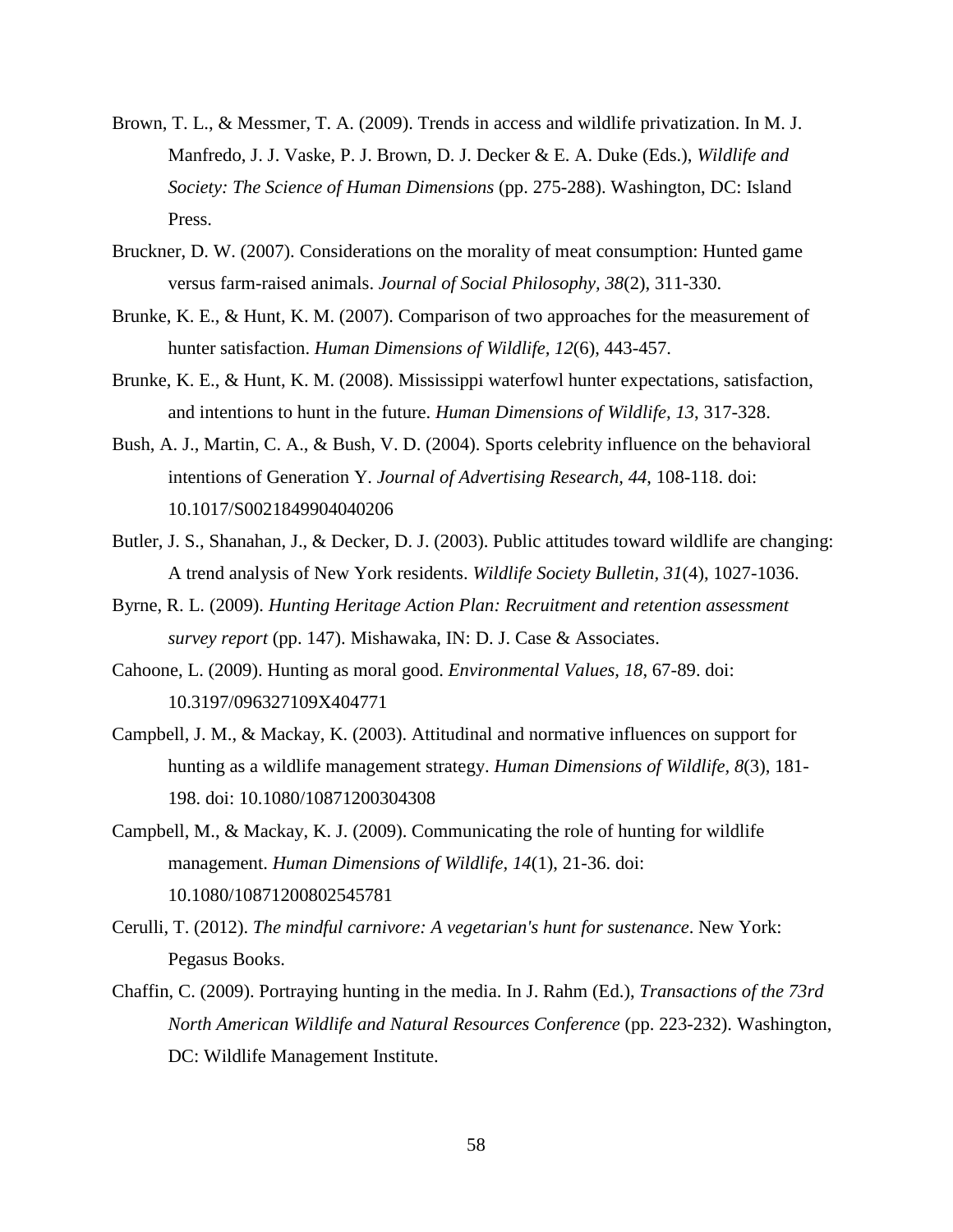- Charles, C., & Louv, R. (2009). *Children's nature deficit: what we know - and don't know*. Sante Fe, NM: Children & Nature Network.
- Cialdini, R. B., Kallgren, C. A., & Reno, R. R. (1991). A focus of normative conduct: A theoretical refinement and reevaluation of the role of norms in human behaviour. In M. P. Zanna (Ed.), *Advances in experimental social psychology* (Vol. 24, pp. 201-233). San Diego, CA: Academic Press.
- Clark, G. E. (2007). Hunting in context. *Environment, 49*(5), 3-4.
- Clarke, E. A., Brown, R. D., & Higginbotham, B. T. (2004). Developing a strategic plan for future hunting participation in Texas. *Wildlife Society Bulletin, 32*(4), 1156-1165.
- Clements, R. (2004). An investigation of the status of outdoor play. *Contemporary Issues in Early Childhood, 5*(1), 68-80.
- Connelly, N. A., Decker, D. J., & Stout, R. J. (1996). Overcoming constraints to women's participation in consumptive uses of fish and wildlife. *Transactions of the North American Wildlife and Natural Resources Conference, 61*, 379-387.
- Covelli, E. (2011). *The constraint negotiation process among female hunters: the role of selfefficacy, motivations, and social support.* Ph.D. Dissertation, Pennsylvania State University, State College, PA.
- Daigle, J. J., Hrubes, D., & Ajzen, I. (2002). A comparative study of beliefs, attitudes, and values among hunters, wildlife viewers, and other outdoor recreationists. *Human Dimensions of Wildlife, 7*, 1-19.
- Deaux, K., & Martin, D. (2003). Interpersonal networks and social categories: specifying levels of context in identity processes. *Social Pyschology Quarterly, 66*(2), 101-117.
- Decker, D. J., & Brown, T. L. (1982). New York's 1978 hunter training course: An audience analysis based on participation in hunting. *Transactions of the Northeast Section of the Wildlife Society, 39*, 24-33.
- Decker, D. J., Brown, T. L., & Gutierrez, R. J. (1980). Further insights into the multiple satisfactions approach for hunter management. *Wildlife Society Bulletin, 8*, 323-331.
- Decker, D. J., Brown, T. L., & Siemer, W. F. (2001). Understanding hunting participation. In D. J. Decker, T. L. Brown & W. F. Siemer (Eds.), *Human dimensions of wildlife management in North America* (pp. 289-306). Bethesda, MD: The Wildlife Society.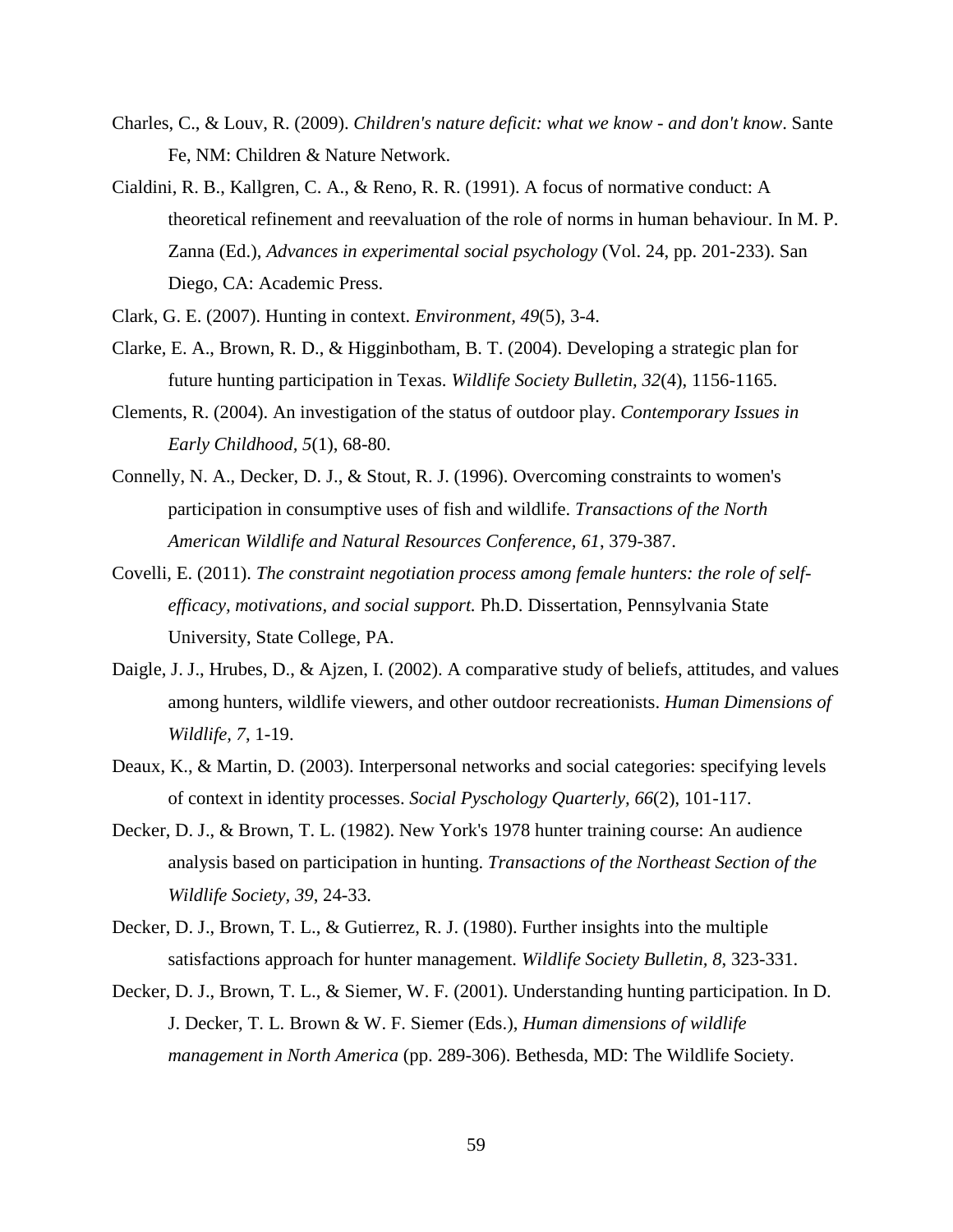- Decker, D. J., & Connelly, N. A. (1989). Motivations for deer hunting: Implications for antlerless deer harvest as a management tool. *Wildlife Society Bulletin, 17*, 455-463.
- Decker, D. J., & Connelly, N. A. (1990). The need for hunter education in deer management: Insights from New York. *Wildlife Society Bulletin, 18*, 445-452.
- Decker, D. J., & Mattfeld, G. F. (1988). Hunters and hunting in New York. *Human Dimensions Research Unit Publication 88-7*. Ithaca, NY: Department of Natural Resources, Cornell University.
- Decker, D. J., Organ, J., & Jacobson, C. (2009). Why should all Americans care about the North American Model of Wildlife Conservation. In R. E. McCabe & K. A. Stockwell (Eds.), *Transactions of the 74th North American Wildlife and Natural Resources Conference* (pp. 32-36). Washington, DC: Wildlife Management Institute.
- Decker, D. J., Provencher, R. W., & Brown, T. L. (1984). Antecedents to hunting participation: An exploratory study of the social-psychological determinants of initiation, continuation, and desertion in hunting. *Outdoor Recreation Research Unit Publication*. Ithaca, NY: Department of Natural Resources, Cornell University.
- Decker, D. J., & Purdy, K. G. (1986). Becoming a hunter: Identifying stages of hunter involvement for improving hunter education programs. *Wildlife Society Bulletin, 14*(4), 474-479.
- Decker, D. J., Purdy, K. G., & Brown, T. L. (1986). Early hunting experiences: Insights into the role of hunting "apprenticeship" from the perspectives of youths and adults. *New York Fish and Game Journal, 33*, 51-54.
- Decker, D. J., Riley, S. J., Organ, J. F., Siemer, W. F., & Carpenter, L. H. (2011). *Applying impact management: A practitioner's guide*. Ithaca, NY: Human Dimensions Research Unit and Cornell Cooperative Extension, Department of Natural Resources, Cornell University.
- Ditton, R. B., Loomis, D. K., & Choi, S. (1992). Recreation specialization: Re-conceptualization from a social worlds perspective. *Journal of Leisure Research, 24*(1), 33-51.
- Dizard, J. E., & Muth, R. M. (2001). The value of hunting: Connections to a receding past and why those connections matter. *Transactions of the North American Wildlife and Natural Resources Conference, 66*, 154-170.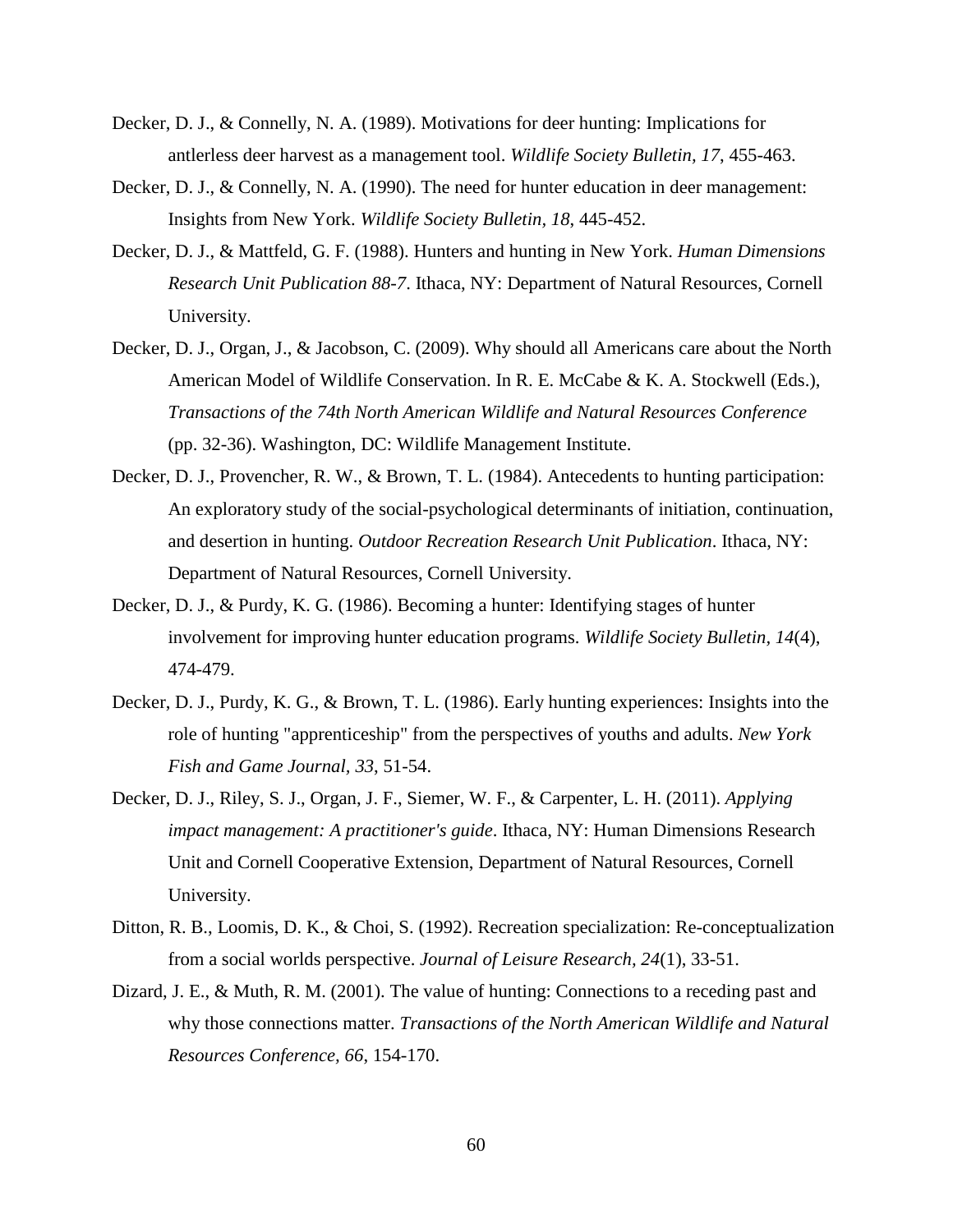- Driver, B. L., Tinsley, H. E. A., & Manfredo, M. J. (1991). The paragraphs about leisure and the Recreation Experience Preferences Scales: results from two inventories designed to assess the breadth of the perceived psychological benefits of leisure. In B. L. Driver, P. J. Brown & G. L. Peterson (Eds.), *Benefits of Leisure* (pp. 263-286). State College, PA: Venture Publishing, Inc.
- Duda, M. D., Bissell, S. J., & Young, K. C. (1995). *Factors related to hunting and fishing participation in the United States*. Harrisonburg, VA: Responsive Management.
- Duda, M. D., Bissell, S. J., & Young, K. C. (1996). Factors related to hunting and fishing participation in the United States. *Transactions of the North American Wildlife and Natural Resources Conference, 66*, 324-337.
- Duda, M. D., & Jones, M. (2009). Public opinions on and attitudes toward hunting. In J. Rahm (Ed.), *Transactions of the 73rd North American Wildlife and Natural Resources Conference* (Vol. 73, pp. 180-198). Washington, DC: Wildlife Management Institute.
- Duda, M. D., Jones, M. F., & Criscione, A. (2010). *The sportsman's voice: Hunting and fishing in America*. State College, PA: Venture Publishing, Inc.
- Enck, J. W. (1996). *Deer-hunter identity spectrum: A human dimensions perspective for evaluating hunting policy.* Ph.D. Dissertation, Cornell University, Ithaca, NY.
- Enck, J. W., & Brown, T. L. (2001). Participation by hunters in deer management at the U.S. Military Academy at West Point. *Human Dimensions Research Unit Publication 01-9* (pp. 31). Ithaca, NY: Department of Natural Resources, Cornell University.
- Enck, J. W., & Brown, T. L. (2008). 2007 statewide deer hunter survey: Participation during the '06 seasons, opinions about hot button issues, and trends in characteristics of hunters. *Human Dimensions Research Unit Publication 08-5*. Ithaca, NY: Department of Natural Resources, Cornell University.
- Enck, J. W., Brown, T. L., Sharick, W., & Swift, B. L. (2006). Duck hunter preferences for season dates and opinons about a task force approach for setting season dates in New York. *Human Dimensions Research Unit Publication 06-11*. Ithaca, NY: Department of Natural Resources, Cornell University.
- Enck, J. W., & Decker, D. J. (1990). Influences on waterfowl hunting participation in New York. *Human Dimensions Research Unit Publication 90-2*. Ithaca, NY: Department of Natural Resources, Cornell University.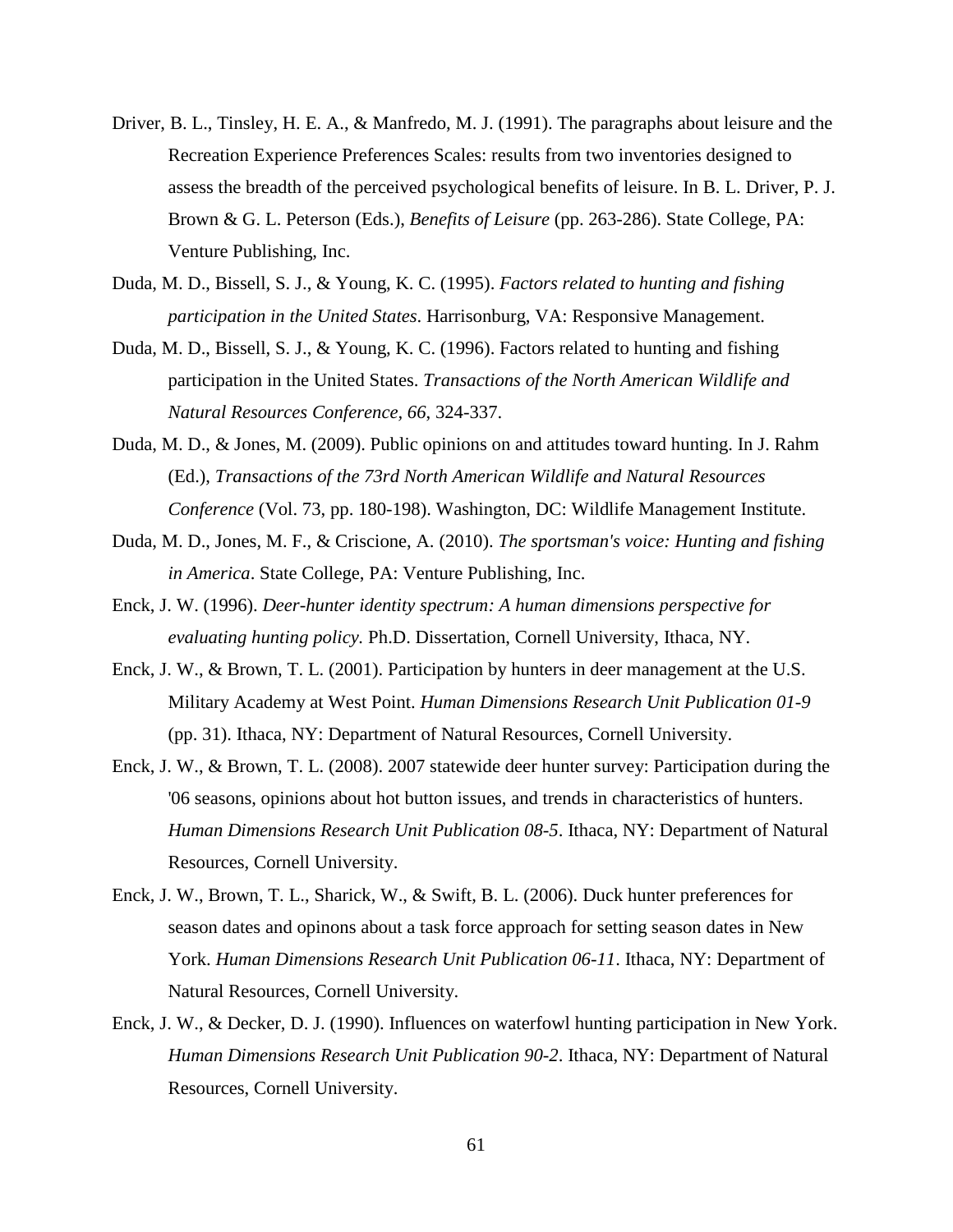- Enck, J. W., & Decker, D. J. (1991). Hunters' perspectives on satisfying and dissatisfying aspects of the deer hunting experience in New York. *Human Dimensions Research Unit Publication 91-4*. Ithaca, NY: Department of Natural Resources, Cornell University.
- Enck, J. W., & Decker, D. J. (1994). Differing perceptions of deer-hunting satisfaction among participants and experts. *Northeast Wildlife, 51*, 35-46.
- Enck, J. W., Decker, D. J., & Brown, T. L. (2000). Status of hunter recruitment and retention in the United States. *Wildlife Society Bulletin, 28*(4), 817-824.
- Enck, J. W., Decker, D. J., & Swift, B. L. (1993). Reasons for decline in duck hunting: Insights from New York. *Wildlife Society Bulletin, 21*, 10-21.
- Enck, J. W., Mattfeld, G. F., Christoffel, H. J., & Decker, D. J. (1997). Overcoming impediments to youths participating in hunting: Program implementation and outcome evaluations. *Human Dimensions Research Unit Publication 96-7*. Ithaca, NY: Department of Natural Resources, Cornell University.
- Enck, J. W., Mattfeld, G. F., & Decker, D. J. (1996). Retaining likely dropouts from hunting: New York's Apprentice Hunter Program. *Transactions of the North American Wildlife and Natural Resources Conference, 61*, 358-366.
- Enck, J. W., Stedman, R. C., & Decker, D. J. (2011). Final report: Statewide deer hunter survey – 2010. *Human Dimensions Research Unit Publication 11-1*. Ithaca, NY: Department of Natural Resources, Cornell University.
- Floyd, M. F., & Gramann, J. H. (1997). Experience-based setting management: Implications for market segmentation of hunters. *Leisure Sciences, 19*(2), 113-127.
- Floyd, M. F., & Lee, I. (2002). Who buys fishing and hunting licenses in Texas? Results from a statewide household survey. *Human Dimensions of Wildlife, 7*, 91-106.
- Fulton, D. C., & Manfredo, M. J. (2004). A panel design to assess the effects of regulatory induced reductions in opportunity on deer hunters' satisfaction. *Human Dimensions of Wildlife, 9*(1), 35-55.
- Fulton, D. C., Manfredo, M. J., & Lipscomb, J. (1996). Wildlife value orientations: A conceptual and measurment approach. *Human Dimensions of Wildlife, 1*(2), 24-47.
- Garbarino, J. (1982). *Children and families in the social environment*. New York: Aldine Publishing Company.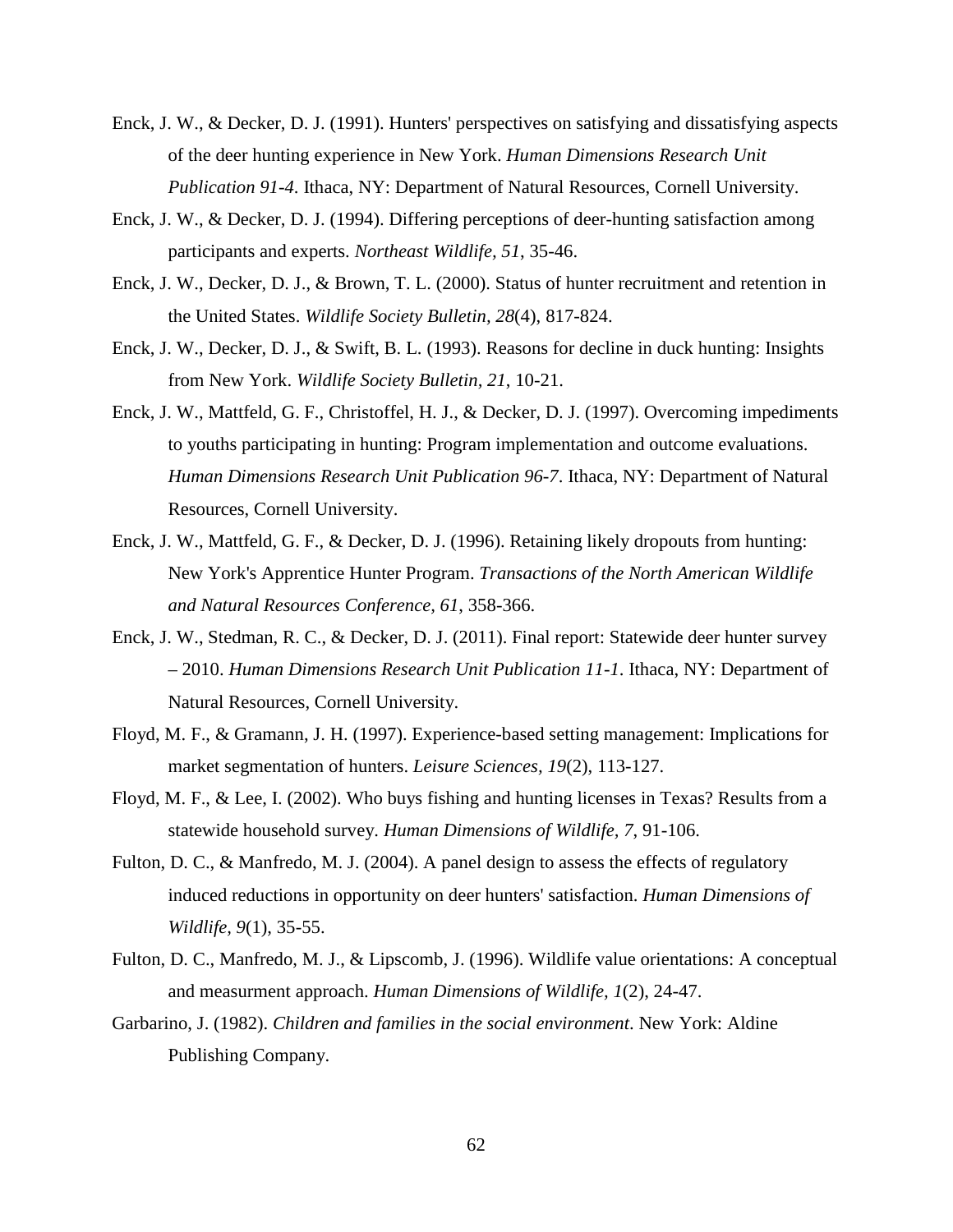- Germain, R., Brazill, K., & Stehman, S. (2006). Forestland parcelization in upstate New York despite economic stagnation and a declining population. *Northern Journal of Applied Forestry, 23*(4), 280-287.
- Giddens, A. (1984). *The constitution of society: Outline of the Theory of Structuration*. Berkeley, CA: University of California Press.
- Grilliot, A. L., & Armstrong, J. B. (2005). A comparison of deer hunters with disabilities and nondisabled hunters in Alabama. *Wildlife Society Bulletin, 33*(1), 243-250.
- Gude, J. A., Cunningham, J. A., Herbert, J. T., & Baumeister, T. (2012). Deer and elk hunter recruitment, retention and participation trends in Montana. *Journal of Wildlife Management, 76*(3), 471-479. doi: 10.1002/jwmg.272
- Hammitt, W. E., McDonald, C. D., & Patterson, M. E. (1990). Determinants of multiple satisfactions for deer hunting. *Wildlife Society Bulletin, 18*, 331-337.
- Heberlein, T. A. (2012). *Navigating environmental attitudes*. Oxford, UK: Oxford University Press.
- Heberlein, T. A., & Kuentzel, W. F. (2002). Too many hunters or not enough deer? Human and biological determinants of hunter satisfaction and quality. *Human Dimensions of Wildlife, 7*(4), 229-250. doi: 10.1080/10871200214753
- Heberlein, T. A., Serup, B., & Ericsson, G. (2008). Female hunting in North America and Europe. *Human Dimensions of Wildlife, 13*(6), 443-458. doi: 10.1080/10871200802294265
- Heberlein, T. A., & Thomson, E. (1996). Changes in U.S. hunting participation, 1980-1990. *Human Dimensions of Wildlife, 1*, 85-86.
- Heberlein, T. A., & Thomson, E. (1997). The effects of hunter education requirements on hunting participation in the United States. *Human Dimensions of Wildlife, 2*(1), 19-31. doi: 10.1080/10871209709359084
- Hendee, J. C. (1974). A multiple-satisfactions approach to game management. *Wildlife Society Bulletin, 2*(3), 104-113.
- Hofferth, S. (2009). Changes in American children's time, 1997-2003. *International Journal of Time Use Research, 6*(1), 26-47.
- Holsman, R. H. (2000). Goodwill hunting? Exploring the role of hunters as ecosystem stewards. *Wildlife Society Bulletin, 28*(4), 808-816.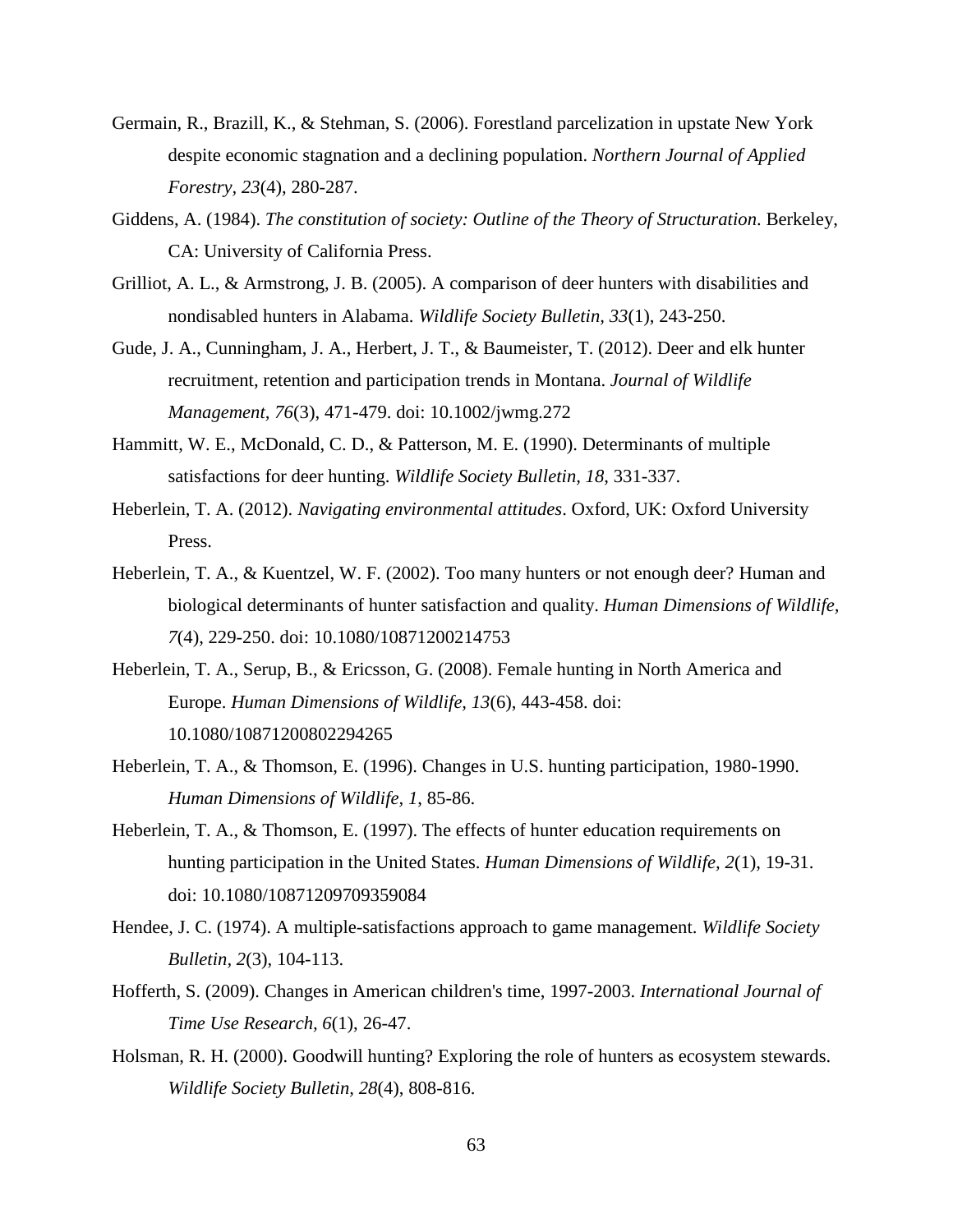- Hooper, J. K. (1992). Animal welfarists and rightists: insights into an expanding constituency for wildlife interpreters. *Legacy, 3*(6), 20-25.
- Hooper, J. K. (1994). What do animal activists want? (And how shold wildlife managers respond?). *Proceedings of the Sixteenth Vertebrate Pest Conference*, 320-326.
- Hrubes, D., Ajzen, I., & Daigle, J. (2001). Predicting hunting intentions and behavior: An application of the Theory of Planned Behavior. *Leisure Sciences, 23*(3), 165-178. doi: 10.1080/014904001316896855
- Hutchins, M. (2008). Animal rights and conservation (letter). *Conservation Biology, 22*(8), 815- 816. doi: 10.1111/j.1523-1739.2008.00991.x
- Jackson, D. J., & Darrow, T. I. A. (2005). The influence of celebrity endorsements on young adults' political opinions. *The Harvard International Journal of Press/Politics, 10*(3), 80- 98. doi: 10.1177/1081180X05279278
- Jackson, E. L. (2005). *Constraints to leisure*. State College, PA: Venture Publishing, Inc.
- Jacobson, C., Decker, D. J., & Organ, J. (2010). Fish and wildlife conservation and management in the 21st Century: Understanding challenges for institutional transformation. In R. E. McCabe & K. A. Stockwell (Eds.), *Transactions of the 75th North American Wildlife and Natural Resources Conference* (pp. 107-114). Washington, DC: Wildlife Management Institute.
- Jacobson, C. A., Organ, J. F., Decker, D. J., Batcheller, G. R., & Carpenter, L. H. (2010). A conservation institution for the 21st Century: Implications for state wildlife agencies. *Journal of Wildlife Management, 74*, 203-209.
- Jagnow, C. P., Stedman, R. C., Luloff, A. E., San Julian, G., Finley, J. C., & Steele, J. (2006). Why landowners post their property against hunting: Insights from Pennsylvania. *Human Dimensions of Wildlife, 11*, 1-12.
- Kalof, L., & Fitzgerald, A. (2003). Reading the trophy: Exploring the display of dead animals in hunting magazines. *Visual Studies, 18*(2), 112-122. doi: 10.1080/14725860310001631985
- Kellert, S. R. (1996). *The value of life: Biological diversity and human society*. Washington, DC: Island Press.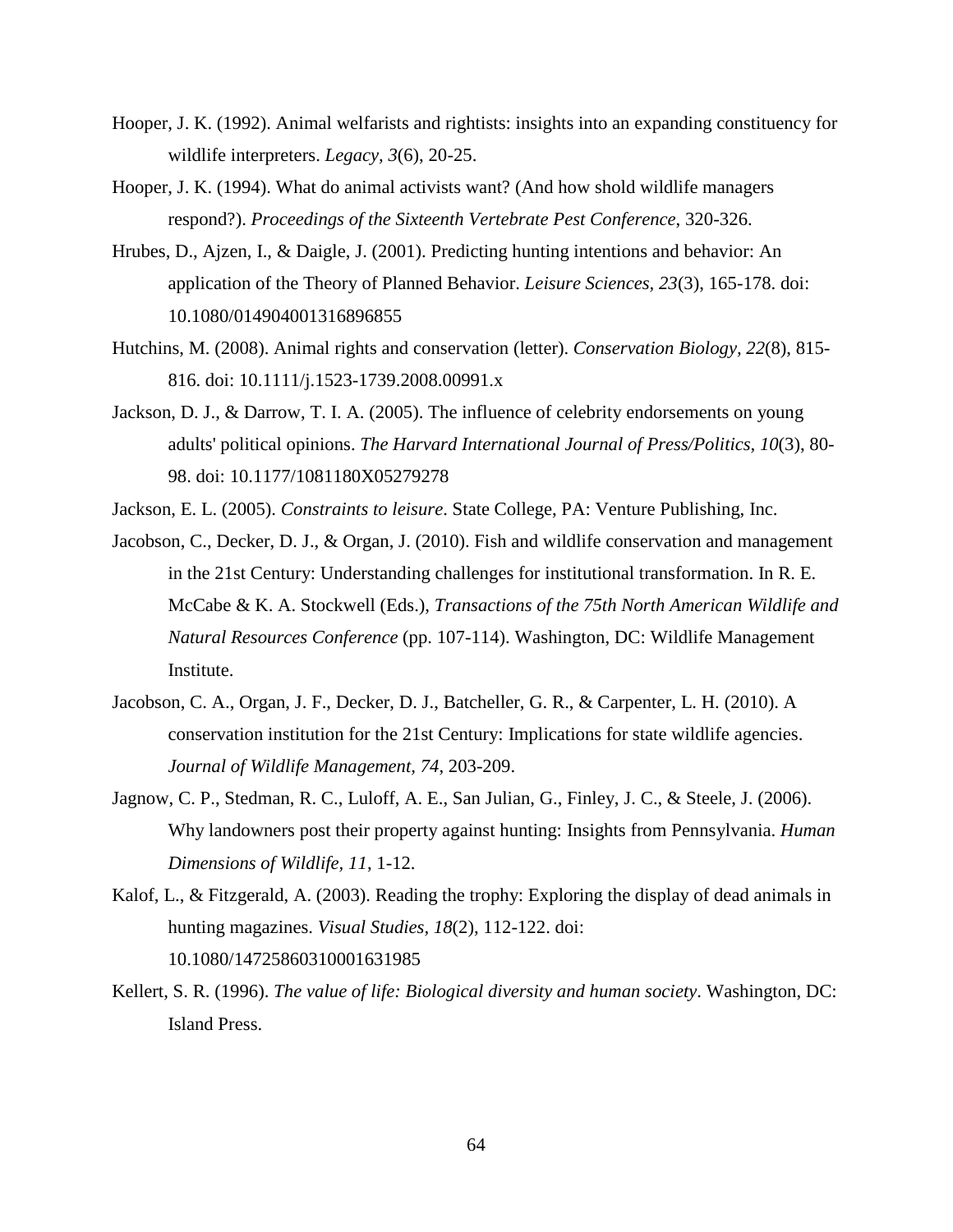- Kelly, J. G., Ryan, A. M., Altman, B. E., & Stelzner, S. P. (2000). Understanding and changing social systems. In J. Rappaport & E. Seidman (Eds.), *Handbook of Community Psychology* (pp. 133-159). New York: Kluwer Academic/Plenum Publishers.
- Kendall, H. A., Lobao, L. M., & Sharp, J. S. (2006). Public concern with animal well-being: Place, social structural location and individual experience. *Rural Sociology, 71*(3), 399- 428.
- Kilpatrick, H. J., Labonte, A. M., & Barclay, J. S. (2007). Acceptance of deer management strategies by suburban homeowners and bowhunters. *Journal of Wildlife Management, 71*(6), 2095-2101. doi: 10.2193/2007-058
- Knezevic, I. (2009). Hunting and environmentalism: Conflict or misperceptions. *Human Dimensions of Wildlife, 14*(1), 12-20. doi: 10.1080/10871200802562372
- LaRoe, L. M., Unger, K., & Abhat, D. (2009). Conservation at a crossroads: as hunting declines, cash-strapped states seek new revenue for conservation. *The Wildlife Professional, 3*(1), 26-31.
- Lee, B., Shafer, C. S., & Kang, I. (2005). Examining relationships among perceptions of self, episode-specific evaluations, and overall satisfaction with a leisure activity. *Leisure Sciences, 27*, 93-109.
- Lee, J. H., & Scott, D. (2004). Measuring birding specialization: A confirmatory factor analysis. *Leisure Sciences, 26*(3), 245-260. doi: 10.1080/01490400490461387
- Leopold, A. (1943). Wildlife in American culture. *Journal of Wildlife Management, 7*(1), 1-6.
- Li, C. L., Zinn, H. C., Barro, S. C., & Manfredo, M. J. (2003). A cross-regional comparison of recreation patterns of older hunters. *Leisure Sciences, 25*, 1-16.
- Littlefield, J., & Ozanne, J. L. (2009). Consumer socialization: The role of hunting and gun rituals in becoming a man. *Advances in Consumer Research, 36*, 634-635.
- Littlefield, J., & Ozanne, J. L. (2011). Socialization into consumer culture: Hunters learning to be men. *Consumption Markets & Culture, 14*(4), 333-360. doi: 10.1080/10253866.2011.604494
- Ljung, P. E., Riley, S. J., Heberlein, T. A., & Ericsson, G. (2012). Eat prey and love: Game-meat consumption and attitudes toward hunting. *Wildlife Society Bulletin*, 1-7. doi: 10.1002/wsb.208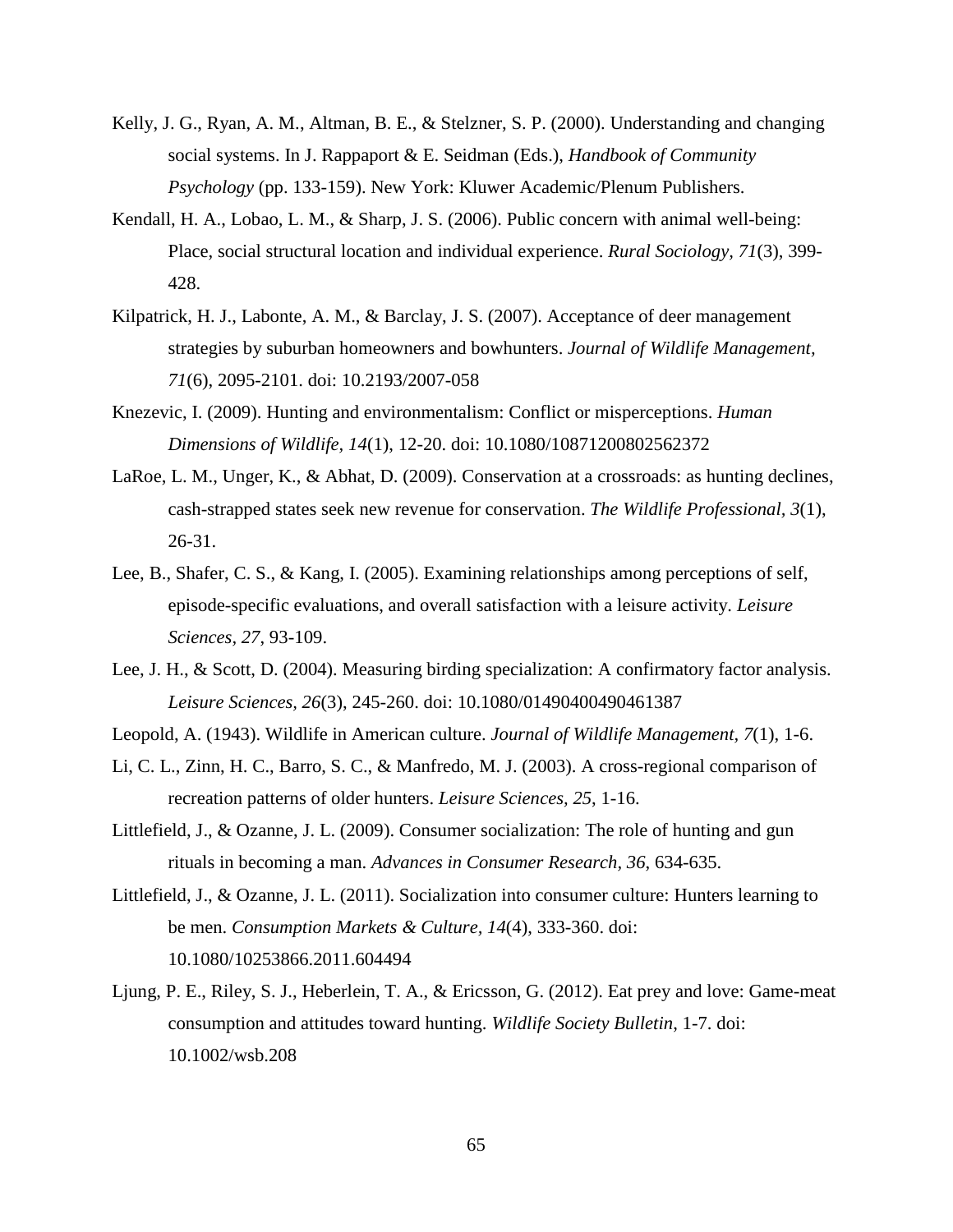- Louv, R. (2008). *Last child in the woods: Saving our children from nature-deficit disorder*. Chapel Hill, NC: Algonquin Books of Chapel Hill.
- Lovely, K. R., McShea, W. J., Lafon, N. W., & Carr, D. E. (2013). Land parcelization and deer population densities in a rural county of Virginia. *Wildlife Society Bulletin, Online First*. doi: 10.1002/wsb.244
- MacKay, K. J., & Campbell, J. M. (2004). An examination of residents' support for hunting as a tourism product. *Tourism Management, 25*, 443-452. doi: 10.1016/S0261- 5177(03)00127-4
- Manfredo, M. J., Driver, B. L., & Tarrant, M. A. (1996). Measuring leisure motivation: A metaanalysis of the recreation experience preferene scales. *Journal of Leisure Research, 28*(3), 188-213.
- Manfredo, M. J., Teel, T. L., & Bright, A. D. (2003). Why are public values toward wildlife changing? *Human Dimensions of Wildlife, 8*, 287-306. doi: 10.1080/10871200390240634
- Mangun, J. C., Throgmorton, K. W., Carver, A. D., & Davenport, M. A. (2007). Assessing stakeholder perceptions: Listening to avid hunters in western Kentucky. *Human Dimensions of Wildlife, 12*(3), 62-74.
- McCarty, S. L. (1985). *Male-female differences in antecedents to hunting involvement: implications for hunter education and 4-H shooting sports programs.* M.S. Thesis, Cornell University, Ithaca, NY.
- McCaulou, L. R. (2012). *Call of the mild: Learning to hunt my own dinner*. New York: Grand Central Publishing.
- McCorquodale, S. M. (1997). Cultural contexts of recreational hunting and native subsistence and ceremonial hunting: Their significance for wildlife management. *Wildlife Society Bulletin, 25*, 568-573.
- McFarlane, B. L., Watson, D. L., & Boxall, P. C. (2003). Women hunters in Alberta: Girl power or guys in disguise? *Human Dimensions of Wildlife, 8*(3), 165-180. doi: 10.1080/10871200304309
- McKenzie, C. (2005). "Sadly neglected" hunting and gendered identities: A study in gender construction. *International Journal of the History of Sport, 22*(4), 545-562.
- Mehmood, S., Zhang, D., & Armstrong, J. (2003). Factors associated with declining license sales in Alabama. *Human Dimensions of Wildlife, 8*(4), 243-262. doi: 10.1080/716100423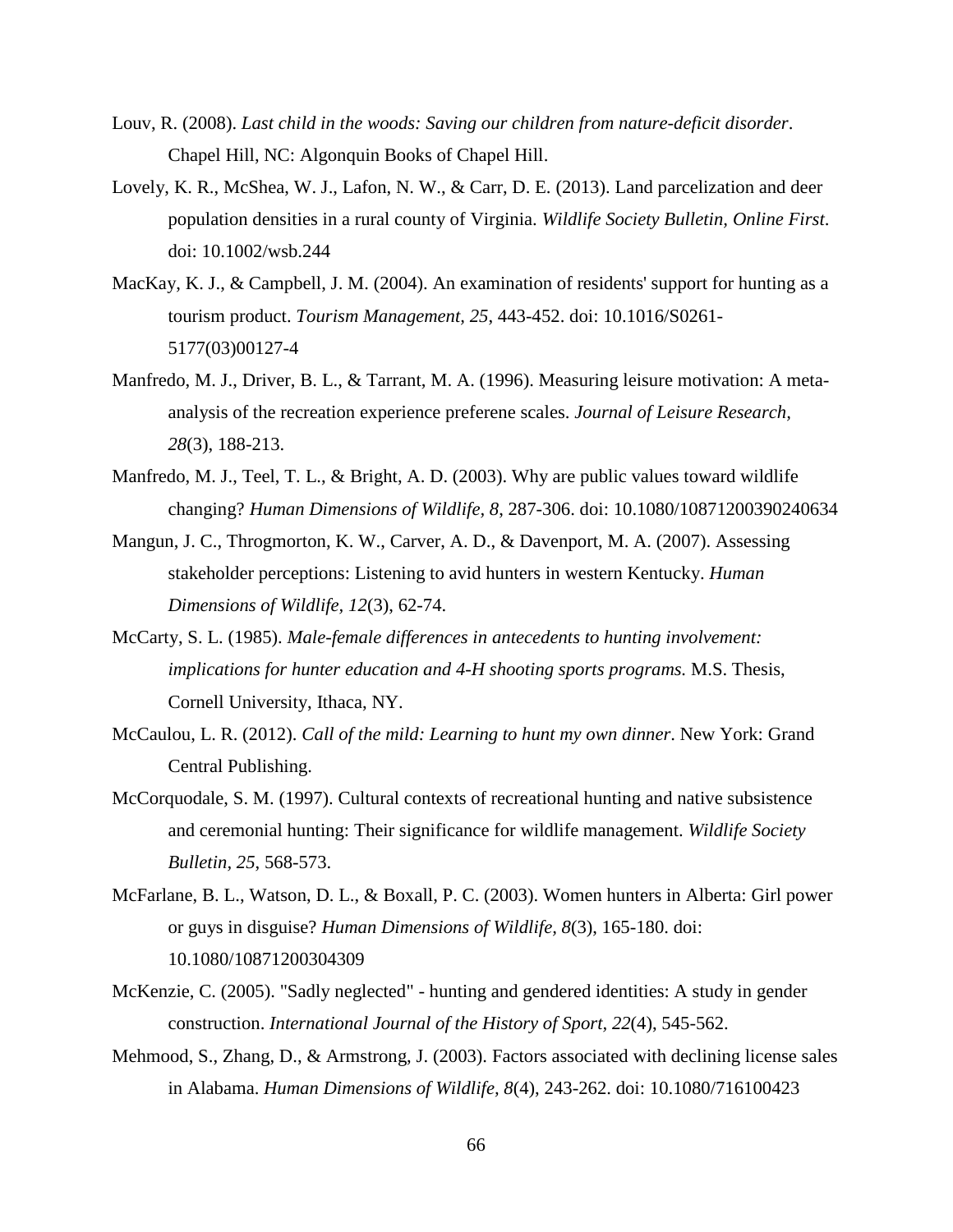- Messmer, T. A., Cornicelli, L., Decker, D. J., & Hewitt, D. G. (1997). Stakeholder acceptance of urban deer management techniques. *Wildlife Society Bulletin, 25*(2), 360-366.
- Miller, C. A., & Vaske, J. J. (2003). Individual and situational influences on declining hunter effort in Illinois. *Human Dimensions of Wildlife, 8*(4), 263-276.
- Miller, C. D. (2005). Virtual deer: Bagging the mythical "big one" in cyberspace. In A. Herda-Rapp & T. L. Goedeke (Eds.), *Mad about wildlife: Looking at social conflict over wildlife* (pp. 51-72). Leiden, The Netherlands: Koninklijke Brill NV.
- Muth, R. M., & Jamison, W. V. (2000). On the destiny of deer camps and duck blinds: The rise of the animal rights movement and the future of wildlife conservation. *Wildlife Society Bulletin, 28*, 841-851.
- Organ, J. F., & Fritzell, E. K. (2000). Trends in consumptive recreation and the wildlife profession. *Wildlife Society Bulletin, 28*(4), 780-788.
- Pelligrini, G. (2011). *Girl hunter: Revolutionizing the way we eat*. Boston, MA: Da Capo Lifelong Books.
- Pergams, O. R. W., & Zaradic, P. A. (2008). Evidence for a fundamental and pervasive shift away from nature-based recreation. *Proceedings of the National Academy of Sciences of the United States of America, 105*(7), 2295-2300.
- Peterson, M. N. (2004). An approach for demonstrating the social legitimacy of hunting. *Wildlife Society Bulletin, 32*(2), 310-321.
- Peterson, M. N., Hansen, H. P., Peterson, M. J., & Peterson, T. R. (2010). How hunting strengthens social awareness of coupled human-natural systems. *Wildlife Biology in Practice, 6*(2), 127-143. doi: 10.2461/wbp.2010.6.10
- Pierce, C. L., Manfredo, M. J., & Vaske, J. J. (2001). Social science theories in wildlife management. In D. J. Decker, T. L. Brown & W. F. Siemer (Eds.), *Human Dimensions of Wildlife Management in North America* (pp. 39-56). Bethesda, MD: The Wildlife Society.
- Pollan, M. (2006). *The omnivore's dilemma*. New York: Penguin Press.
- Poudyal, N. C., Bowker, J. M., Green, G. T., & Tarrant, M. A. (2012). Supply of private acreage for recreational deer hunting in Georgia. *Human Dimensions of Wildlife, 17*(2), 141-154. doi: 10.1080/10871209.2011.604666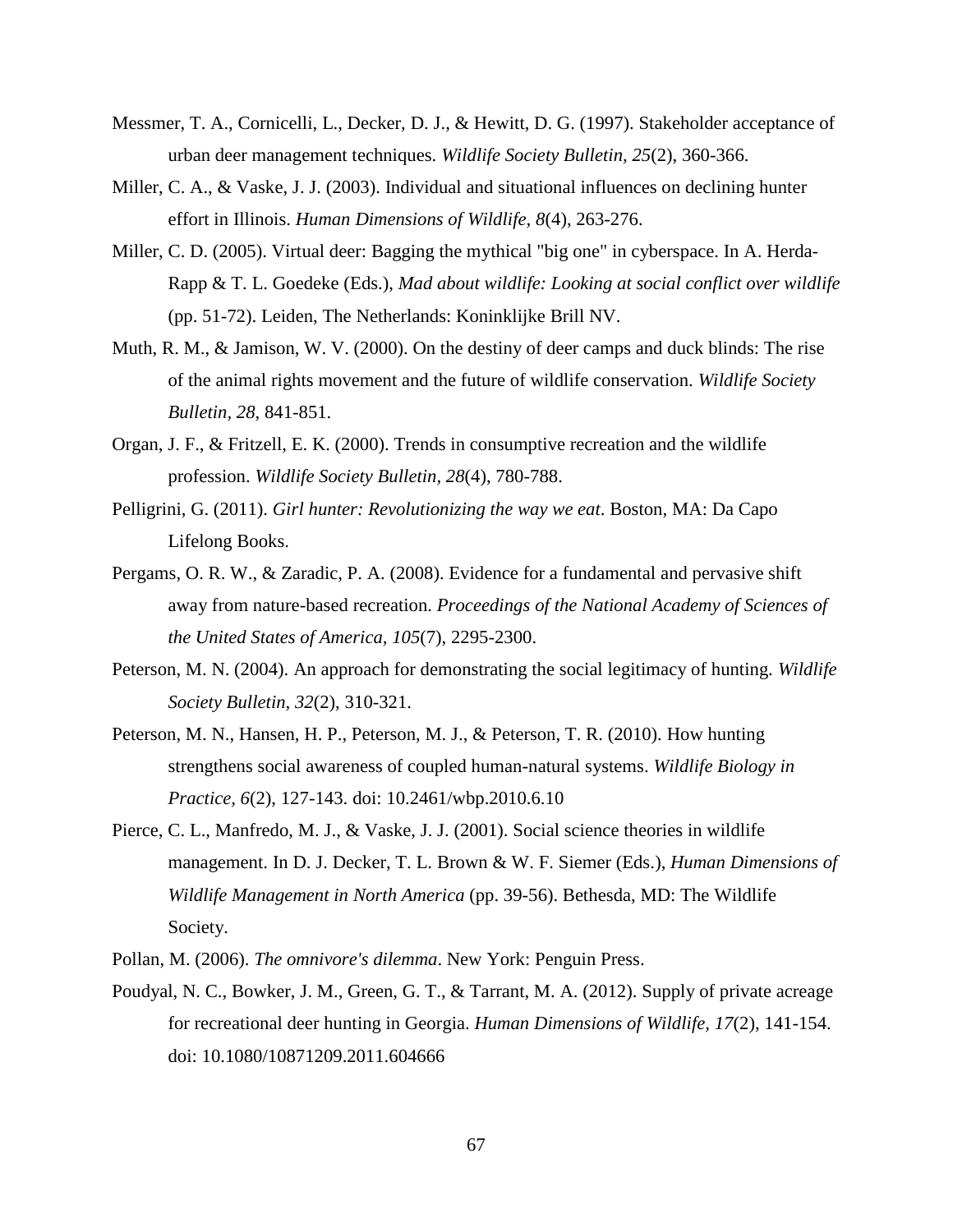- Poudyal, N. C., Cho, S. H., & Bowker, J. M. (2008). Demand for resident hunting in the Southeastern United States. *Human Dimensions of Wildlife, 13*(3), 158-174. doi: 10.1080/10871200801922965
- Purdy, K. G., & Decker, D. J. (1986). A longitudinal investigation of social-pscyhological influences on hunting participation in New York: Study 1 (1983-1985). *Human Dimensions Research Unit Publication 86-7* (pp. 126). Ithaca, NY: Department of Natural Resources, Cornell University.
- Purdy, K. G., Decker, D. J., & Brown, T. L. (1985). New York's 1978 hunter training course participants: The importance of social-psychological influences on participation in hunting from 1978-1984. *Human Dimensions Research Unit Publication 85-7* (pp. 127). Ithaca, NY: Department of Natural Resources, Cornell University.
- Purdy, K. G., Decker, D. J., & Brown, T. L. (1989). New York's new hunters: Influences on hunting involvement from beginning to end. *Human Dimensions Research Unit Publication 89-3* (pp. 25). Ithaca, NY: Department of Natural Resources, Cornell University.
- Regan, R. J. (2010). Priceless, but not free: Why all nature lovers should contribute to conservation. *The Wildlife Professional, 4*(3), 39-41.
- Reis, A. C. (2009). More than the kill: Hunters' relationships with landscape and prey. *Current Issues in Tourism, 12*(506), 573-587.
- Responsive Management, & National Shooting Sports Foundation. (2008). *The future of hunting and the shooting sports: Research-based recruitment and retention strategies*. Harrisonburg, VA: Responsive Management.
- Robison, K. K., & Ridenour, D. (2012). Whither the love of hunting? Explaining the decline of a major form of rural recreation as a consequence of the rise of virtual entertainment and urbanism. *Human Dimensions of Wildlife, 17*(6), 418-436. doi: 10.1080/10871209.2012.680174

Rokeach, M. (1973). *The nature of human values*. New York: Free Press.

- Rutberg, A. T. (2001). Why state agencies should not advocate hunting or trapping. *Human Dimensions of Wildlife, 6*(1), 33-37. doi: 10.1080/10871200152668670
- Ryan, E. L., & Shaw, B. (2011). Improving hunter recruitment and retention. *Human Dimensions of Wildlife, 16*(5), 311-317. doi: 10.1080/10871209.2011.559530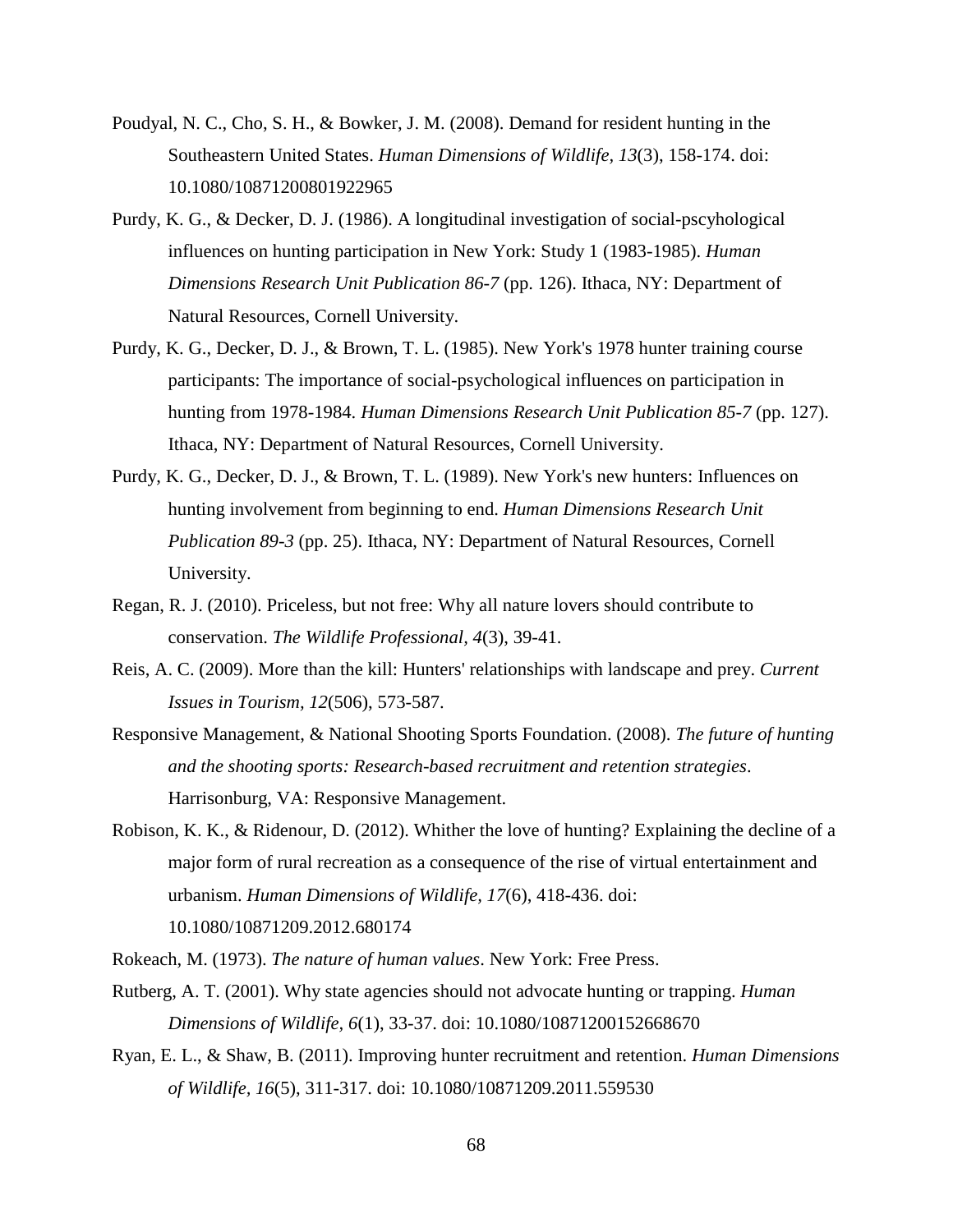- Schultz, J. H., Millspaugh, J. J., Zekor, D. T., & Washburn, B. E. (2003). Enhancing sport hunting opportunities for urbanites. *Wildlife Society Bulletin, 31*, 565-573.
- Schwartz, S. H. (1977). Normative influences on altruism. *Advances in Experimental Social Pscyhology, 10*, 221-279.
- Seng, P. T., Byrne, R. R., Sanders, S., & McCool, D. (2007). *National Shooting Sports Foundation: Best Practices Workbook for Hunting and Shooting Recruitment and Retention*. Mishawaka, IN: D. J. Case & Associates, Inc.
- Siemer, W. F., Batcheller, G. R., Brown, T. L., & Glass, R. J. (1991). Characteristics, motivations, and involvement of trappers in New York. *Human Dimensions Research Unit Publication 91-1*. Ithaca, NY: Department of Natural Resources, Cornell University.
- Siemer, W. F., & Brown, T. L. (1993). Public access to private land for hunting in New York: A study of 1991 landowners. *Human Dimensions Research Unit Publication 93-4*. Ithaca, NY: Department of Natural Resources, Cornell University.
- Siemer, W. F., & Brown, T. L. (1998). Factors that influence access to private lands for outdoor recreation. In H. Kirchner (Ed.), *National Outdoor Ethics Conference Proceedings: New directions for responsible outdoor recreation (April 18-21, 1996, St. Louis, MO)* (pp. 213-222). Gaithersburg, MD: Izaak Walton League of America.
- Siemer, W. F., Brown, T. L., & Decker, D. J. (1990). Hunting access attitudes and practices of landowners in New York: a pilot study in Saratoga and Sullivan Counties. *Human Dimensions Research Unit Publication 90-8*. Ithaca, NY: Cornell University, Department of Natural Resources.
- Siemer, W. F., Decker, D. J., & Stedman, R. C. (2012). Cornell University lands deer hunting program: Profile of active participants in 2011. *Human Dimensions Research Unit Publication 12-4*. Ithaca, NY: Cornell University, Department of Natural Resources.
- Southwick, R. (2009). The economic contributions of hunting in the United States. In J. Rahm (Ed.), *Transactions of the 73rd North American Wildlife and Natural Resources Conference* (Vol. 73, pp. 199-211). Washington, DC: Wildlife Management Institute.
- Stedman, R. C. (1993). *Expanding the concepts of hunters and hunting: a social world analysis.* M.S. Thesis, Cornell University, Ithaca, NY.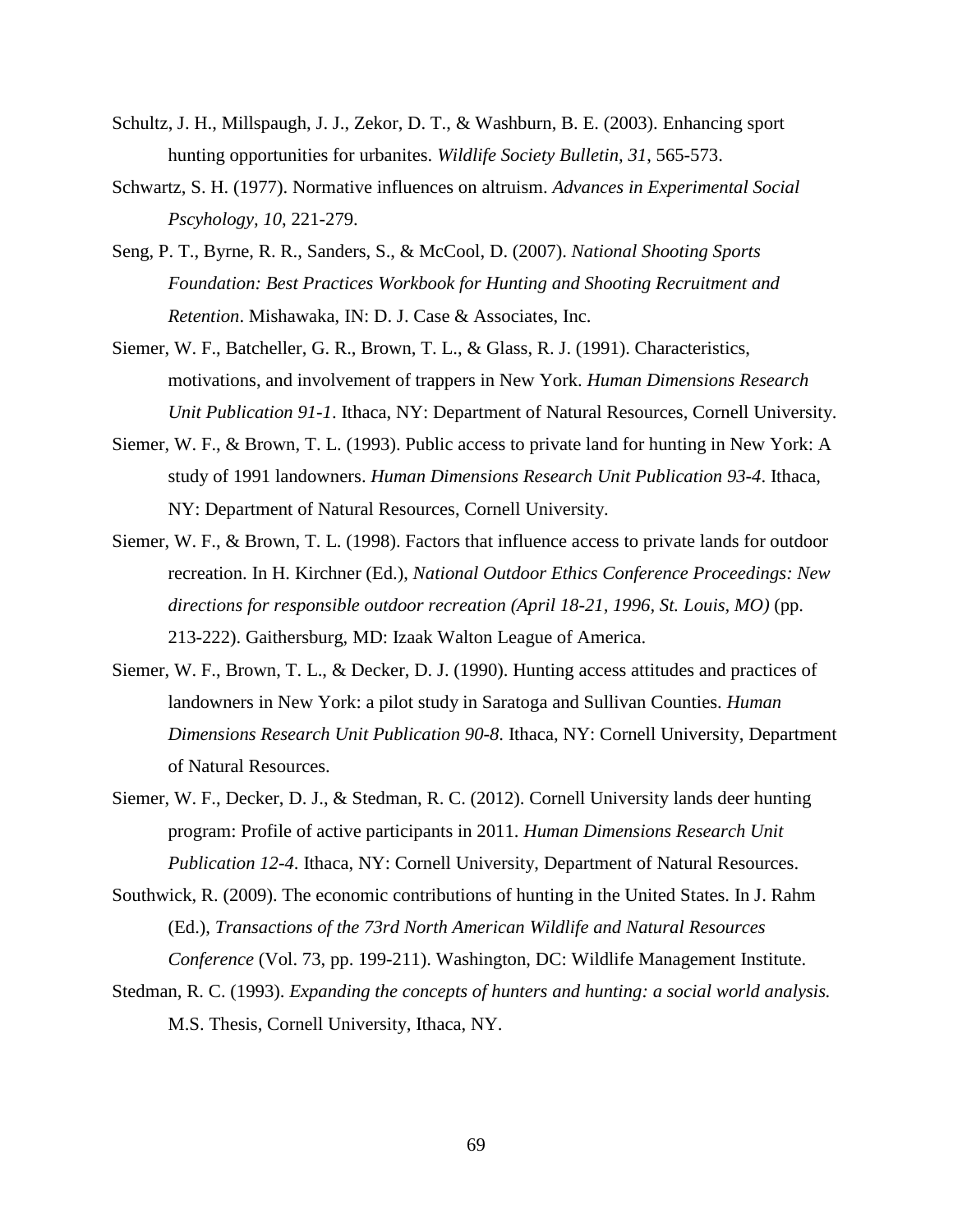- Stedman, R. C. (2011). *Hunting as civic recreation: A response to the shifting 'social habitat' for hunters.* Paper presented at the Joint Meetings of the American Fisheries Society and the Wildlife Society, Fort Collins, CO, Februrary 23.
- Stedman, R. C. (2012). Sociological considerations in wildlife management. In D. J. Decker, S. J. Riley & W. F. Siemer (Eds.), *Human Dimensions of Wildlife Management (2nd Ed.)* (pp. 58-67). Baltimore, MD: The Johns Hopkins University Press.
- Stedman, R. C., Bhandari, P., Luloff, A. E., Diefenbach, D. R., & Finley, J. C. (2008). Deer hunting on Pennsylvania's public and private lands: A two-tiered system of hunters. *Human Dimensions of Wildlife, 13*(4), 222-233. doi: 10.1080/10871200802010513
- Stedman, R. C., Broussard-Allred, S. R., & Dayer, A. A. (2010). *Cutting the trees to save the forest? Landowner/expert differences in perceptions of early successional forest habitat*. Paper presented at the 16th International Symposium on Society and Resource Management, Corpus Christi, TX, June 6-10.
- Stedman, R. C., & Decker, D. J. (1993). What hunting means to non-hunters: Comparing hunting-related experiences, beliefs, and benefits reported by hunters and nonhunters. *Human Dimensions Research Unit Report 93-10*. Ithaca, NY: Cornell University, Department of Natural Resources, Human Dimensions Research Unit.
- Stedman, R. C., & Decker, D. J. (1996). Illuminating an overlooked hunting stakeholder group: Non-hunters and their interest in hunting. *Human Dimensions of Wildlife, 1*(3), 29-41.
- Stedman, R. C., Decker, D. J., & Siemer, W. F. (1993). Exploring the social world of hunting: Expanding the concepts of hunters and hunting. *Human Dimensions Research Unit Report 93-7* (pp. 111). Ithaca, NY: Cornell University, Department of Natural Resource, Human Dimensions Research Unit.
- Stedman, R. C., & Heberlein, T. A. (2001). Hunting and rural socialization: Contingent effects of the rural setting on hunting participation. *Rural Sociology, 66*(4), 599-617.
- Tanger, S. M., & Laband, D. N. (2008). Attitudes about children learning to hunt: Implications for game management. *Human Dimensions of Wildlife, 13*(4), 298. doi: 10.1080/10871200802032319
- Thomas, C. L., & Lueck, D. H. (1996). Training and retaining women in traditional fish and wildlife based recreation. *Transactions of the North American Wildlife and Natural Resources Conference, 61*, 374-378.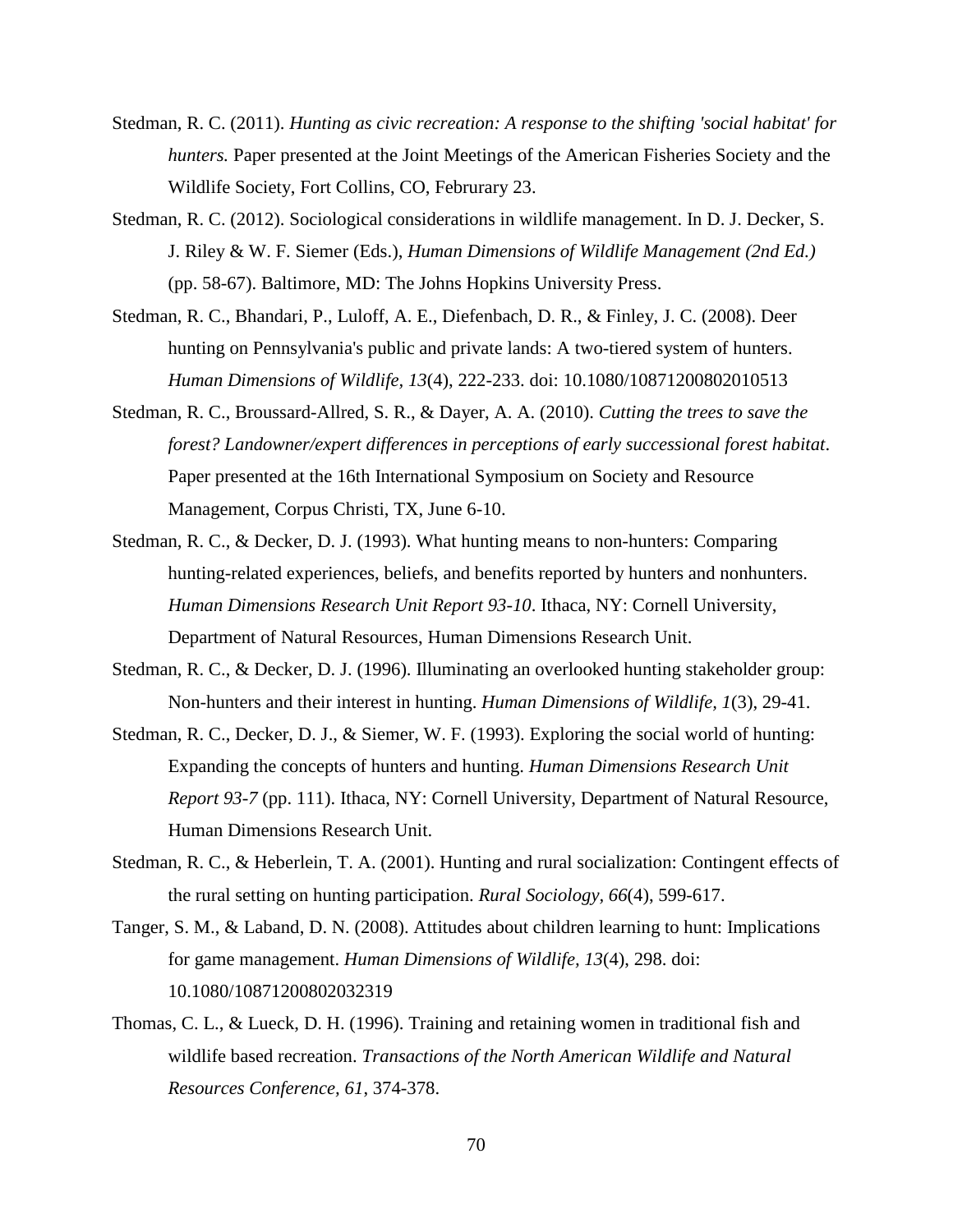- United States Census Bureau. (2012). The 2012 Statistical Abstract: The National Data Book, from http://www.census.gov/compendia/statab/cats/population.html
- United States Fish & Wildlife Service. (2007). *2006 National Survey of Fishing, Hunting, and Wildife-Associated Recreation*. Washington, DC: US Fish & Wildlife Service and U.S. Census Bureau.
- United States Fish & Wildlife Service. (2012). *2011 National Survey of Fishing, Hunting, and Wildife-Associated Recreation*. Washington, DC: U.S. Fish & Wildlife Service and U.S. Census Bureau..
- United States Fish & Wildlife Service. (2013). *Historical hunting license data*. Retrieved from: <http://wsfrprograms.fws.gov/Subpages/LicenseInfo/Hunting.htm>
- Unruh, D. R. (1979). Characteristics and types of participation in social worlds. *Symbolic Interaction, 2*, 115-130.
- Urbanek, R. E., Nielsen, C. K., Davenport, M. A., & Woodson, B. D. (2012). Acceptability and conflict regarding suburban deer management methods. *Human Dimensions of Wildlife, 17*(6), 389-403. doi: 10.1080/10871209.2012.684196
- Valenta, J. A. (2006). *Current status of recruitment and retention program in non-governmental organizations*. Sandy Hook, CT: Mile Creek Communications, LLC.
- Valente, T. W., & Pumpuang, P. (2007). Indentifying opinion leaders to promote behavior change. *Health Education and Behavior, 34*(6), 881-896. doi: 10.1177/1090198106297855
- Vaske, J. J. (2008). *Survey research and analysis: Application in parks, recreation, and human dimensions*. State College, CA: Venture Publishing, Inc.
- Vaske, J. J., & Manfredo, M. J. (2012). Social psychological considerations in wildlife management. In D. J. Decker, S. J. Riley & W. F. Siemer (Eds.), *Human Dimensions of Wildlife Management (2nd Ed.)* (pp. 43-57). Baltimore, MD: Johns Hopkins University Press.
- Vercauteren, K. C., Anderson, C. W., Van Deelen, T. R., Drake, D., Walter, W. D., Vantassel, S. M., & Hygnstrom, S. E. (2011). Regulated commercial harvest to manage overabundant white-tailed deer: An idea to consider? *Wildlife Society Bulletin, 35*(3), 185-194. doi: 10.1002/wsb.36